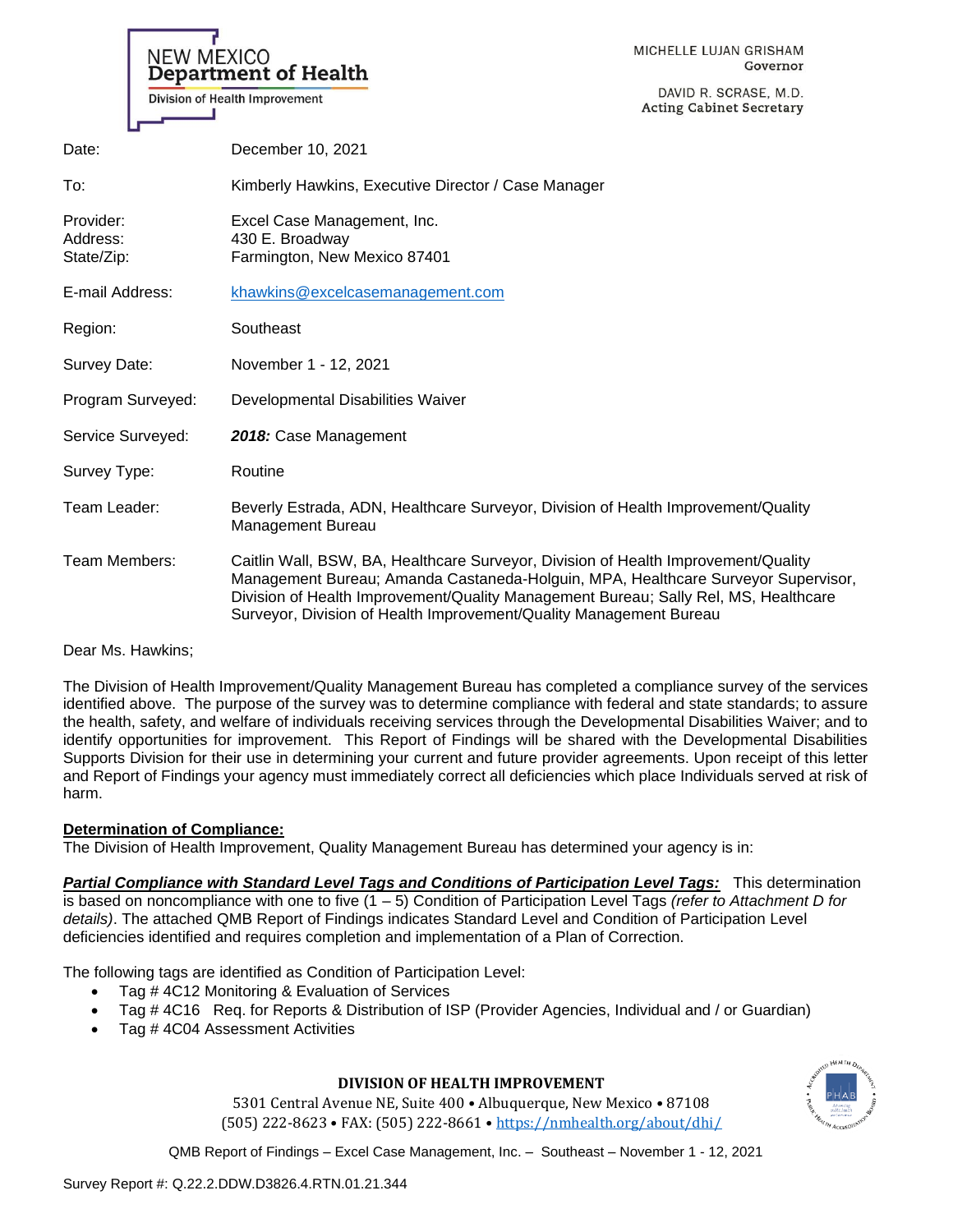• Tag # 1A15.2 Administrative Case File: Healthcare Documentation (Therap and Required Plans)

The following tags are identified as Standard Level:

- Tag # 4C07 Individual Service Planning *(Visions, measurable outcome, action steps)*
- Tag # 4C09 Secondary FOC
- Tag # 4C16.1 Req. for Reports & Distribution of ISP (Regional DDSD Office)
- Tag # 1A27.2 Duty to Report IRs Filed During On-Site and/or IRs Not Reported by Provider

### **Plan of Correction:**

The attached Report of Findings identifies the deficiencies found during your agency's on-site compliance review. You are required to complete and implement a Plan of Correction. Your agency has a total of 45 business days (10 business days to submit your POC for approval and 35 days to implement your *approved* Plan of Correction) from the receipt of this letter.

You were provided information during the exit meeting portion of your on-site survey. Please refer to this information (Attachment A) for specific instruction on completing your Plan of Correction. At a minimum your Plan of Correction should address the following for each Tag cited:

## **Corrective Action for Current Citation**:

• How is the deficiency going to be corrected? (i.e. obtained documents, retrain staff, individuals and/or staff no longer in service, void/adjusts completed, etc.) This can be specific to each deficiency cited or if possible an overall correction, i.e. all documents will be requested and filed as appropriate.

### **On-going Quality Assurance/Quality Improvement Processes:**

- What is going to be done on an ongoing basis? (i.e. file reviews, etc.)
- How many individuals is this going to effect? (i.e. percentage of individuals reviewed, number of files reviewed, etc.)
- How often will this be completed? (i.e. weekly, monthly, quarterly, etc.)
- Who is responsible? (responsible position within your agency)
- What steps will be taken if issues are found? (i.e. retraining, requesting documents, filing RORA, etc.)
- How is this integrated in your agency's QIS, QI Committee reviews and annual report?

### **Submission of your Plan of Correction:**

Please submit your agency's Plan of Correction in the available space on the two right-hand columns of the Report of Findings. *(See attachment "A" for additional guidance in completing the Plan of Correction)*.

Within 10 business days of receipt of this letter your agency Plan of Correction must be submitted to the parties below:

- **1. Quality Management Bureau, Attention: Monica Valdez, Plan of Correction Coordinator in any of the following ways:**
	- a. Electronically at [MonicaE.Valdez@state.nm.us](mailto:MonicaE.Valdez@state.nm.us) *(preferred method)*
	- b. Fax to 505-222-8661, or
	- c. Mail to POC Coordinator, 5301 Central Ave NE Suite 400, Albuquerque, New Mexico 87108

### **2. Developmental Disabilities Supports Division Regional Office for region of service surveyed**

Upon notification from QMB that your *Plan of Correction has been approved*, you must implement all remedies and corrective actions to come into compliance. If your Plan of Correction is denied, you must resubmit a revised plan as soon as possible for approval, as your POC approval and all remedies must be completed within 45 business days of the receipt of this letter.

Failure to submit your POC within the allotted 10 business days or complete and implement your Plan of Correction within the total 45 business days allowed may result in the imposition of a \$200 per day Civil Monetary Penalty until it is received, completed and/or implemented.

### **Billing Deficiencies:**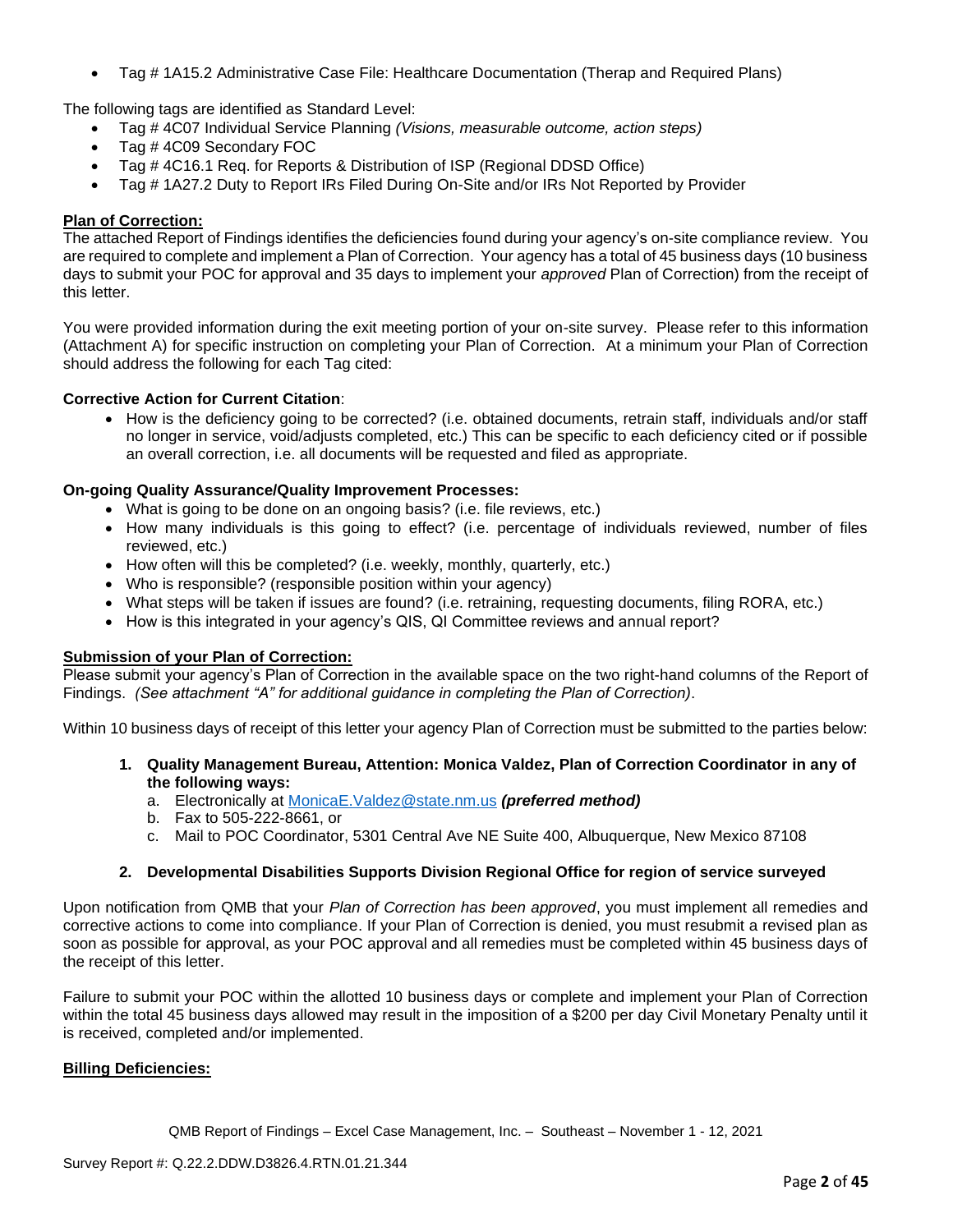If you have deficiencies noted in this report of findings under the *Service Domain: Medicaid Billing/Reimbursement*, you must complete a "Void/Adjust" claim or remit the identified overpayment via a check within 30 calendar days of the date of this letter to HSD/OIG/PIU, *though this is not the preferred method of payment*. If you choose to pay via check, please include a copy of this letter with the payment. Make the check payable to the New Mexico Human Services Department and mail to:

> Attention: *Lisa Medina-Lujan* HSD/OIG/Program Integrity Unit 1474 Rodeo Road Santa Fe, New Mexico 87505

If you have questions and would like to speak with someone at HSD/OIG/PIU, please contact:

*Lisa Medina-Lujan [\(Lisa.medina-lujan@state.nm.us\)](mailto:Lisa.medina-lujan@state.nm.us)*

Please be advised that there is a one-week lag period for applying payments received by check to Void/Adjust claims. During this lag period, your other claim payments may be applied to the amount you owe even though you have sent a refund, reducing your payment amount. For this reason, we recommend that you allow the system to recover the overpayment instead of sending in a check.

## **Request for Informal Reconsideration of Findings (IRF):**

If you disagree with a finding of deficient practice, you have 10 business days upon receipt of this notice to request an IRF. Submit your request for an IRF in writing to:

> ATTN: QMB Bureau Chief Request for Informal Reconsideration of Findings 5301 Central Ave NE Suite #400 Albuquerque, NM 87108 Attention: IRF request/QMB

See Attachment "C" for additional guidance in completing the request for Informal Reconsideration of Findings. The request for an IRF will not delay the implementation of your Plan of Correction which must be completed within 45 total business days (10 business days to submit your POC for approval and 35 days to implement your *approved* Plan of Correction). Providers may not appeal the nature or interpretation of the standard or regulation, the team composition or sampling methodology. If the IRF approves the modification or removal of a finding, you will be advised of any changes.

Please contact the Plan of Correction Coordinator, Monica Valdez at 505-273-1930 or email at: [MonicaE.Valdez@state.nm.us](mailto:MonicaE.Valdez@state.nm.us) if you have questions about the Report of Findings or Plan of Correction. Thank you for your cooperation and for the work you perform.

Sincerely,

Beverly Estrada, ADN

Beverly Estrada, ADN Team Lead/Healthcare Surveyor Division of Health Improvement Quality Management Bureau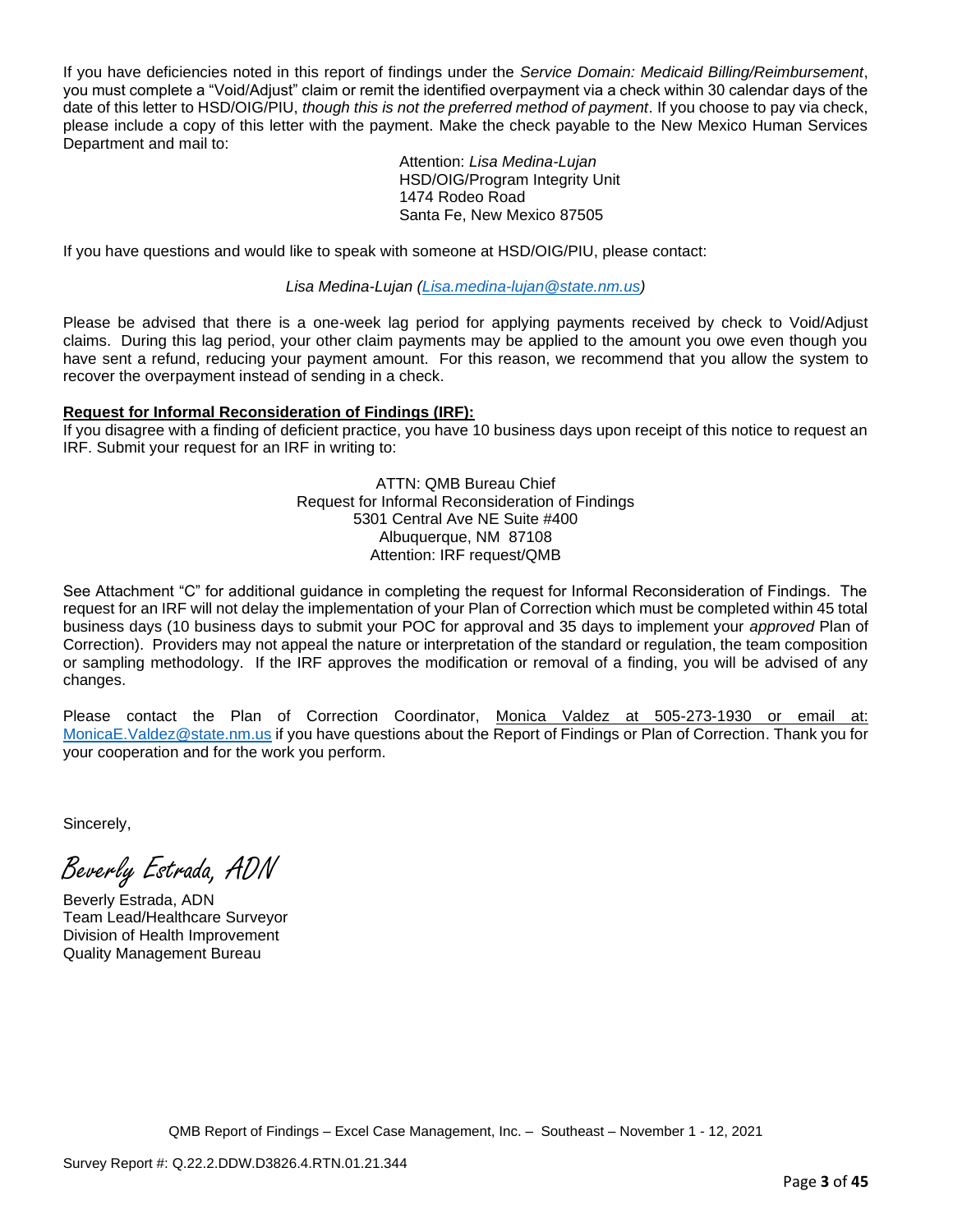| <b>Survey Process Employed:</b>                        |                                                                                                                                                                                                                         |
|--------------------------------------------------------|-------------------------------------------------------------------------------------------------------------------------------------------------------------------------------------------------------------------------|
| <b>Administrative Review Start Date:</b>               | November 1, 2021                                                                                                                                                                                                        |
| Contact:                                               | <b>Excel Case Management, Inc.</b><br>Kimberly Hawkins, Executive Director / Case Manager                                                                                                                               |
|                                                        | <b>DOH/DHI/QMB</b><br>Beverly Estrada, ADN, Team Lead/Healthcare Surveyor                                                                                                                                               |
| On-site Entrance Conference Date:                      | November 2, 2021                                                                                                                                                                                                        |
| Present:                                               | <b>Excel Case Management, Inc.</b><br>Kimberly Hawkins, Executive Director / Case Manager                                                                                                                               |
|                                                        | <b>DOH/DHI/QMB</b><br>Beverly Estrada, ADN, Team Lead/Healthcare Surveyor<br>Caitlin Wall, BSW, BA, Healthcare Surveyor<br>Amanda Castaneda-Holguin, MPA, Healthcare Surveyor Supervisor                                |
| <b>Exit Conference Date:</b>                           | November 12, 2021                                                                                                                                                                                                       |
| Present:                                               | <b>Excel Case Management, Inc.</b><br>Kimberly Hawkins, Executive Director / Case Manager<br>Shae Jacobs, Case Manager                                                                                                  |
|                                                        | DOH/DHI/QMB<br>Beverly Estrada, ADN, Team Lead/Healthcare Surveyor<br>Caitlin Wall, BSW, BA, Healthcare Surveyor<br>Sally Rel, MS, Healthcare Surveyor<br>Amanda Castaneda-Holguin, MPA, Healthcare Surveyor Supervisor |
| <b>Administrative Locations Visited:</b>               | 0 (Note: No administrative locations visited due to<br>COVID-19 Public Health Emergency)                                                                                                                                |
| Total Sample Size:                                     | 13                                                                                                                                                                                                                      |
|                                                        | 0 - Jackson Class Members<br>13 - Non-Jackson Class Members                                                                                                                                                             |
| Persons Served Records Reviewed                        | 13                                                                                                                                                                                                                      |
| Total Number of Secondary Freedom of Choices Reviewed: | Number: 42                                                                                                                                                                                                              |
| Case Management Personnel Records Reviewed             | 3                                                                                                                                                                                                                       |
| Case Manager Personnel Interviewed                     | 2 (Note: Interviews conducted by video / phone due to<br>COVID-19 Public Health Emergency)                                                                                                                              |
| Administrative Interviews                              | 1 (Note: Interviews conducted by video / phone due to<br>COVID-19 Public Health Emergency)                                                                                                                              |

Administrative Processes and Records Reviewed:

- Medicaid Billing/Reimbursement Records for all Services Provided
- Accreditation Records
- Individual Medical and Program Case Files, including, but not limited to: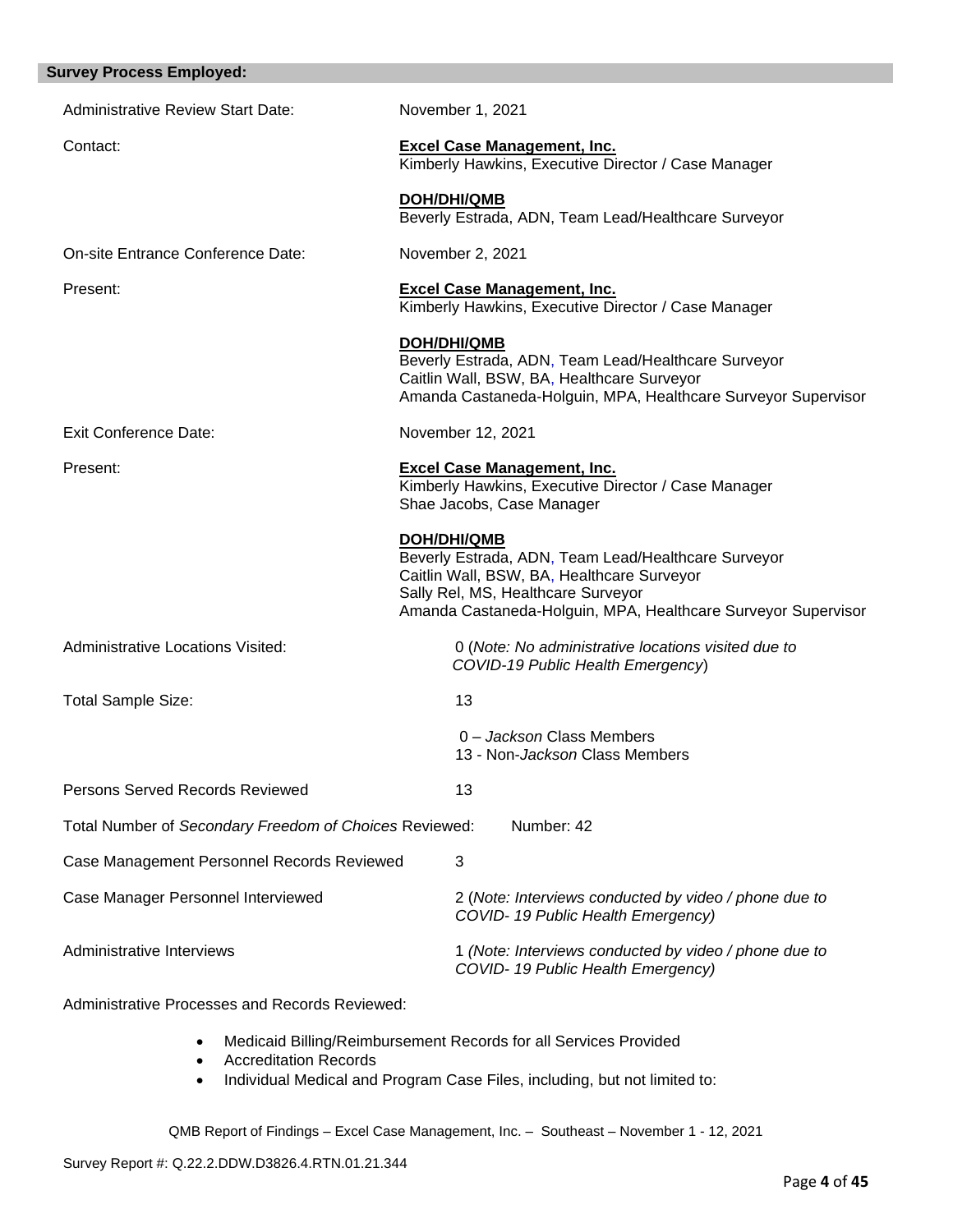- Individual Service Plans
- Progress on Identified Outcomes
- Healthcare Plans
- Medical Emergency Response Plans
- Therapy Evaluations and Plans
- Healthcare Documentation Regarding Appointments and Required Follow-Up
- **Other Required Health Information**
- Internal Incident Management Reports and System Process / General Events Reports
- Personnel Files, including subcontracted staff
- Staff Training Records, Including Competency Interviews with Staff
- Agency Policy and Procedure Manual
- Caregiver Criminal History Screening Records
- Consolidated Online Registry/Employee Abuse Registry
- Quality Assurance / Improvement Plan
- CC: Distribution List: DOH Division of Health Improvement
	- DOH Developmental Disabilities Supports Division
	- DOH Office of Internal Audit
	- HSD Medical Assistance Division

NM Attorney General's Office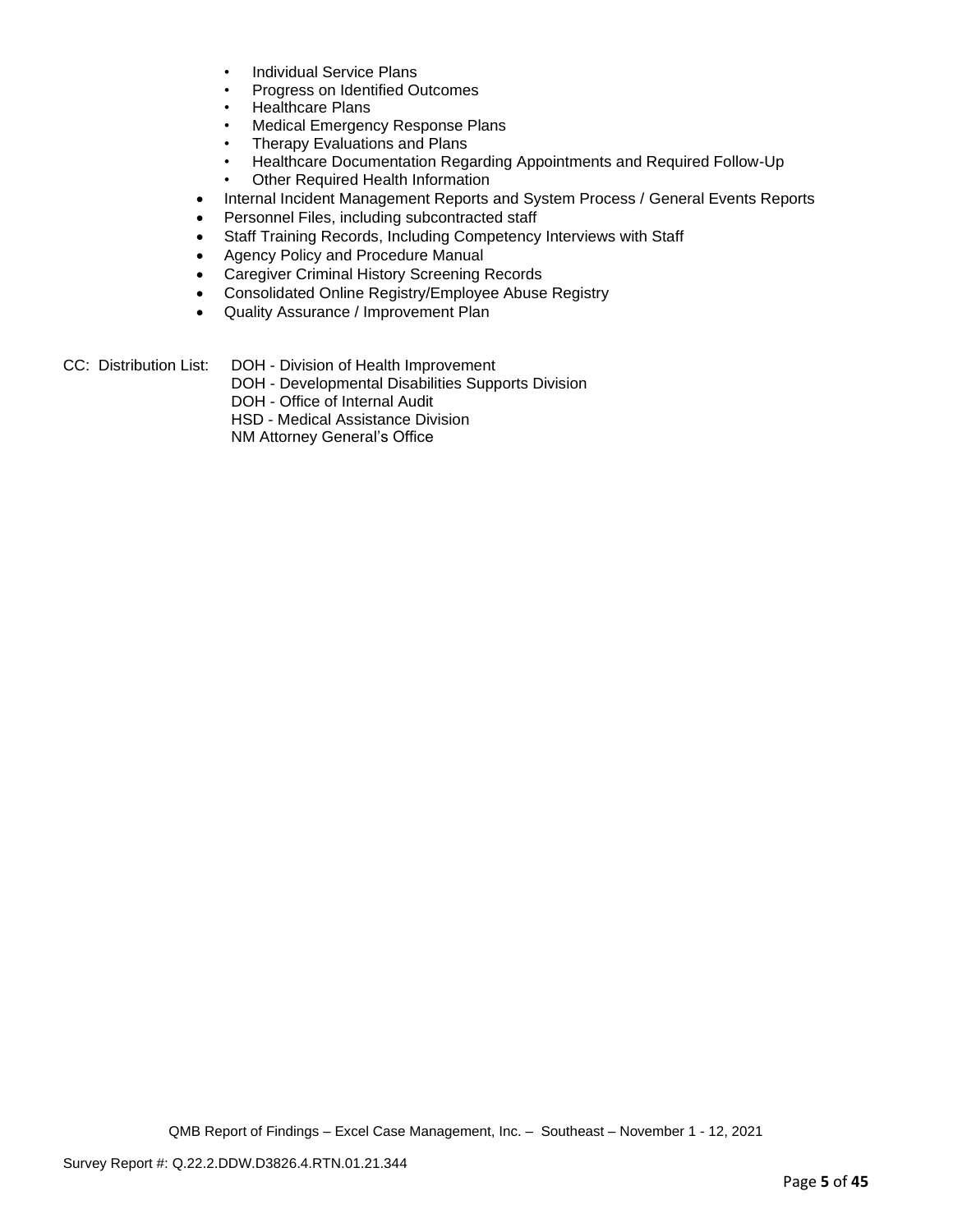# **Attachment A**

# **Provider Instructions for Completing the QMB Plan of Correction (POC) Process**

### *Introduction:*

After a QMB Compliance Survey, your QMB Report of Findings will be sent to you via e-mail.

Each provider must develop and implement a Plan of Correction (POC) that identifies specific quality assurance and quality improvement activities the agency will implement to correct deficiencies and prevent continued deficiencies and non-compliance.

Agencies must submit their Plan of Correction within ten (10) business days from the date you receive the QMB Report of Findings. (Providers who do not submit a POC within 10 business days may be referred to the DDSD Regional Office for purposes of contract management or the Internal Review Committee [IRC] for possible actions or sanctions).

Agencies must fully implement their approved Plan of Correction within 45 business days (10 business days to submit your POC for approval and 35 days to implement your approved Plan of Correction) from the date they receive the QMB Report of Findings. Providers who fail to complete a POC within the 45-business days allowed will be referred to the IRC for possible actions or sanctions.

If you have questions about the Plan of Correction process, call the Plan of Correction Coordinator at 505-273-1930 or email at [MonicaE.Valdez@state.nm.us.](mailto:MonicaE.Valdez@state.nm.us) Requests for technical assistance must be requested through your Regional DDSD Office.

The POC process cannot resolve disputes regarding findings. If you wish to dispute a finding on the official Report of Findings, you must file an Informal Reconsideration of Findings (IRF) request within ten (10) business days of receiving your report. Please note that you must still submit a POC for findings that are in question (see Attachment C).

### *Instructions for Completing Agency POC:*

### *Required Content*

Your Plan of Correction should provide a step-by-step description of the methods to correct each deficient practice cited to prevent recurrence and information that ensures the regulation cited comes into and remains in compliance. The remedies noted in your POC are expected to be added to your Agency's required, annual Quality Assurance (QA) Plan.

If a deficiency has already been corrected since the on-site survey, the plan should state how it was corrected, the completion date (date the correction was accomplished), and how possible recurrence of the deficiency will be prevented.

*The following details should be considered when developing your Plan of Correction:*

#### *The Plan of Correction must address each deficiency cited in the Report of Findings unless otherwise noted with a "No Plan of Correction Required statement." The Plan of Correction must address the five (5) areas listed below:*

- 1. How the specific and realistic corrective action will be accomplished for individuals found to have been affected by the deficient practice.
- 2. How the agency will identify other individuals who have the potential to be affected by the same deficient practice, and how the agency will act to protect those individuals in similar situations.
- 3. What Quality Assurance measures will be put into place and what systemic changes made to ensure the deficient practice will not recur.
- 4. Indicate how the agency plans to monitor its performance to make certain solutions are sustained. The agency must develop a QA plan for ensuring correction is achieved and sustained. This QA plan must be implemented, and the corrective action is evaluated for its effectiveness. The plan of correction is integrated into the agency quality assurance system; and
- 5. Include dates when corrective actions will be completed. The corrective action completion dates must be acceptable to the State.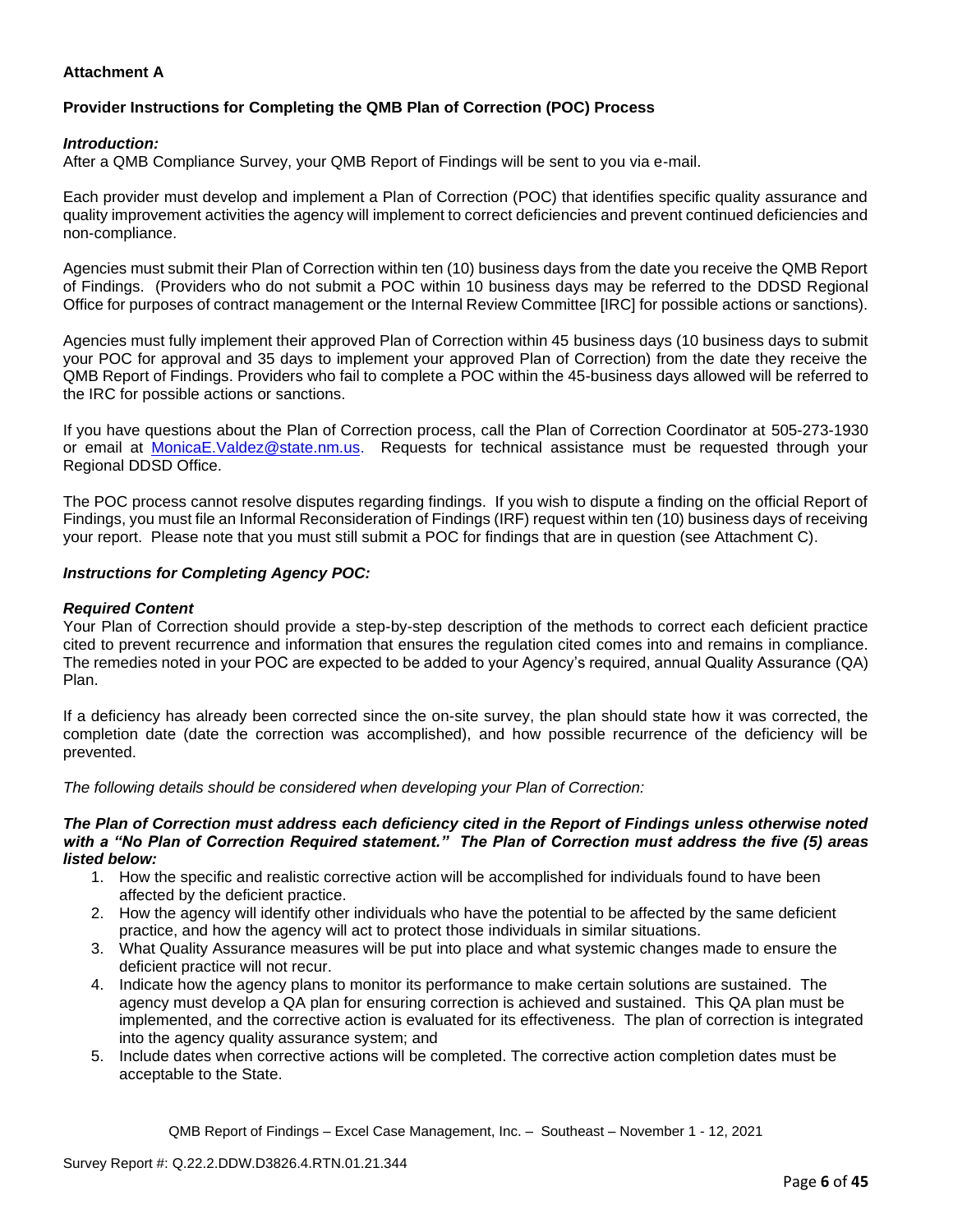*The following details should be considered when developing your Plan of Correction:*

- Details about how and when Individual Served, agency personnel and administrative and service delivery site files are audited by agency personnel to ensure they contain required documents;
- Information about how medication administration records are reviewed to verify they contain all required information before they are distributed to service sites, as they are being used, and after they are completed;
- Your processes for ensuring that all required agency personnel are trained on required DDSD required trainings;
- How accuracy in billing/reimbursement documentation is assured;
- How health, safety is assured;
- For Case Management providers, how Individual Service Plans are reviewed to verify they meet requirements, how the timeliness of level of care (LOC) packet submissions and consumer visits are tracked;
- Your process for gathering, analyzing and responding to quality data indicators; and,
- Details about Quality Targets in various areas, current status, analyses about why targets were not met, and remedies implemented.

*Note:* **Instruction or in-service of staff alone may not be a sufficient plan of correction.** This is a good first step toward correction, but additional steps must be taken to ensure the deficiency is corrected and will not recur.

## *Completion Dates*

- The plan of correction must include a **completion date** (entered in the far right-hand column) for each finding. Be sure the date is **realistic** in the amount of time your Agency will need to correct the deficiency; not to exceed 45 total business days.
- Direct care issues should be corrected immediately and monitored appropriately.
- Some deficiencies may require a staged plan to accomplish total correction.
- Deficiencies requiring replacement of equipment, etc., may require more time to accomplish correction but should show reasonable time frames.

## *Initial Submission of the Plan of Correction Requirements*

- 1. The Plan of Correction must be completed on the official QMB Survey Report of Findings/Plan of Correction Form and received by QMB within ten (10) business days from the date you received the report of findings.
- 2. For questions about the POC process, call the POC Coordinator, Monica Valdez at 505-273-1930 or email at [MonicaE.Valdez@state.nm.us](mailto:MonicaE.Valdez@state.nm.us) for assistance.
- 3. For Technical Assistance (TA) in developing or implementing your POC, contact your Regional DDSD Office.
- 4. Submit your POC to Monica Valdez, POC Coordinator in any of the following ways:
	- a. Electronically at [MonicaE.Valdez@state.nm.us](mailto:MonicaE.Valdez@state.nm.us) *(preferred method)*
	- b. Fax to 505-222-8661, or
	- c. Mail to POC Coordinator, 5301 Central Ave NE Suite 400, Albuquerque, New Mexico 87108
- 5. *Do not submit supporting documentation* (evidence of compliance) to QMB *until after* your POC has been approved by the QMB.
- 6. QMB will notify you when your POC has been "approved" or "denied."
	- a. During this time, whether your POC is "approved," or "denied," you will have a maximum of 45-business days from the date of receipt of your Report of Findings to correct all survey deficiencies.
	- b. If your POC is denied, it must be revised and resubmitted as soon as possible, as the 45-business day limit is in effect.
	- c. If your POC is denied a second time your agency may be referred to the Internal Review Committee.
	- d. You will receive written confirmation when your POC has been approved by QMB and a final deadline for completion of your POC.
	- e. Please note that all POC correspondence will be sent electronically unless otherwise requested.
- 7. Failure to submit your POC within 10 business days without prior approval of an extension by QMB will result in a referral to the Internal Review Committee and the possible implementation of monetary penalties and/or sanctions.

### *POC Document Submission Requirements*

Once your POC has been approved by the QMB Plan of Correction Coordinator you must submit copies of documents as evidence that all deficiencies have been corrected, as follows.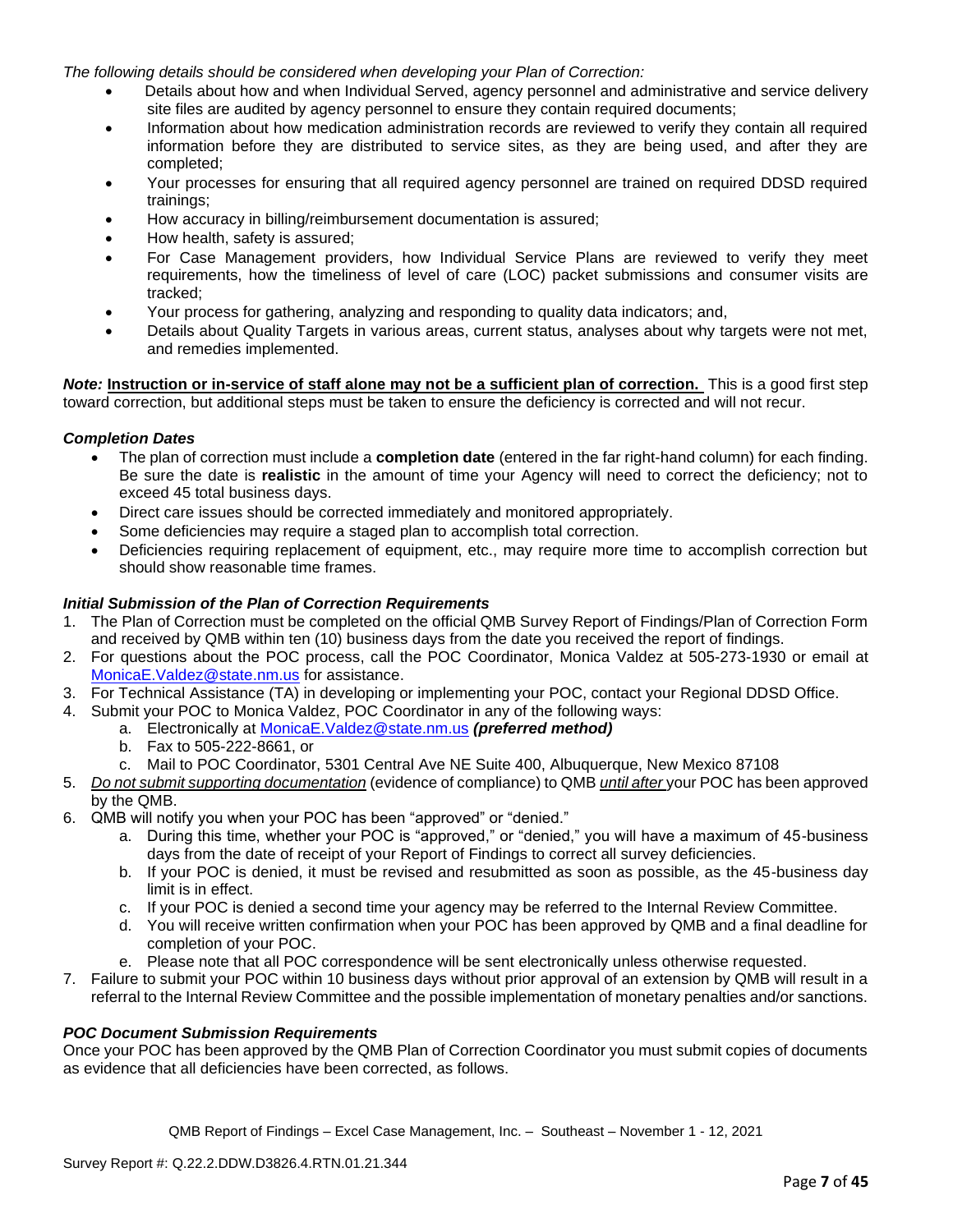- 1. Your internal documents are due within a *maximum* of 45-business days of receipt of your Report of Findings.
- 2. It is preferred that you submit your documents via USPS or other carrier (scanned and saved to CD/DVD disc, flash drive, etc.). If documents containing HIPAA Protected Health Information (PHI) documents must be submitted through S-Comm (Therap), Fax or Postal System, do not send PHI directly to NMDOH email accounts. If the documents do not contain protected Health information (PHI) then you may submit your documents electronically scanned and attached to e-mails.
- 3. All submitted documents *must be annotated*; please be sure the tag numbers and Identification numbers are indicated on each document submitted. Documents which are not annotated with the Tag number and Identification number may not be accepted.
- 4. Do not submit original documents; Please provide copies or scanned electronic files for evidence. Originals must be maintained in the agency file(s) per DDSD Standards.
- 5. In lieu of some documents, you may submit copies of file or home audit forms that clearly indicate cited deficiencies have been corrected, other attestations of correction must be approved by the Plan of Correction Coordinator prior to their submission.
- 6. When billing deficiencies are cited, you must provide documentation to justify billing and/or void and adjust forms submitted to Xerox State Healthcare, LLC for the deficiencies cited in the Report of Findings.

**Revisions, Modifications or Extensions to your Plan of Correction (post QMB approval) must be made in writing and submitted to the Plan of Correction Coordinator, prior to the completion date and are approved on a case-by-case basis. No changes may be made to your POC or the timeframes for implementation without written approval of the POC Coordinator.**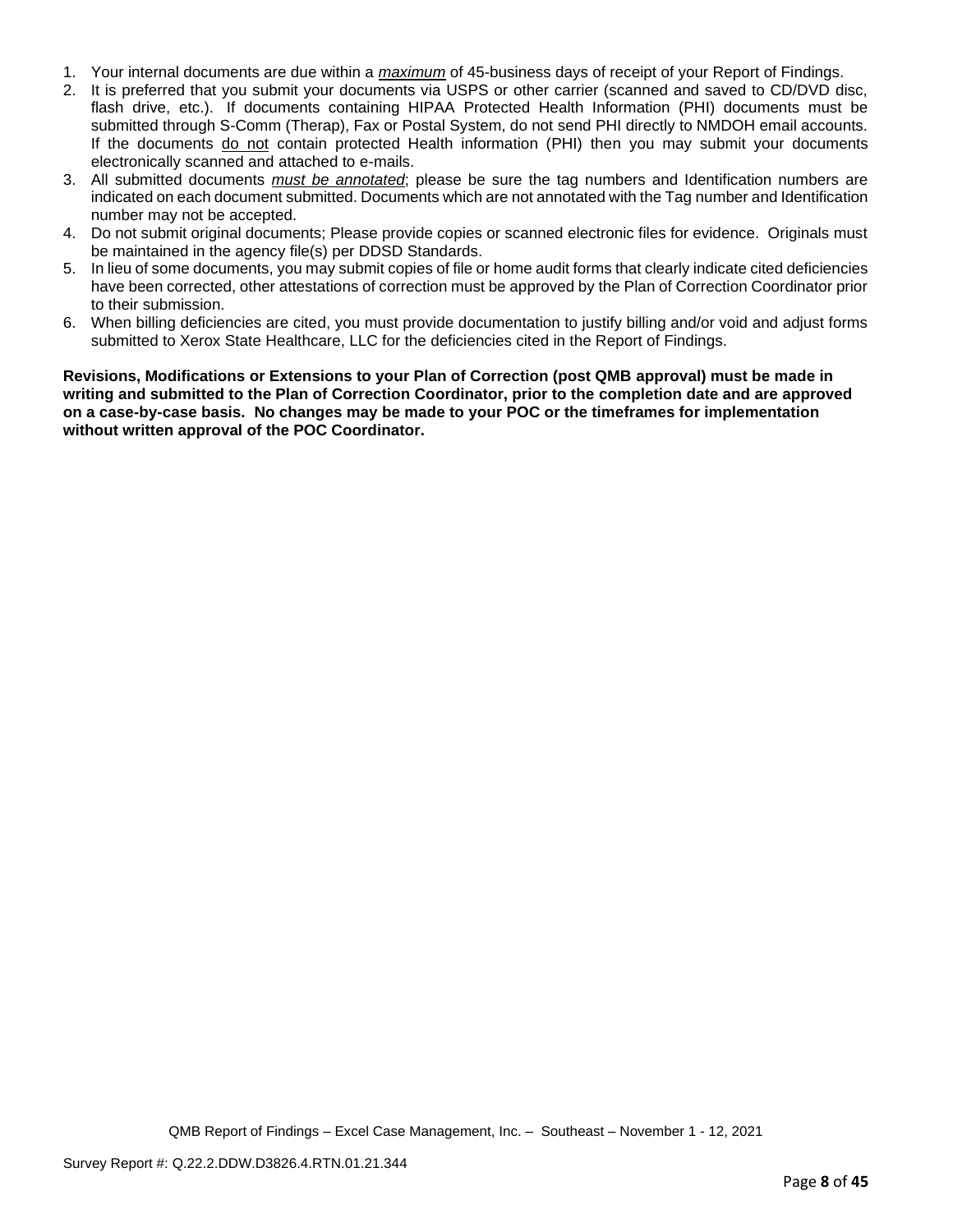## **Department of Health, Division of Health Improvement QMB Determination of Compliance Process**

The Division of Health Improvement, Quality Management Bureau (QMB) surveys compliance of the Developmental Disabilities Waiver (DDW) standards and other state and federal regulations. For the purpose of the case management survey the CMS waiver assurances have been grouped into five (5) Service Domains: Plan of Care (Development and Monitoring); Level of Care; Qualified Providers; Health, Welfare and Safety; and Administrative Oversight (note that Administrative Oversight listed in this document is not the same as the CMS assurance of Administrative Authority. Used in this context it is related to the agency's operational policies and procedures, Quality Assurance system and Medicaid billing and reimbursement processes.)

The QMB Determination of Compliance process is based on provider compliance or non-compliance with standards and regulations identified during the on-site survey process and as reported in the QMB Report of Findings. All areas reviewed by QMB have been agreed to by DDSD and DHI/QMB and are reflective of CMS requirements. All deficiencies (non-compliance with standards and regulations) are identified and cited as either a Standard level deficiency or a Condition of Participation level deficiency in the QMB Reports of Findings. All deficiencies require corrective action when non-compliance is identified.

Each deficiency in your Report of Findings has been predetermined to be a Standard Level Deficiency, a Condition of Participation Level Deficiency, if below 85% compliance or a non-negotiable Condition of Participation Level Deficiency. Your Agency's overall Compliance Determination is based on a Scope and Severity Scale which takes into account the number of Standard and Condition Level Tags cited as well as the percentage of Individuals affected in the sample.

# **Conditions of Participation (CoPs)**

CoPs are based on the Centers for Medicare and Medicaid Services, Home and Community-Based Waiver required assurances, in addition to the New Mexico Developmental Disability Waiver (DDW) Service Standards. The Division of Health Improvement (DHI), in conjunction with the Developmental Disability Support Division (DDSD), has identified certain deficiencies that have the potential to be a Condition of Participation Level, if the tag falls below 85% compliance based on the number of people affected. Additionally, there are what are called nonnegotiable Conditions of Participation, regardless if one person or multiple people are affected. In this context, a CoP is defined as an essential / fundamental regulation or standard, which when out of compliance directly affects the health and welfare of the Individuals served. If no deficiencies within a Tag are at the level of a CoP, it is cited as a Standard Level Deficiency.

# **Service Domains and CoPs for Case Management are as follows:**

**Service Domain: Plan of Care ISP Development & Monitoring -** *Service plans address all participates' assessed needs (including health and safety risk factors) and goals, either by waiver services or through other means. Services plans are updated or revised at least annually or when warranted by changes in the waiver participants' needs.*

# **Potential Condition of Participation Level Tags, if compliance is below 85%:**

- **1A08.3 –** Administrative Case File Individual Service Plan (ISP) / ISP Components
- **4C07 –** Individual Service Planning (Visions, measurable outcome, action steps)
- **4C07.1 –** Individual Service Planning Paid Services
- **4C10 –** Apprv. Budget Worksheet Waiver Review Form / MAD 046
- **4C12 –** Monitoring & Evaluation of Services
- **4C16 –** Requirements for Reports & Distribution of ISP (Provider Agencies, Individual and/or Guardian)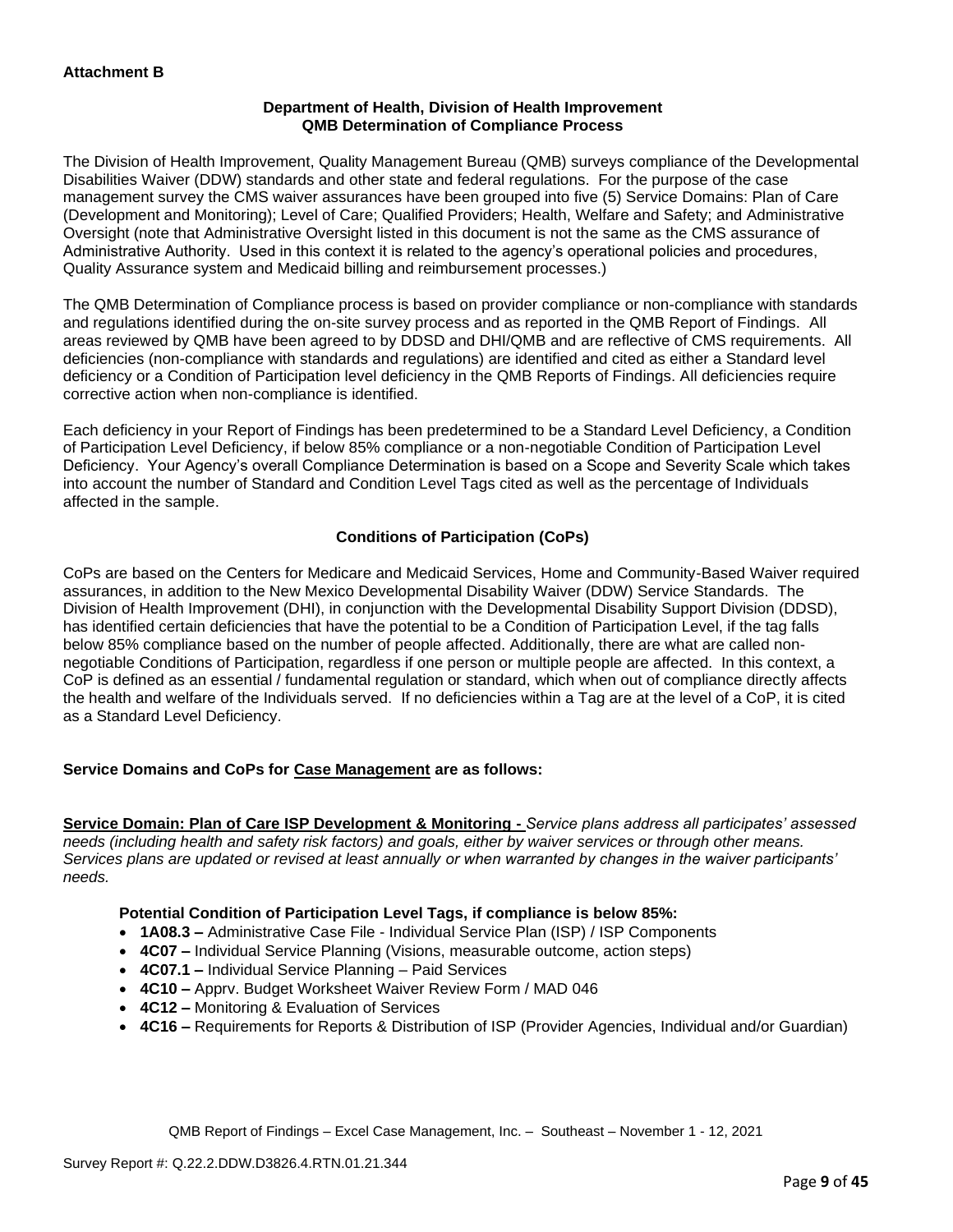**Service Domain: Level of Care -** *Initial and annual Level of Care (LOC) evaluations are completed within timeframes specified by the State.*

### **Potential Condition of Participation Level Tags, if compliance is below 85%:**

• **4C04 –** Assessment Activities

**Service Domain: Qualified Providers -** *The State monitors non-licensed/non-certified providers to assure adherence to waiver requirements. The State implements its policies and procedures for verifying that provider training is conducted in accordance with State requirements and the approved waiver.*

### **Potential Condition of Participation Level Tags, if compliance is below 85%:**

- **1A22/4C02 –** Case Manager: Individual Specific Competencies
- **1A22.1 / 4C02.1 –** Case Manager Competencies: Knowledge of Service

#### **Non-Negotiable Condition of Participation Level Tags (one or more Individuals are cited):**

- **1A25.1 –** Caregiver Criminal History Screening
- **1A26.1 –** Consolidated On-line Registry Employee Abuse Registry

**Service Domain: Health, Welfare and Safety -** *The State, on an ongoing basis, identifies, addresses and seeks to prevent occurrences of abuse, neglect and exploitation. Individuals shall be afforded their basic human rights. The provider supports individuals to access needed healthcare services in a timely manner.*

#### **Potential Condition of Participation Level Tags, if compliance is below 85%:**

- **1A08.2 –** Administrative Case File: Healthcare Requirements & Follow-up
- **1A15.2 –** Administrative Case File: Healthcare Documentation (Therap and Required Plans)

### **Non-Negotiable Condition of Participation Level Tags (one or more Individuals are cited):**

• **1A05 –** General Requirements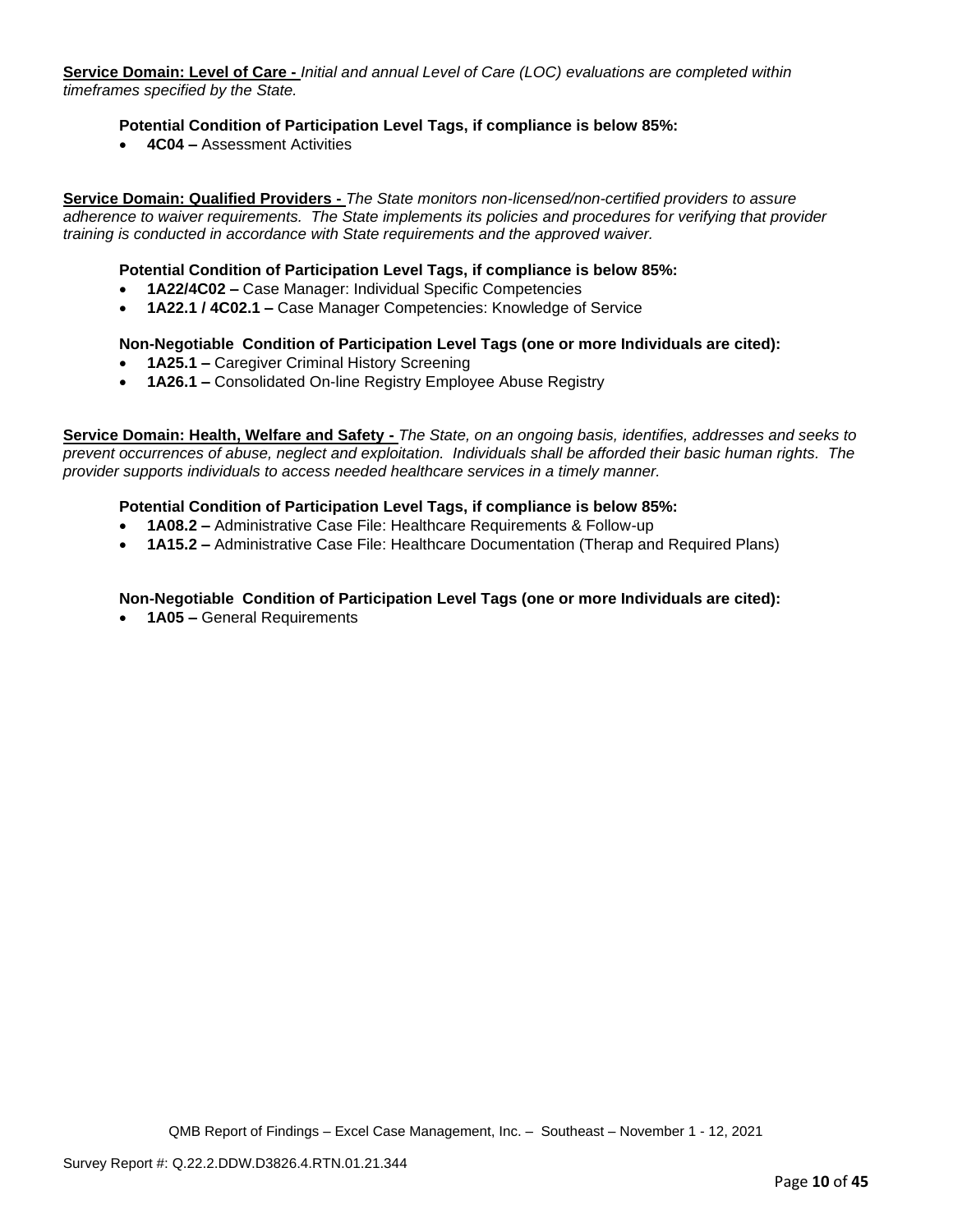## **Attachment C**

#### **Guidelines for the Provider Informal Reconsideration of Finding (IRF) Process**

#### **Introduction:**

Throughout the QMB Survey process, surveyors are openly communicating with providers. Open communication means surveyors have clarified issues and/or requested missing information before completing the review through the use of the signed/dated "Document Request," or "Administrative Needs," etc. forms. Regardless, there may still be instances where the provider disagrees with a specific finding. Providers may use the following process to informally dispute a finding.

#### **Instructions:**

- 1. The Informal Reconsideration of the Finding (IRF) request must be received in writing to the QMB Deputy Bureau Chief **within 10 business days** of receipt of the final Report of Findings **(***Note: No extensions are granted for the IRF)***.**
- 2. The written request for an IRF *must* be completed on the QMB Request for Informal Reconsideration of Finding form available on the QMB website: <https://nmhealth.org/about/dhi/cbp/irf/>
- 3. The written request for an IRF must specify in detail the request for reconsideration and why the finding is inaccurate.
- 4. The IRF request must include all supporting documentation or evidence.
- 5. If you have questions about the IRF process, email the IRF Chairperson, Valerie V. Valdez at [valerie.valdez@state.nm.us](mailto:valerie.valdez@state.nm.us) for assistance.

#### **The following limitations apply to the IRF process:**

- The written request for an IRF and all supporting evidence must be received within 10 business days.
- Findings based on evidence requested during the survey and not provided may not be subject to reconsideration.
- The supporting documentation must be new evidence not previously reviewed or requested by the survey team.
- Providers must continue to complete their Plan of Correction during the IRF process
- Providers may not request an IRF to challenge the sampling methodology.
- Providers may not request an IRF based on disagreement with the nature of the standard or regulation.
- Providers may not request an IRF to challenge the team composition.
- Providers may not request an IRF to challenge the DHI/QMB determination of compliance or the length of their DDSD provider contract.

A Provider forfeits the right to an IRF if the request is not received within 10 business days of receiving the report and/or does not include all supporting documentation or evidence to show compliance with the standards and regulations.

The IRF Committee will review the request; the Provider will be notified in writing of the ruling; no face-to-face meeting will be conducted.

When a Provider requests that a finding be reconsidered, it does not stop or delay the Plan of Correction process. **Providers must continue to complete the Plan of Correction, including the finding in dispute regardless of the IRF status.** If a finding is removed or modified, it will be noted and removed or modified from the Report of Findings. It should be noted that in some cases a Plan of Correction may be completed prior to the IRF process being completed. The provider will be notified in writing on the decisions of the IRF committee.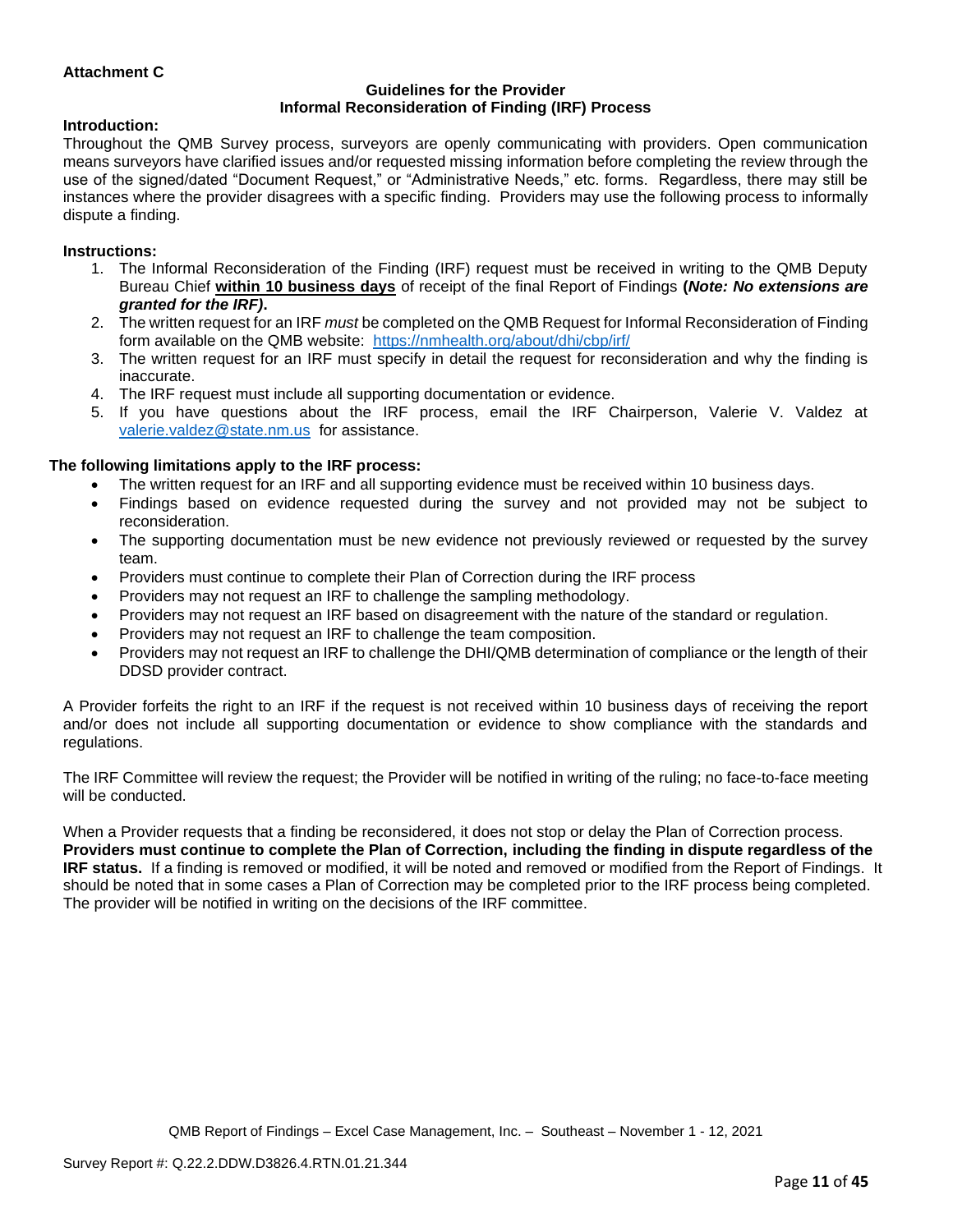# **QMB Determinations of Compliance**

## **Compliance:**

The QMB determination of *Compliance* indicates that a provider has either no deficiencies found during a survey or that no deficiencies at the Condition of Participation Level were found. The agency has obtained a level of compliance such that there is a minimal potential for harm to individuals' health and safety. To qualify for a determination of *Compliance*, the provider must have received no Conditions of Participation Level Deficiencies and have a minimal number of Individuals on the sample affected by the findings indicated in the Standards Level Tags.

## **Partial-Compliance with Standard Level Tags:**

The QMB determination of *Partial-Compliance with Standard Level Tags* indicates that a provider is in compliance with all Condition of Participation Level deficiencies but is out of compliance with a certain percentage of Standard Level deficiencies. This partial-compliance, if not corrected, may result in a negative outcome or the potential for more than minimal harm to individuals' health and safety. There are two ways to receive a determination of Partial Compliance with Standard Level Tags:

- 1. Your Report of Findings includes 16 or fewer Standards Level Tags with between 75% and 100% of the survey sample affected in any tag.
- 2. Your Report of Findings includes 17 or more Standard Level Tags with between 50% to 74% of the survey sample affected in any tag.

## **Partial-Compliance with Standard Level Tags and Condition of Participation Level Tags:**

The QMB determination of *Partial-Compliance with Standard Level Tags and Condition of Participation Level Tags*  indicates that a provider is out of compliance with one to five  $(1 - 5)$  Condition of Participation Level Tags. This partial-compliance, if not corrected, may result in a serious negative outcome or the potential for more than minimal harm to individuals' health and safety.

### **Non-Compliance:**

The QMB determination of *Non-Compliance* indicates a provider is significantly out of compliance with both Standard Level deficiencies and Conditions of Participation level deficiencies. This non-compliance, if not corrected, may result in a serious negative outcome or the potential for more than minimal harm to individuals' health and safety. There are three ways an agency can receive a determination of Non-Compliance:

- 1. Your Report of Findings includes 17 or more total Tags with 0 to 5 Condition of Participation Level Tags with 75% to 100% of the survey sample affected in any Condition of Participation Level tag.
- 2. Your Report of Findings includes any amount of Standard Level Tags with 6 or more Condition of Participation Level Tags.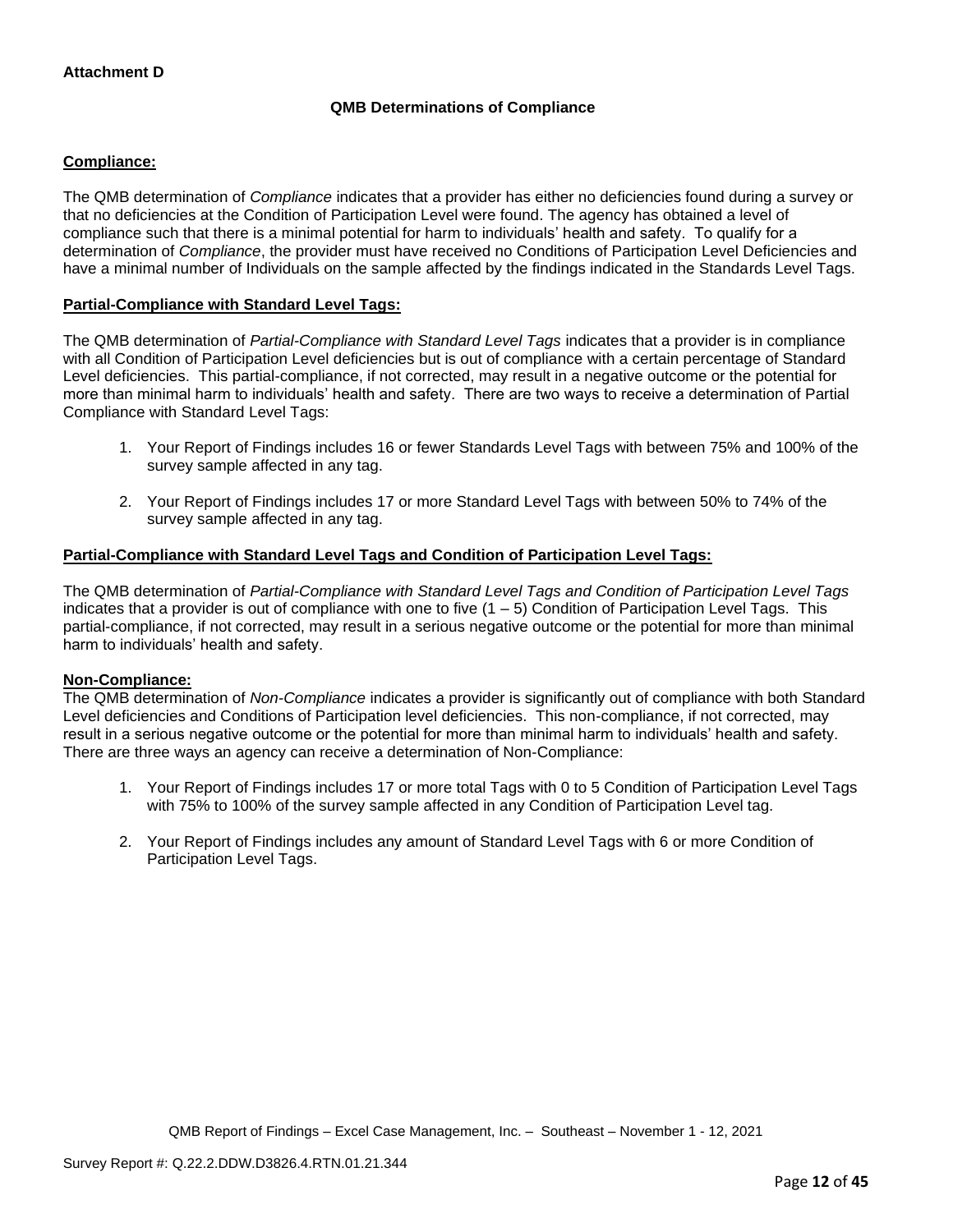| Compliance                                                                                          | Weighting                                                                                                                 |                                                                                                                                    |                                                                                                                             |                                                                                                                        |                                                                                                                         |                                                                                                                             |                                                                                                               |
|-----------------------------------------------------------------------------------------------------|---------------------------------------------------------------------------------------------------------------------------|------------------------------------------------------------------------------------------------------------------------------------|-----------------------------------------------------------------------------------------------------------------------------|------------------------------------------------------------------------------------------------------------------------|-------------------------------------------------------------------------------------------------------------------------|-----------------------------------------------------------------------------------------------------------------------------|---------------------------------------------------------------------------------------------------------------|
| <b>Determination</b>                                                                                |                                                                                                                           | <b>LOW</b>                                                                                                                         |                                                                                                                             | <b>MEDIUM</b>                                                                                                          |                                                                                                                         | <b>HIGH</b>                                                                                                                 |                                                                                                               |
|                                                                                                     |                                                                                                                           |                                                                                                                                    |                                                                                                                             |                                                                                                                        |                                                                                                                         |                                                                                                                             |                                                                                                               |
| <b>Total Tags:</b>                                                                                  | up to 16                                                                                                                  | 17 or more                                                                                                                         | up to 16                                                                                                                    | 17 or more                                                                                                             | <b>Any Amount</b>                                                                                                       | 17 or more                                                                                                                  | <b>Any Amount</b>                                                                                             |
|                                                                                                     | and                                                                                                                       | and                                                                                                                                | and                                                                                                                         | and                                                                                                                    | And/or                                                                                                                  | and                                                                                                                         | And/or                                                                                                        |
| <b>COP Level Tags:</b>                                                                              | 0 COP                                                                                                                     | 0 COP                                                                                                                              | 0 COP                                                                                                                       | 0 COP                                                                                                                  | 1 to 5 COP                                                                                                              | 0 to 5 CoPs                                                                                                                 | 6 or more COP                                                                                                 |
|                                                                                                     | and                                                                                                                       | and                                                                                                                                | and                                                                                                                         | and                                                                                                                    |                                                                                                                         | and                                                                                                                         |                                                                                                               |
| Sample Affected:                                                                                    | 0 to 74%                                                                                                                  | 0 to 49%                                                                                                                           | 75 to 100%                                                                                                                  | 50 to 74%                                                                                                              |                                                                                                                         | 75 to 100%                                                                                                                  |                                                                                                               |
| "Non-<br>Compliance"                                                                                |                                                                                                                           |                                                                                                                                    |                                                                                                                             |                                                                                                                        |                                                                                                                         | 17 or more<br><b>Total Tags with</b><br>75 to 100% of<br>the Individuals<br>in the sample<br>cited in any<br>CoP Level tag. | Any Amount of<br><b>Standard Level</b><br>Tags and 6 or<br>more Conditions<br>of Participation<br>Level Tags. |
| "Partial Compliance<br>with Standard Level<br>tags and Condition<br>of Participation<br>Level Tags" |                                                                                                                           |                                                                                                                                    |                                                                                                                             |                                                                                                                        | <b>Any Amount</b><br><b>Standard Level</b><br>Tags, plus 1 to 5<br><b>Conditions of</b><br>Participation<br>Level tags. |                                                                                                                             |                                                                                                               |
| "Partial<br>Compliance with<br><b>Standard Level</b><br>tags"                                       |                                                                                                                           |                                                                                                                                    | up to 16<br><b>Standard Level</b><br>Tags with 75<br>to 100% of the<br>individuals in<br>the sample<br>cited in any<br>tag. | 17 or more<br><b>Standard Level</b><br>Tags with 50<br>to 74% of the<br>individuals in<br>the sample<br>cited any tag. |                                                                                                                         |                                                                                                                             |                                                                                                               |
| "Compliance"                                                                                        | Up to 16<br><b>Standard Level</b><br>Tags with 0 to<br>74% of the<br>individuals in<br>the sample<br>cited in any<br>tag. | 17 or more<br><b>Standard Level</b><br>Tags with 0 to<br><b>49% of the</b><br>individuals in<br>the sample<br>cited in any<br>tag. |                                                                                                                             |                                                                                                                        |                                                                                                                         |                                                                                                                             |                                                                                                               |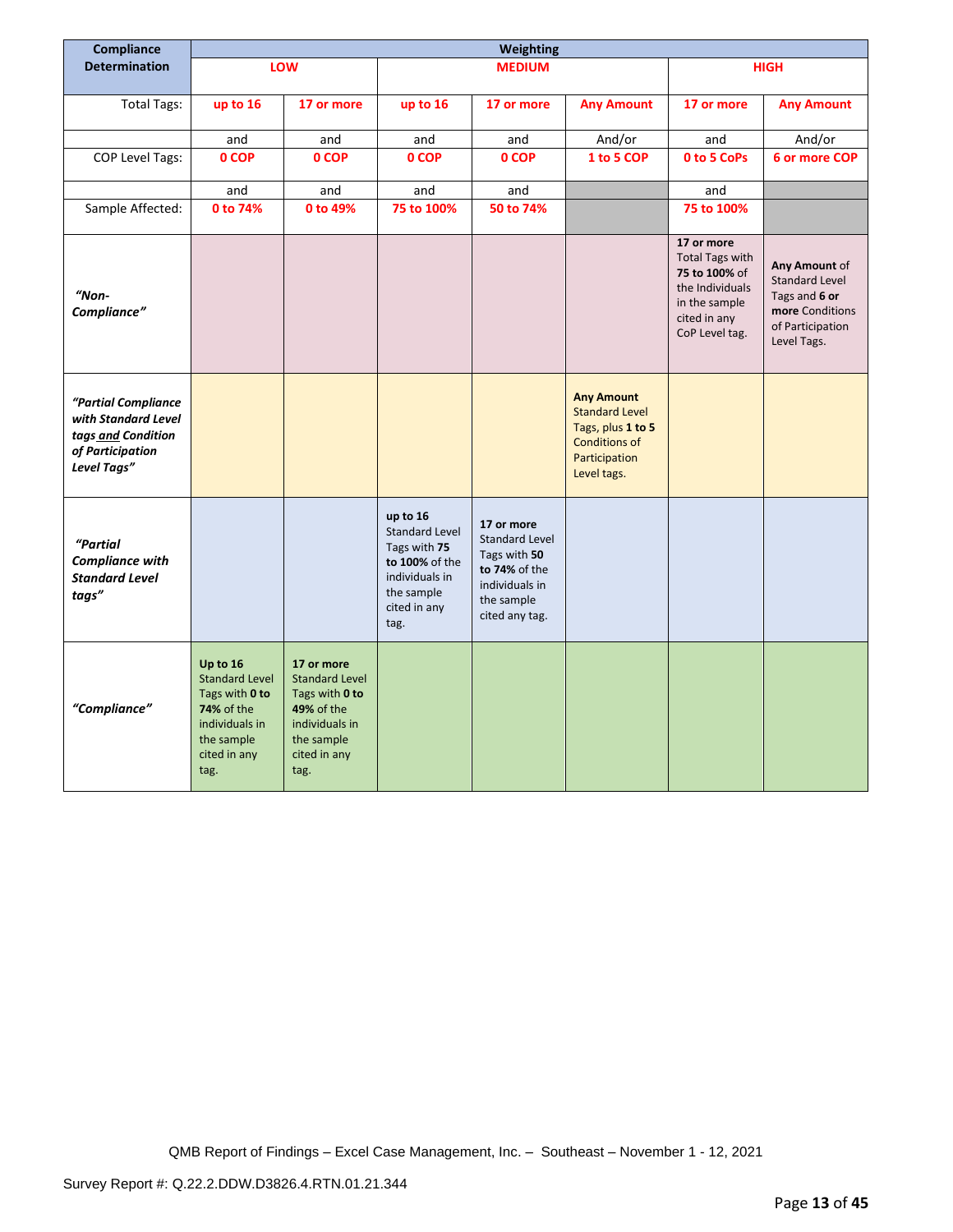**Agency: Excel Case Management, Inc. - Southeast Region** Program: Developmental Disabilities Waiver<br>Service: 2018: Case Management 2018: Case Management<br>Routine Survey Type:<br>Survey Date: **Survey Date: November 1 - 12, 2021**

| <b>Standard of Care</b>                                                                                                                                                                                                                                                                                                                                                                                                                                                                                                                                                                                                                                                                                                                                                                                                                                                                                                                                                                                                                                                                                                                                                                                                   | <b>Deficiencies</b>                                                                                                                                                                                                                                                                                                                                                                                                                                                                                                                                                                                                                                                                                                                                   | Agency Plan of Correction, On-going QA/QI<br>& Responsible Party                                                                                                                                                                                                                                                                                                                                                                                                                                                                                                                                                         | <b>Completion</b><br><b>Date</b> |  |
|---------------------------------------------------------------------------------------------------------------------------------------------------------------------------------------------------------------------------------------------------------------------------------------------------------------------------------------------------------------------------------------------------------------------------------------------------------------------------------------------------------------------------------------------------------------------------------------------------------------------------------------------------------------------------------------------------------------------------------------------------------------------------------------------------------------------------------------------------------------------------------------------------------------------------------------------------------------------------------------------------------------------------------------------------------------------------------------------------------------------------------------------------------------------------------------------------------------------------|-------------------------------------------------------------------------------------------------------------------------------------------------------------------------------------------------------------------------------------------------------------------------------------------------------------------------------------------------------------------------------------------------------------------------------------------------------------------------------------------------------------------------------------------------------------------------------------------------------------------------------------------------------------------------------------------------------------------------------------------------------|--------------------------------------------------------------------------------------------------------------------------------------------------------------------------------------------------------------------------------------------------------------------------------------------------------------------------------------------------------------------------------------------------------------------------------------------------------------------------------------------------------------------------------------------------------------------------------------------------------------------------|----------------------------------|--|
| Service Domain: Plan of Care - ISP Development & Monitoring - Service plans address all participates' assessed needs (including health and safety risk<br>factors) and goals, either by waiver services or through other means. Services plans are updated or revised at least annually or when warranted by changes in the<br>waiver participants' needs.                                                                                                                                                                                                                                                                                                                                                                                                                                                                                                                                                                                                                                                                                                                                                                                                                                                                |                                                                                                                                                                                                                                                                                                                                                                                                                                                                                                                                                                                                                                                                                                                                                       |                                                                                                                                                                                                                                                                                                                                                                                                                                                                                                                                                                                                                          |                                  |  |
| Tag # 4C07 Individual Service Planning<br>(Visions, measurable outcome, action<br>steps)                                                                                                                                                                                                                                                                                                                                                                                                                                                                                                                                                                                                                                                                                                                                                                                                                                                                                                                                                                                                                                                                                                                                  | <b>Standard Level Deficiency</b>                                                                                                                                                                                                                                                                                                                                                                                                                                                                                                                                                                                                                                                                                                                      |                                                                                                                                                                                                                                                                                                                                                                                                                                                                                                                                                                                                                          |                                  |  |
| Developmental Disabilities (DD) Waiver<br>Service Standards 2/26/2018; Re-Issue:<br>12/28/2018; Eff 1/1/2019<br><b>Chapter 4: Person-Centered Planning</b><br>(PCP): 4.1 Essential Elements of Person-<br>Centered Planning (PCP): Person-centered<br>planning is a process that places a person at<br>the center of planning his/her life and supports.<br>It is an ongoing process that is the foundation<br>for all aspects of the DD Waiver Program and<br>DD Waiver Provider Agencies' work with<br>people with I/DD. The process is designed to<br>identify the strengths, capacities, preferences,<br>and needs of the person. The process may<br>include other people chosen by the person,<br>who are able to serve as important contributors<br>to the process. Overall, PCP involves person-<br>centered thinking, person-centered service<br>planning, and person-centered practice. PCP<br>enables and assists the person to identify and<br>access a personalized mix of paid and non-<br>paid services and supports to assist him or her<br>to achieve personally defined outcomes in the<br>community. The CMS requires use of PCP in<br>the development of the ISP.<br>NMAC 7.26.5.14 DEVELOPMENT OF THE | Based on record review, the Agency did not<br>ensure the ISP was developed in accordance<br>with the rule governing ISP development, as it<br>relates to realistic and measurable desired<br>outcomes and vision statements to 2 of 13<br>Individuals.<br>Individual #2:<br>• Relationships / Fun Outcome: " will create<br>a play list of his favorite music /movies."<br>Outcome does not indicate how and/or when<br>it would be completed.<br>Individual #10:<br>• Live Outcome: " will master the George<br>Foreman Grill." Outcome does not indicate<br>how and/or when it would be completed.<br>• Relationships / Fun Outcome: " will walk<br>5000 steps once a week." Outcome does<br>not indicate how and/or when it would be<br>completed. | Provider:<br><b>State your Plan of Correction for the</b><br>deficiencies cited in this tag here (How is the<br>deficiency going to be corrected? This can be<br>specific to each deficiency cited or if possible an<br>overall correction?): $\rightarrow$<br><b>Provider:</b><br><b>Enter your ongoing Quality</b><br><b>Assurance/Quality Improvement processes</b><br>as it related to this tag number here (What is<br>going to be done? How many individuals is this<br>going to affect? How often will this be completed?<br>Who is responsible? What steps will be taken if<br>issues are found?): $\rightarrow$ |                                  |  |
| <b>INDIVIDUAL SERVICE PLAN (ISP) -</b>                                                                                                                                                                                                                                                                                                                                                                                                                                                                                                                                                                                                                                                                                                                                                                                                                                                                                                                                                                                                                                                                                                                                                                                    |                                                                                                                                                                                                                                                                                                                                                                                                                                                                                                                                                                                                                                                                                                                                                       |                                                                                                                                                                                                                                                                                                                                                                                                                                                                                                                                                                                                                          |                                  |  |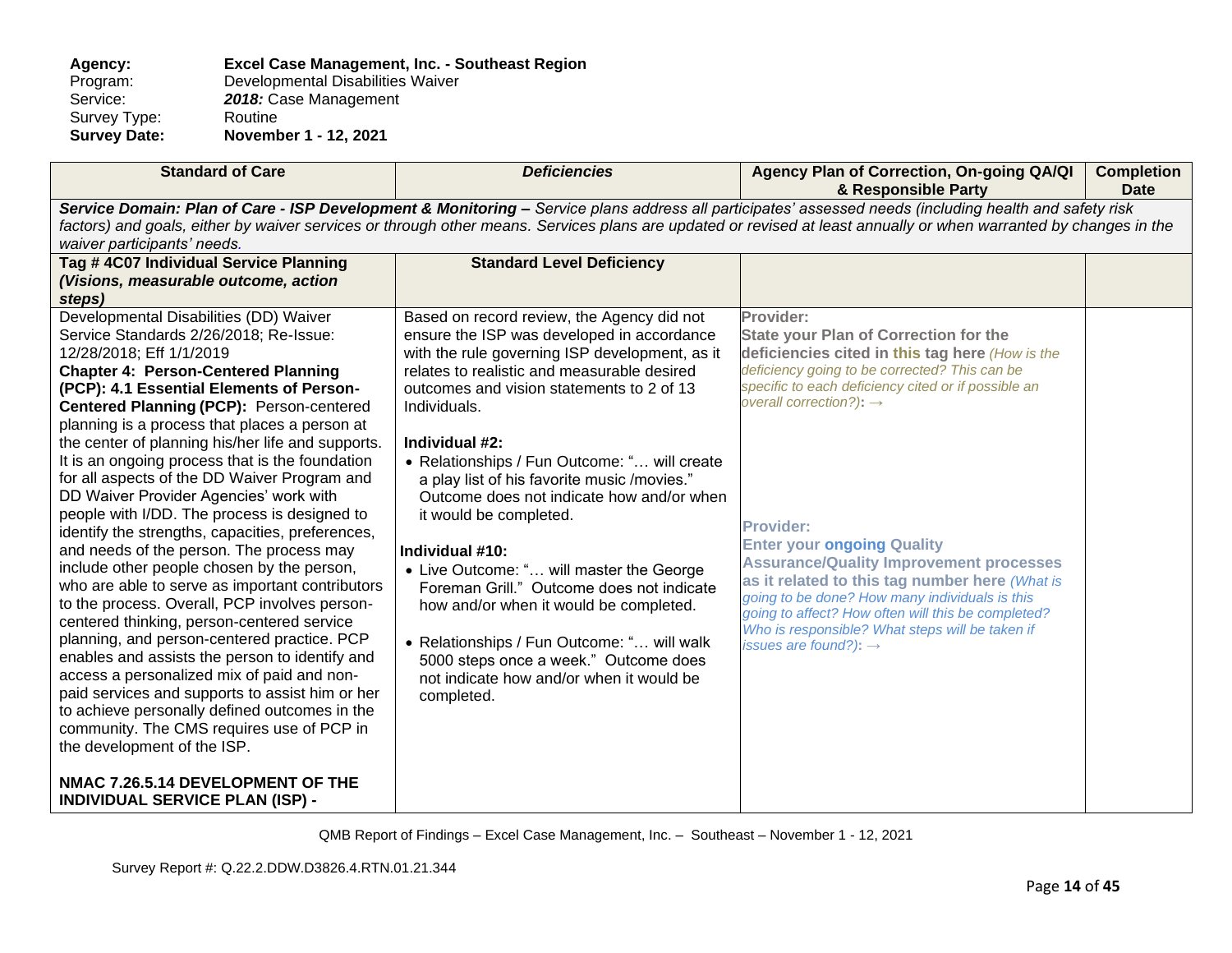| <b>CONTENT OF INDIVIDUAL SERVICE</b><br>PLANS: Each ISP shall contain. |
|------------------------------------------------------------------------|
|                                                                        |
|                                                                        |
| B. Long term vision: The vision statement shall                        |
| be recorded in the individual's actual words,                          |
|                                                                        |
| whenever possible. For example, in a long term                         |
| vision statement, the individual may describe                          |
| him or herself living and working independently                        |
| in the community.                                                      |
|                                                                        |
| C. Outcomes:                                                           |
| The IDT has the explicit responsibility<br>(1)                         |
| of identifying reasonable services and supports                        |
| needed to assist the individual in achieving the                       |
| desired outcome and long term vision. The IDT                          |
| determines the intensity, frequency, duration,                         |
| location and method of delivery of needed                              |
|                                                                        |
| services and supports. All IDT members may                             |
| generate suggestions and assist the individual                         |
| in communicating and developing outcomes.                              |
| Outcome statements shall also be written in the                        |
| individual's own words, whenever possible.                             |
| Outcomes shall be prioritized in the ISP.                              |
| Outcomes planning shall be<br>(2)                                      |
| implemented in one or more of the four "life                           |
| areas" (work or leisure activities, health or                          |
| development of relationships) and address as                           |
| appropriate home environment, vocational,                              |
| educational, communication, self-care,                                 |
| leisure/social, community resource use, safety,                        |
| psychological/behavioral and medical/health                            |
| outcomes. The IDT shall assure that the                                |
| outcomes in the ISP relate to the individual's                         |
|                                                                        |
| long term vision statement. Outcomes are                               |
| required for any life area for which the                               |
| individual receives services funded by the                             |
| developmental disabilities Medicaid waiver.                            |
|                                                                        |
| D. Individual preference: The individual's                             |
| preferences, capabilities, strengths and needs                         |
| in each life area determined to be relevant to                         |
| the identified ISP outcomes shall be reflected in                      |
| the ISP. The long term vision, age,                                    |
| circumstances, and interests of the individual,                        |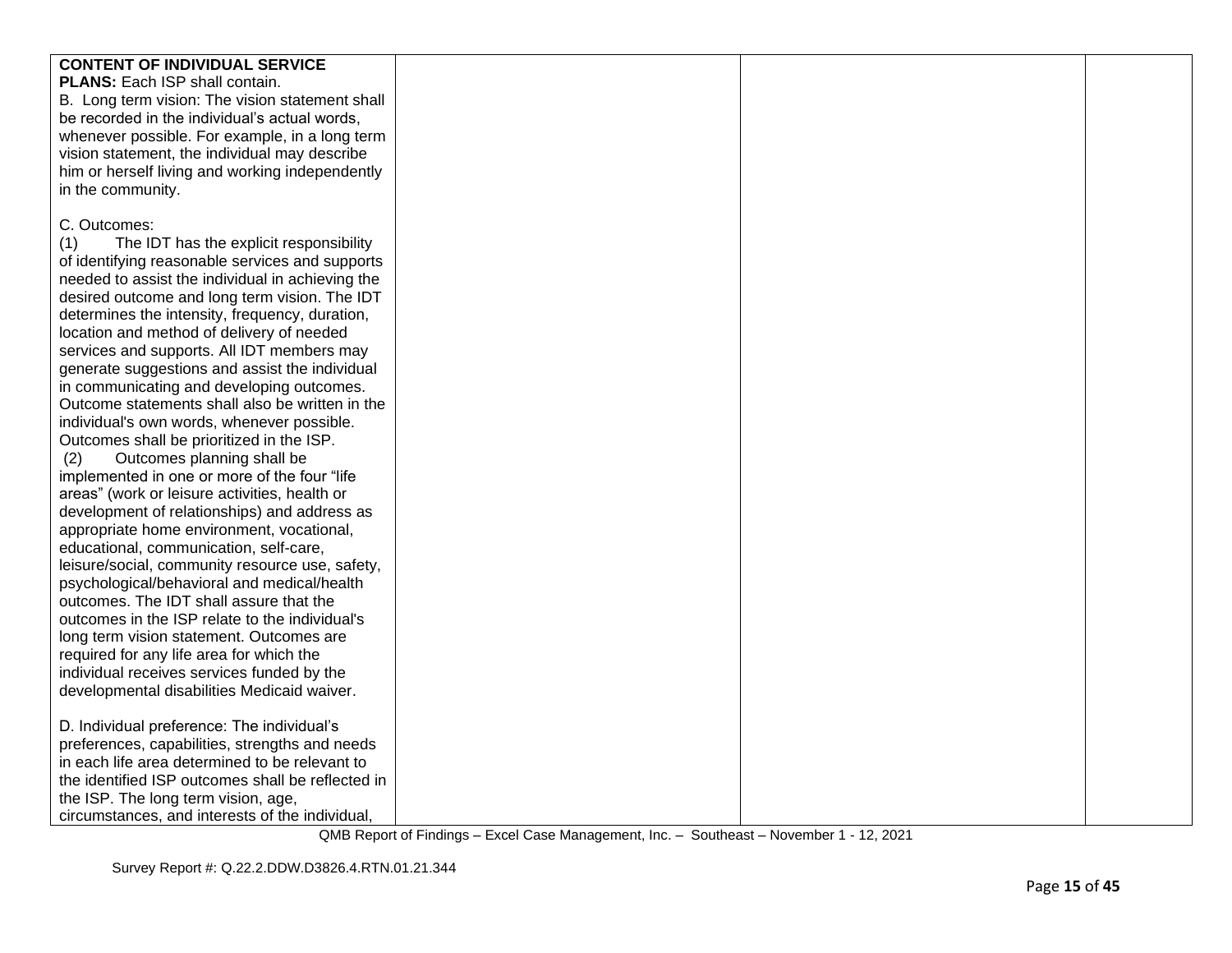| shall determine the life area relevance, if any to |  |  |
|----------------------------------------------------|--|--|
|                                                    |  |  |
| the individual's ISP.                              |  |  |
|                                                    |  |  |
| E. Action plans:                                   |  |  |
| Specific ISP action plans that will<br>(1)         |  |  |
| assist the individual in achieving each            |  |  |
|                                                    |  |  |
| identified, desired outcome shall be developed     |  |  |
| by the IDT and stated in the ISP. The IDT          |  |  |
| establishes the action plan of the ISP, as well    |  |  |
| as the criteria for measuring progress on each     |  |  |
| action step.                                       |  |  |
|                                                    |  |  |
| Service providers shall develop<br>(2)             |  |  |
| specific action plans and strategies (methods      |  |  |
| and procedures) for implementing each ISP          |  |  |
| desired outcome. Timelines for meeting each        |  |  |
| action step are established by the IDT.            |  |  |
|                                                    |  |  |
| Responsible parties to oversee appropriate         |  |  |
| implementation of each action step are             |  |  |
| determined by the IDT.                             |  |  |
| The action plans, strategies,<br>(3)               |  |  |
| timelines and criteria for measuring progress,     |  |  |
|                                                    |  |  |
| shall be relevant to each desired outcome          |  |  |
| established by the IDT. The individual's           |  |  |
| definition of success shall be the primary         |  |  |
| criterion used in developing objective,            |  |  |
| quantifiable indicators for measuring progress.    |  |  |
|                                                    |  |  |
|                                                    |  |  |
|                                                    |  |  |
|                                                    |  |  |
|                                                    |  |  |
|                                                    |  |  |
|                                                    |  |  |
|                                                    |  |  |
|                                                    |  |  |
|                                                    |  |  |
|                                                    |  |  |
|                                                    |  |  |
|                                                    |  |  |
|                                                    |  |  |
|                                                    |  |  |
|                                                    |  |  |
|                                                    |  |  |
|                                                    |  |  |
|                                                    |  |  |
|                                                    |  |  |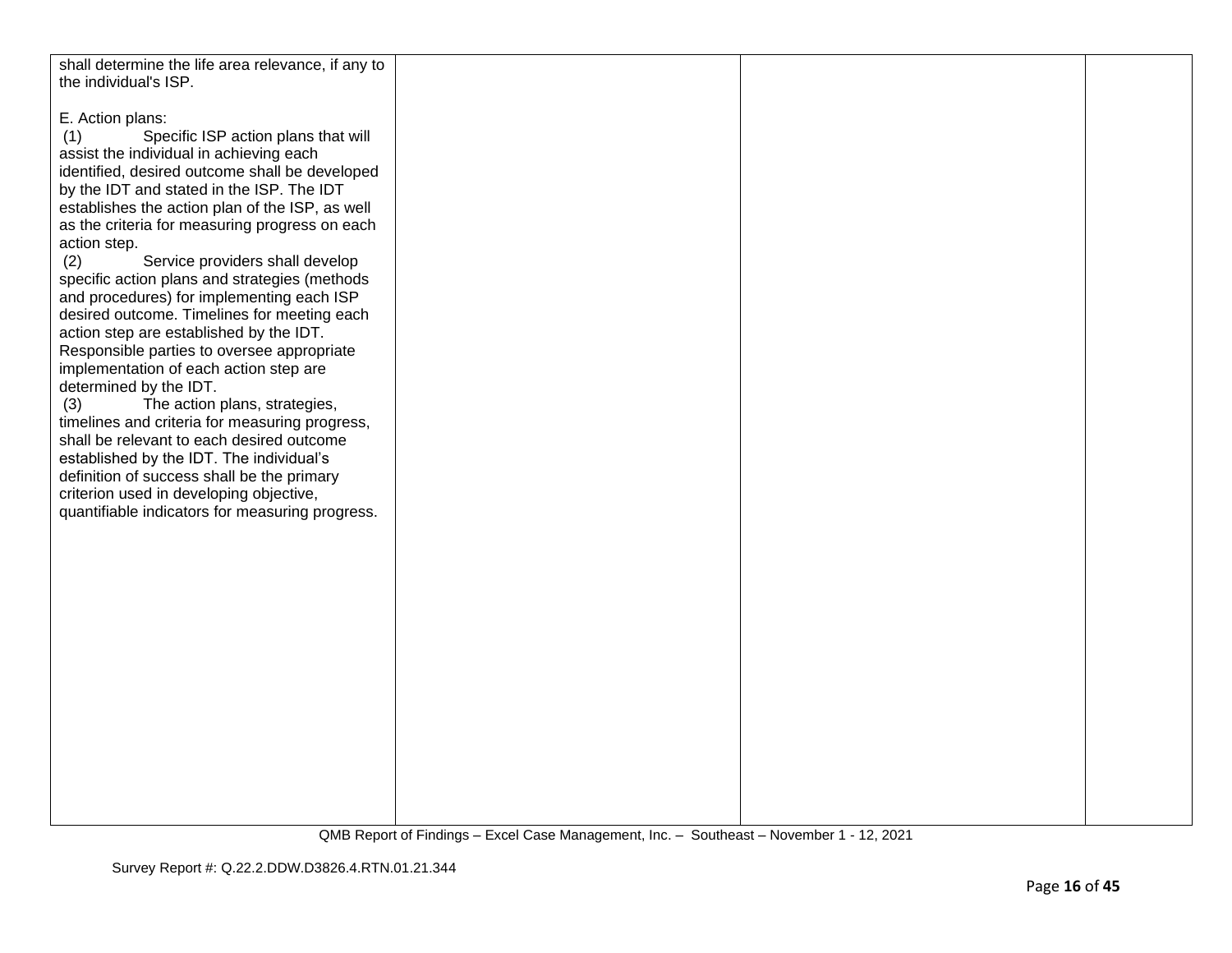| Tag #4C09 Secondary FOC                                                                                                                                                                                                                                                                                                                                                                                                                                                                                                                                                  | <b>Standard Level Deficiency</b>                                                                                                                                                                                                                                   |                                                                                                                                                                                                                                                                                                  |  |
|--------------------------------------------------------------------------------------------------------------------------------------------------------------------------------------------------------------------------------------------------------------------------------------------------------------------------------------------------------------------------------------------------------------------------------------------------------------------------------------------------------------------------------------------------------------------------|--------------------------------------------------------------------------------------------------------------------------------------------------------------------------------------------------------------------------------------------------------------------|--------------------------------------------------------------------------------------------------------------------------------------------------------------------------------------------------------------------------------------------------------------------------------------------------|--|
| Developmental Disabilities (DD) Waiver<br>Service Standards 2/26/2018; Re-Issue:<br>12/28/2018; Eff 1/1/2019<br><b>Chapter 4: Person-Centered Planning</b><br>(PCP): 4.7 Choice of DD Waiver Provider<br><b>Agencies and Secondary Freedom of</b><br>Choice (SFOC): People receiving DD Waiver                                                                                                                                                                                                                                                                           | Based on record review, the Agency did not<br>maintain the Secondary Freedom of Choice<br>documentation (for current services) and/or<br>ensure individuals obtained all services through<br>the Freedom of Choice Process for 3 of 13<br>individuals.             | Provider:<br><b>State your Plan of Correction for the</b><br>deficiencies cited in this tag here (How is the<br>deficiency going to be corrected? This can be<br>specific to each deficiency cited or if possible an<br>overall correction?): $\rightarrow$                                      |  |
| funded services have the right to choose any<br>qualified provider of case management<br>services listed on the PFOC and a qualified<br>provider of any other DD Waiver service listed<br>on SFOC form. The PFOC is maintained by<br>each Regional Office. The SFOC is maintained<br>by the Provider Enrollment Unit (PEU) and<br>made available through the SFOC website:                                                                                                                                                                                               | Review of the Agency individual case files<br>revealed 4 out of 42 Secondary Freedom of<br>Choices were not found and/or not agency<br>specific to the individual's current services:<br><b>Secondary Freedom of Choice:</b><br>• Customized In-Home Supports (#1) | <b>Provider:</b><br><b>Enter your ongoing Quality</b>                                                                                                                                                                                                                                            |  |
| http://sfoc.health.state.nm.us/.<br>4.7.2. Annual Review of SFOC: Choice of<br>Provider Agencies must be continually<br>assured. A person has a right to change<br>Provider Agencies if he/she is not satisfied with<br>services at any time.<br>The SFOC form must be utilized when<br>1.<br>the person and/or legal guardian wants to<br>change Provider Agencies.<br>The SFOC must be signed at the time of<br>2.<br>the initial service selection and reviewed<br>annually by the CM and the person and/or<br>guardian.<br>3.<br>A current list of approved Provider | <b>Customized Community Supports (#2)</b><br>$\bullet$<br><b>Community Integrated Employment</b><br>$\bullet$<br>Services (#1 & 11)                                                                                                                                | <b>Assurance/Quality Improvement processes</b><br>as it related to this tag number here (What is<br>going to be done? How many individuals is this<br>going to affect? How often will this be completed?<br>Who is responsible? What steps will be taken if<br>issues are found?): $\rightarrow$ |  |
| Agencies by county for all DD Waiver<br>services is available through the SFOC<br>website: http://sfoc.health.state.nm.us/<br><b>Chapter 8 Case Management: 8.2.8</b><br><b>Maintaining a Complete Client Record:</b><br>The CM is required to maintain documentation<br>for each person supported according to the<br>following requirements:<br>3. The case file must contain the documents<br>identified in Appendix A Client File Matrix.                                                                                                                            |                                                                                                                                                                                                                                                                    |                                                                                                                                                                                                                                                                                                  |  |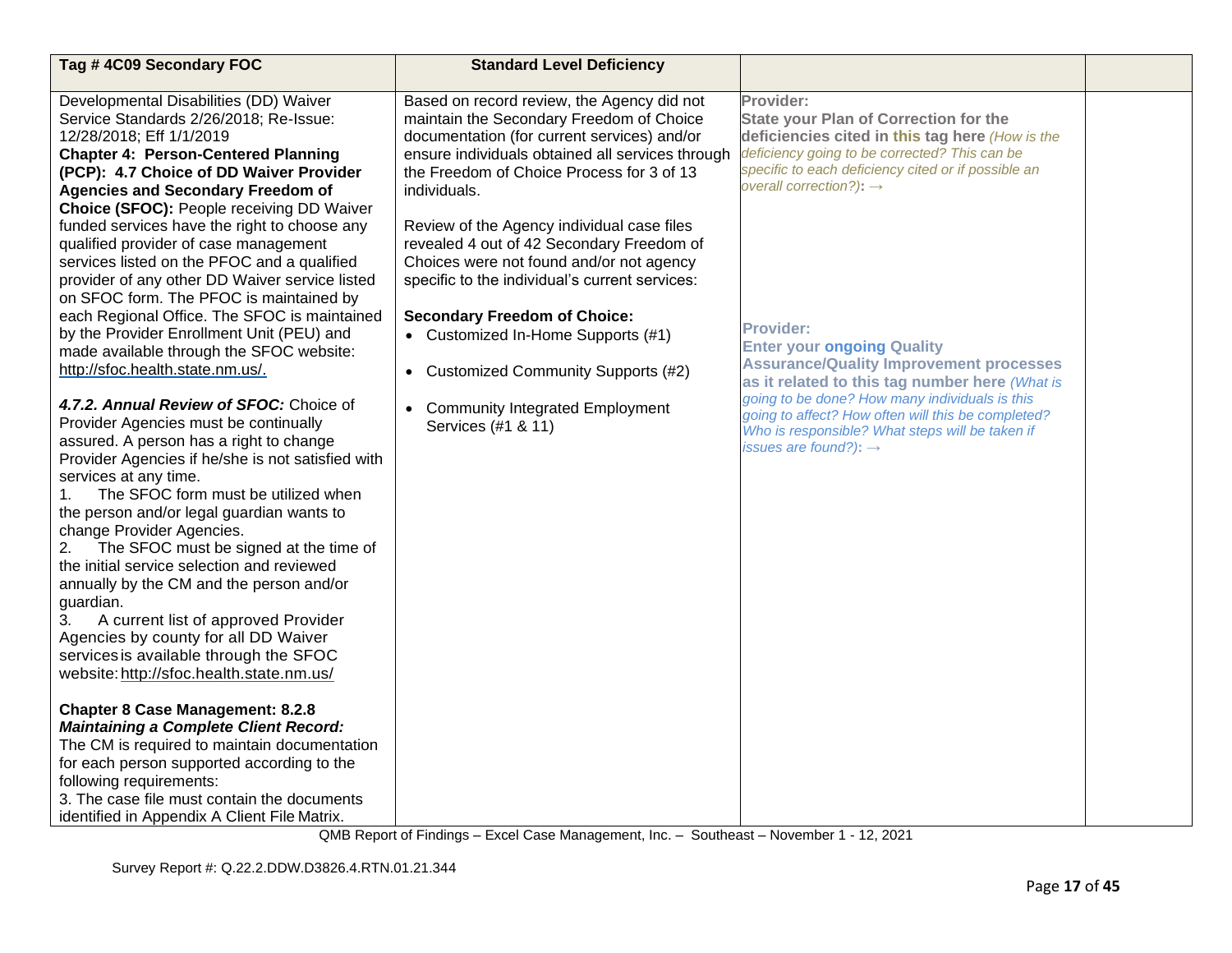| <b>Chapter 20: Provider Documentation and</b><br><b>Client Records 20.2 Client Records</b><br>Requirements: All DD Waiver Provider<br>Agencies are required to create and maintain<br>individual client records. The contents of client<br>records vary depending on the unique needs of<br>the person receiving services and the resultant<br>information produced. The extent of<br>documentation required for individual client<br>records per service type depends on the<br>location of the file, the type of service being<br>provided, and the information necessary. |  |  |
|------------------------------------------------------------------------------------------------------------------------------------------------------------------------------------------------------------------------------------------------------------------------------------------------------------------------------------------------------------------------------------------------------------------------------------------------------------------------------------------------------------------------------------------------------------------------------|--|--|
|                                                                                                                                                                                                                                                                                                                                                                                                                                                                                                                                                                              |  |  |
|                                                                                                                                                                                                                                                                                                                                                                                                                                                                                                                                                                              |  |  |
|                                                                                                                                                                                                                                                                                                                                                                                                                                                                                                                                                                              |  |  |
|                                                                                                                                                                                                                                                                                                                                                                                                                                                                                                                                                                              |  |  |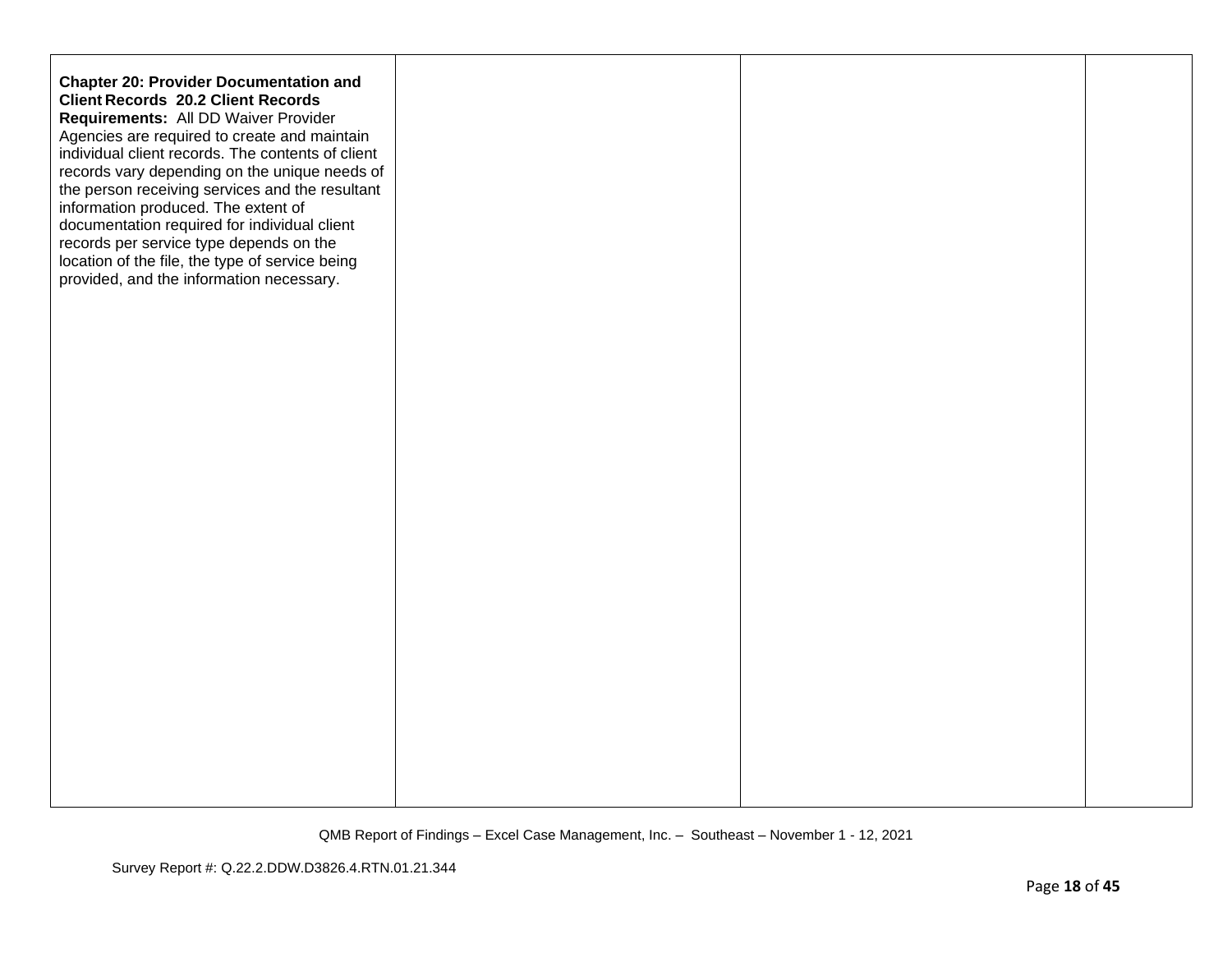| Tag #4C12 Monitoring & Evaluation of<br><b>Services</b>                                                                                                                                                                                                                                                                                                                                                                                                                                                                                                                                                                                                                                                                                                                                                                                                                                                                                                                                                                                                                                                                                                                                                                                                                                                                                                                                       | <b>Condition of Participation Level Deficiency</b>                                                                                                                                                                                                                                                                                                                                                                                                                                                                                                                                                                                                                                                                                                                                                                                                                                                                                                                                                                           |                                                                                                                                                                                                                                                                                                                                                           |  |
|-----------------------------------------------------------------------------------------------------------------------------------------------------------------------------------------------------------------------------------------------------------------------------------------------------------------------------------------------------------------------------------------------------------------------------------------------------------------------------------------------------------------------------------------------------------------------------------------------------------------------------------------------------------------------------------------------------------------------------------------------------------------------------------------------------------------------------------------------------------------------------------------------------------------------------------------------------------------------------------------------------------------------------------------------------------------------------------------------------------------------------------------------------------------------------------------------------------------------------------------------------------------------------------------------------------------------------------------------------------------------------------------------|------------------------------------------------------------------------------------------------------------------------------------------------------------------------------------------------------------------------------------------------------------------------------------------------------------------------------------------------------------------------------------------------------------------------------------------------------------------------------------------------------------------------------------------------------------------------------------------------------------------------------------------------------------------------------------------------------------------------------------------------------------------------------------------------------------------------------------------------------------------------------------------------------------------------------------------------------------------------------------------------------------------------------|-----------------------------------------------------------------------------------------------------------------------------------------------------------------------------------------------------------------------------------------------------------------------------------------------------------------------------------------------------------|--|
| Developmental Disabilities (DD) Waiver<br>Service Standards 2/26/2018; Re-Issue:<br>12/28/2018; Eff 1/1/2019<br><b>Chapter 8 Case Management: 8.2.8</b><br><b>Maintaining a Complete Client Record:</b><br>The CM is required to maintain documentation<br>for each person supported according to the<br>following requirements:<br>3. The case file must contain the documents<br>identified in Appendix A Client File Matrix.                                                                                                                                                                                                                                                                                                                                                                                                                                                                                                                                                                                                                                                                                                                                                                                                                                                                                                                                                               | After an analysis of the evidence it has been<br>determined there is a significant potential for a<br>negative outcome to occur.<br>Based on record review, the Agency did not<br>use a formal ongoing monitoring process that<br>provides for the evaluation of quality,<br>effectiveness, and appropriateness of services<br>and supports provided to the individual for 11 of<br>13 individuals.                                                                                                                                                                                                                                                                                                                                                                                                                                                                                                                                                                                                                          | Provider:<br><b>State your Plan of Correction for the</b><br>deficiencies cited in this tag here (How is the<br>deficiency going to be corrected? This can be<br>specific to each deficiency cited or if possible an<br>overall correction?): $\rightarrow$                                                                                               |  |
| 8.2.7 Monitoring and Evaluating Service<br>Delivery: The CM is required to complete a<br>formal, ongoing monitoring process to evaluate<br>the quality, effectiveness, and appropriateness<br>of services and supports provided to the<br>person as specified in the ISP. The CM is also<br>responsible for monitoring the health and<br>safety of the person. Monitoring and evaluation<br>activities include the following requirements:<br>1. The CM is required to meet face-to-face with<br>adult DD Waiver participants at least 12 times<br>annually (one time per month) to bill for a<br>monthly unit.<br>2. JCMs require two face-to-face contacts per<br>month to bill the monthly unit, one of which<br>must occur at a location in which the person<br>spends the majority of the day (i.e., place of<br>employment, habilitation program), and the<br>other contact must occur at the person's<br>residence.<br>3. Parents of children on the DD Waiver must<br>receive a minimum of four visits per year, as<br>established in the ISP. The parent is<br>responsible for monitoring and evaluating<br>services provided in the months case<br>management services are not received.<br>4. No more than one IDT Meeting per quarter<br>may count as a face-to-face contact for adults<br>(including JCMs) living in the community.<br>5. For non-JCMs, face-to-face visits must | Review of the Agency individual case files<br>revealed no evidence indicating face-to-face<br>visits were completed as required for the<br>following individuals:<br>• Individual #2 - No Face to Face Visit<br>Summary Forms found for 1/2021.<br>• Individual #5 - No Face to Face Visit<br>Summary Forms found for 5/2021.<br>Review of the Agency individual case files<br>revealed the required Therap Monthly Site<br>Visit Forms were not entered / submitted in<br>Therap as outlined in the Instructions and<br><b>Guidelines for Case Management</b><br>Monitoring Activities dated 12/1/2018 pg. 8<br>#4 "Save draft or Submit (electronic<br>signature) before the end of the month the<br>visit occurs" for the following:<br>Individual #1 (Non-Jackson)<br>• Face to face visit conducted on 10/1/2020.<br>Monthly Site Visit Form entered / submitted<br>in Therap on 11/10/2020.<br>• Face to face visit conducted on 11/4/2020.<br>Monthly Site Visit Form entered / submitted<br>in Therap on 12/14/2020. | <b>Provider:</b><br><b>Enter your ongoing Quality</b><br><b>Assurance/Quality Improvement processes</b><br>as it related to this tag number here (What is<br>going to be done? How many individuals is this<br>going to affect? How often will this be completed?<br>Who is responsible? What steps will be taken if<br>issues are found?): $\rightarrow$ |  |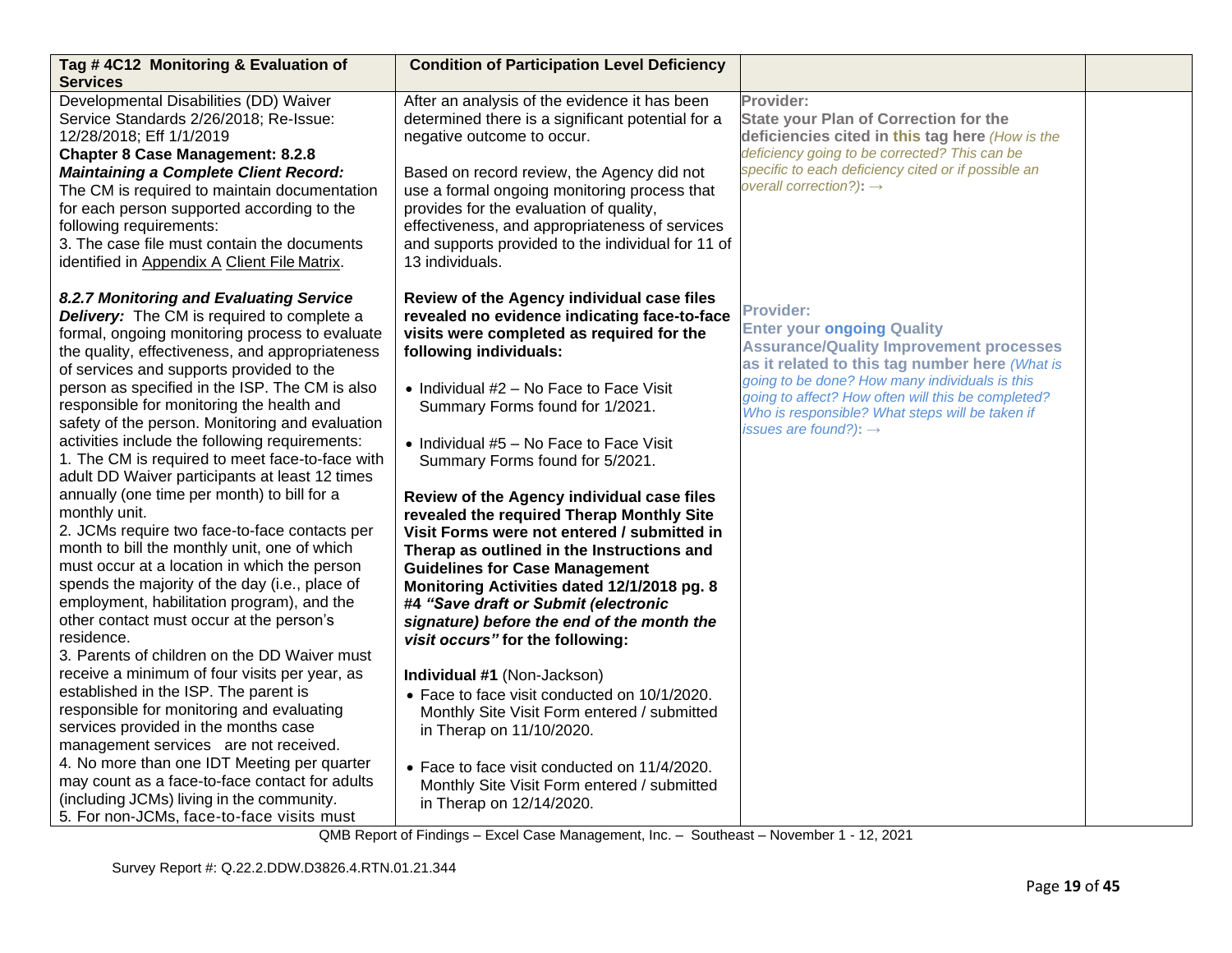| occur as follows:                                |                                               |  |
|--------------------------------------------------|-----------------------------------------------|--|
| a. At least one face-to-face visit per           | • Face to face visit conducted on 1/8/2021.   |  |
| quarter shall occur at the person's home         | Monthly Site Visit Form entered / submitted   |  |
| for people who receive a Living Supports         | in Therap on 2/4/2021.                        |  |
| or CIHS.                                         |                                               |  |
| b. At least one face-to-face visit per           | • Face to face visit conducted on 2/5/2021.   |  |
| quarter shall occur at the day program           | Monthly Site Visit Form entered / submitted   |  |
| for people who receive CCS and or CIE            | in Therap on 3/11/2021.                       |  |
| in an agency operated facility.                  |                                               |  |
| It is appropriate to conduct face-to-face<br>C.  | • Face to face visit conducted on 3/3/2021.   |  |
| visits with the person either during             | Monthly Site Visit Form entered / submitted   |  |
| times when the person is receiving a             | in Therap on 4/6/2021.                        |  |
| service or during times when the person          |                                               |  |
| is not receiving a service.                      | • Face to face visit conducted on 4/1/2021.   |  |
| The CM considers preferences of the<br>d.        | Monthly Site Visit Form entered / submitted   |  |
| person when scheduling face-to face-             | in Therap on 5/11/2021.                       |  |
| visits in advance.                               |                                               |  |
| Face-to-face visits may be<br>е.                 | • Face to face visit conducted on 5/3/2021.   |  |
| unannounced depending on the purpose             | Monthly Site Visit Form entered / submitted   |  |
| of the monitoring.                               | in Therap on 6/7/2021.                        |  |
| 6. The CM must monitor at least quarterly:       |                                               |  |
| that applicable MERPs and/or BCIPs<br>а.         | • Face to face visit conducted on 7/7/2021.   |  |
| are in place in the residence and at the         | Monthly Site Visit Form entered / submitted   |  |
| day services location(s) for those who           | in Therap on 8/2/2021.                        |  |
| have chronic medical condition(s) with           |                                               |  |
| potential for life threatening                   | • Face to face visit conducted on 8/17/2021.  |  |
| complications, or for individuals with           | Monthly Site Visit Form entered / submitted   |  |
| behavioral challenge(s) that pose a              | in Therap on 9/13/2021.                       |  |
| potential for harm to themselves or              |                                               |  |
| others; and                                      | • Face to face visit conducted on 9/7/2021.   |  |
| b. that all applicable current HCPs              | Monthly Site Visit Form entered / submitted   |  |
| (including applicable CARMP), PBSP or            | in Therap on 10/1/2021.                       |  |
| other applicable behavioral plans (such          |                                               |  |
| as PPMP or RMP), and WDSIs are                   | Individual #3 (Non-Jackson)                   |  |
| in place in the applicable service sites.        | • Face to face visit conducted on 12/14/2020. |  |
| 7. When risk of significant harm is identified,  |                                               |  |
| the CM follows. the standards outlined in        | Monthly Site Visit Form entered / submitted   |  |
| Chapter 18: Incident Management System.          | in Therap on 1/5/2021.                        |  |
| 8. The CM must report all suspected ANE as       |                                               |  |
| required by New Mexico Statutes and              | • Face to face visit conducted on 1/6/2021.   |  |
| complete all follow up activities as detailed in | Monthly Site Visit Form entered / submitted   |  |
| Chapter 18: Incident Management System.          | in Therap on 2/8/2021.                        |  |
| 9. If concerns regarding the health or safety of |                                               |  |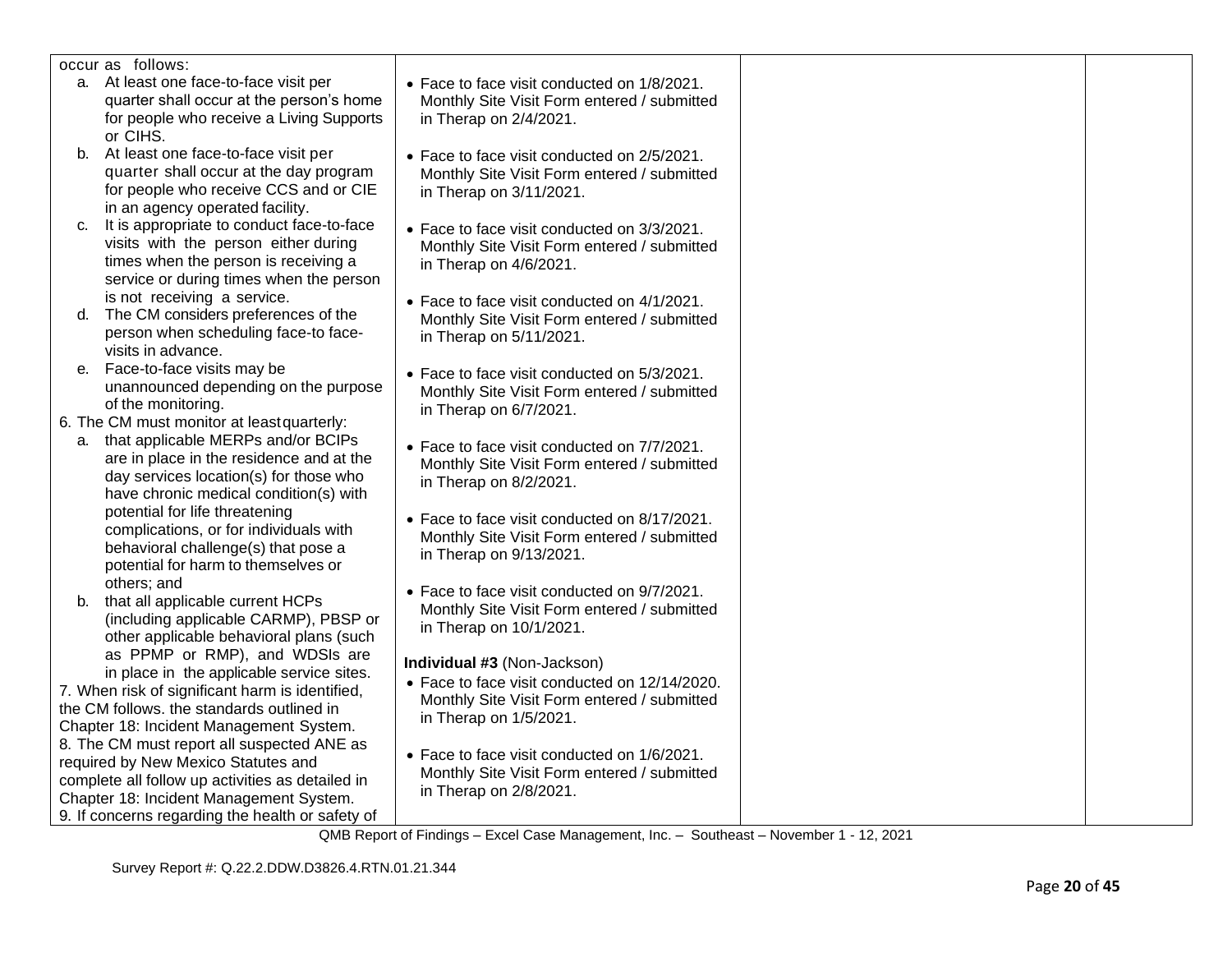| the person are documented during monitoring<br>or assessment activities, the CM immediately<br>notifies appropriate supervisory personnel<br>within the DD Waiver Provider Agency and<br>documents the concern. In situations where<br>the concern is not urgent, the DD Waiver<br>Provider Agency is allowed up to 15 business<br>days to remediate or develop an acceptable<br>plan of remediation.<br>10. If the CMs reported concerns are not<br>remedied by the Provider Agency within a<br>reasonable, mutually agreed upon period of<br>time, the CM shall use the RORA process<br>detailed in Chapter 19: Provider Reporting<br>Requirements.<br>11. The CM conducts an online review in the<br>Therap system to ensure that the e-CHAT<br>and Health Passport are current: quarterly and<br>after each hospitalization or major health<br>event.<br>14. The CM will ensure Living Supports, CIHS,<br>CCS, and CIE are delivered in accordance<br>with CMS Setting Requirements described in<br>Chapter 2.1 CMS Final Rule: Home and<br>Community-Based Services (HCBS) Settings<br>Requirements. If additional support is needed,<br>the CM notifies the DDSD Regional Office<br>through the RORA process. | • Face to face visit conducted on 2/12/2021.<br>Monthly Site Visit Form entered / submitted<br>in Therap on 3/11/2021.<br>• Face to face visit conducted on 3/8/2021.<br>Monthly Site Visit Form entered / submitted<br>in Therap on 4/6/2021.<br>• Face to face visit conducted on 4/14/2021.<br>Monthly Site Visit Form entered / submitted<br>in Therap on 5/11/2021.<br>• Face to face visit conducted on 5/3/2021.<br>Monthly Site Visit Form entered / submitted<br>in Therap on 6/7/2021.<br>• Face to face visit conducted on 7/8/2021.<br>Monthly Site Visit Form entered / submitted<br>in Therap on 8/2/2021.<br>• Face to face visit conducted on 8/11/2021.<br>Monthly Site Visit Form entered / submitted<br>in Therap on 9/13/2021.<br>• Face to face visit conducted on 9/15/2021.<br>Monthly Site Visit Form entered / submitted<br>in Therap on 10/1/2021.<br>Individual #4 (Non-Jackson)<br>• Face to face visit conducted on 10/21/2020.<br>Monthly Site Visit Form entered / submitted<br>in Therap on 11/16/2020.<br>• Face to face visit conducted on 11/4/2020.<br>Monthly Site Visit Form entered / submitted<br>in Therap on 12/14/2020.<br>• Face to face visit conducted on 12/3/2020.<br>Monthly Site Visit Form entered / submitted<br>in Therap on 1/6/2021. |  |
|---------------------------------------------------------------------------------------------------------------------------------------------------------------------------------------------------------------------------------------------------------------------------------------------------------------------------------------------------------------------------------------------------------------------------------------------------------------------------------------------------------------------------------------------------------------------------------------------------------------------------------------------------------------------------------------------------------------------------------------------------------------------------------------------------------------------------------------------------------------------------------------------------------------------------------------------------------------------------------------------------------------------------------------------------------------------------------------------------------------------------------------------------------------------------------------------------------------------|---------------------------------------------------------------------------------------------------------------------------------------------------------------------------------------------------------------------------------------------------------------------------------------------------------------------------------------------------------------------------------------------------------------------------------------------------------------------------------------------------------------------------------------------------------------------------------------------------------------------------------------------------------------------------------------------------------------------------------------------------------------------------------------------------------------------------------------------------------------------------------------------------------------------------------------------------------------------------------------------------------------------------------------------------------------------------------------------------------------------------------------------------------------------------------------------------------------------------------------------------------------------------------------------|--|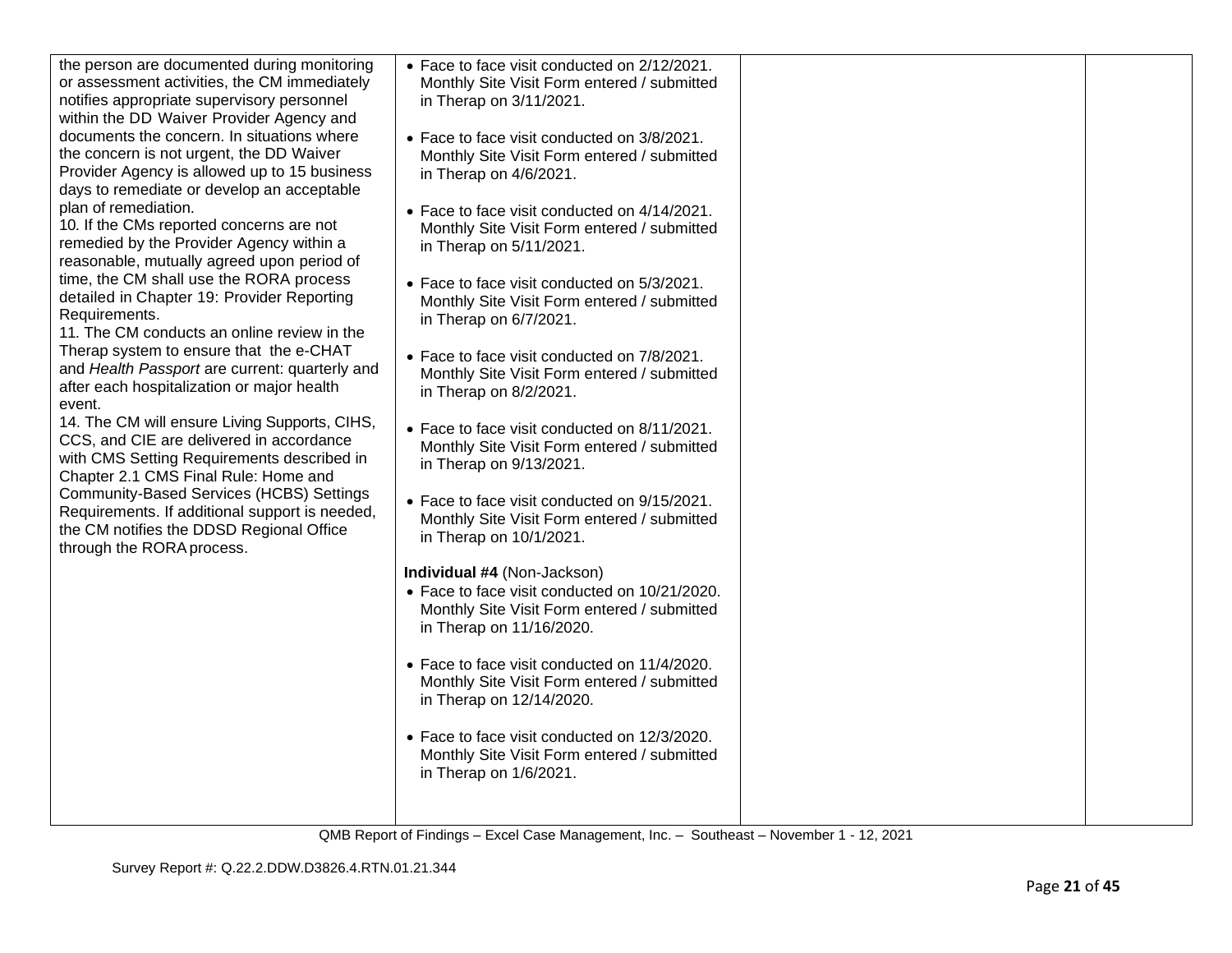| • Face to face visit conducted on 1/31/2021.<br>Monthly Site Visit Form entered / submitted<br>in Therap on 2/9/2021.                                  |  |
|--------------------------------------------------------------------------------------------------------------------------------------------------------|--|
| • Face to face visit conducted on 3/8/2021.<br>Monthly Site Visit Form entered / submitted<br>in Therap on 4/6/2021.                                   |  |
| • Face to face visit conducted on 4/13/2021.<br>Monthly Site Visit Form entered / submitted<br>in Therap on 5/13/2021.                                 |  |
| • Face to face visit conducted on 5/14/2021.<br>Monthly Site Visit Form entered / submitted<br>in Therap on 6/7/2021.                                  |  |
| • Face to face visit conducted on 7/22/2021.<br>Monthly Site Visit Form entered / submitted<br>in Therap on 8/2/2021.                                  |  |
| • Face to face visit conducted on 8/11/2021.<br>Monthly Site Visit Form entered / submitted<br>in Therap on 9/13/2021.                                 |  |
| • Face to face visit conducted on 9/22/2021.<br>Monthly Site Visit Form entered / submitted<br>in Therap on 10/4/2021.                                 |  |
| Individual #6 (Non-Jackson)<br>• Face to face visit conducted on 10/23/2020.<br>Monthly Site Visit Form entered / submitted<br>in Therap on 11/5/2020. |  |
| • Face to face visit conducted on 12/10/2020.<br>Monthly Site Visit Form entered / submitted<br>in Therap on 1/14/2021.                                |  |
| • Face to face visit conducted on 3/25/2021.<br>Monthly Site Visit Form entered / submitted<br>in Therap on 4/1/2021.                                  |  |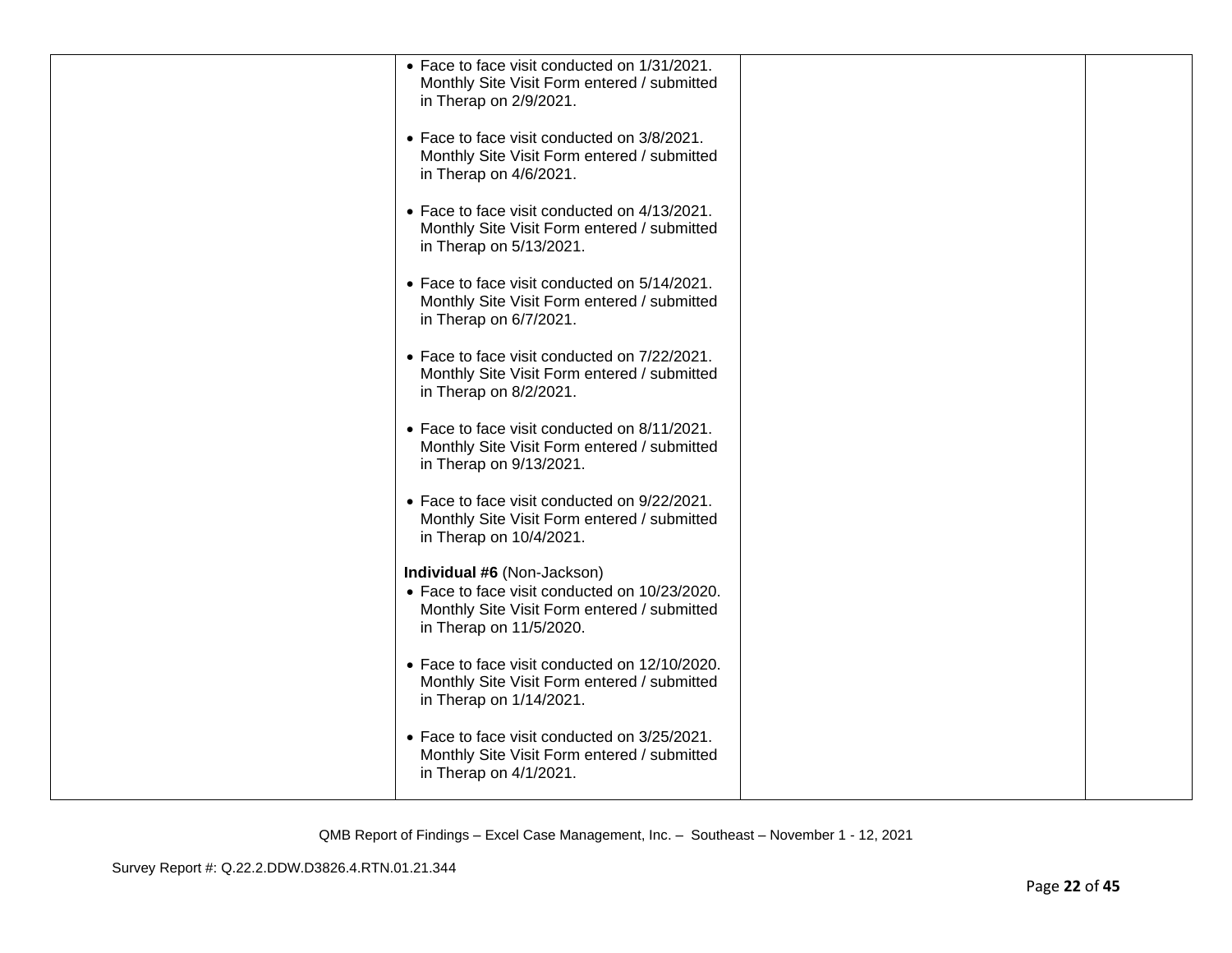| • Face to face visit conducted on 4/15/2021.<br>Monthly Site Visit Form entered / submitted<br>in Therap on 5/10/2021.                                 |  |
|--------------------------------------------------------------------------------------------------------------------------------------------------------|--|
| • Face to face visit conducted on 6/10/2021.<br>Monthly Site Visit Form entered / submitted<br>in Therap on 7/19/2021.                                 |  |
| • Face to face visit conducted on 7/12/2021.<br>Monthly Site Visit Form entered / submitted<br>in Therap on 8/2/2021.                                  |  |
| • Face to face visit conducted on 9/22/2021.<br>Monthly Site Visit Form entered / submitted<br>in Therap on 10/4/2021.                                 |  |
| Individual #7 (Non-Jackson)<br>• Face to face visit conducted on 10/8/2020.<br>Monthly Site Visit Form entered / submitted<br>in Therap on 11/16/2020. |  |
| • Face to face visit conducted on 11/25/2020.<br>Monthly Site Visit Form entered / submitted<br>in Therap on 12/28/2020.                               |  |
| • Face to face visit conducted on 12/7/2020.<br>Monthly Site Visit Form entered / submitted<br>in Therap on 1/7/2021.                                  |  |
| • Face to face visit conducted on 1/19/2021.<br>Monthly Site Visit Form entered / submitted<br>in Therap on 2/17/2021.                                 |  |
| • Face to face visit conducted on 2/8/2021.<br>Monthly Site Visit Form entered / submitted<br>in Therap on 3/12/2021.                                  |  |
| • Face to face visit conducted on 3/22/2021.<br>Monthly Site Visit Form entered / submitted<br>in Therap on 4/6/2021.                                  |  |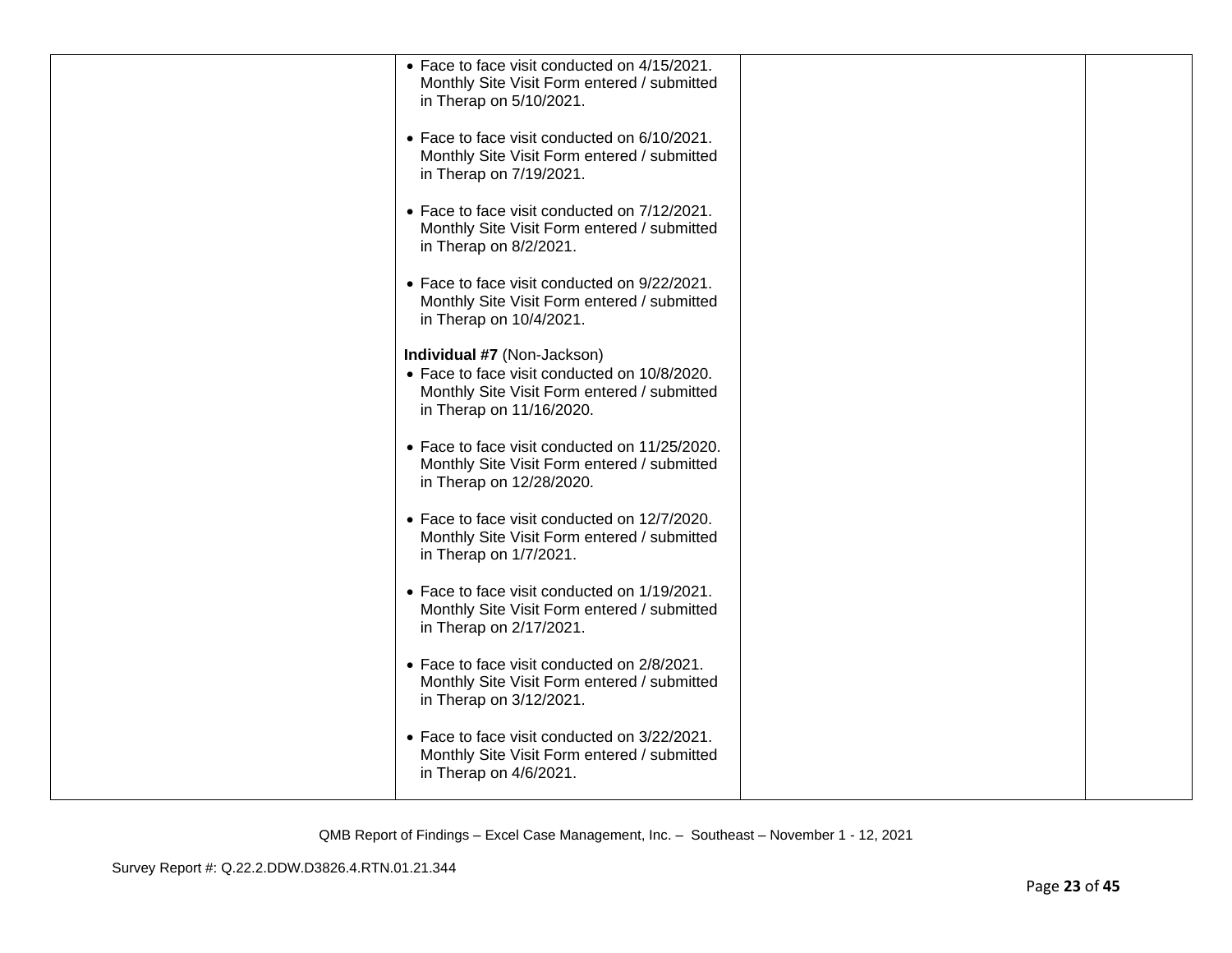| • Face to face visit conducted on 4/14/2021.<br>Monthly Site Visit Form entered / submitted                              |  |
|--------------------------------------------------------------------------------------------------------------------------|--|
| in Therap on 5/18/2021.                                                                                                  |  |
| • Face to face visit conducted on 5/21/2021.<br>Monthly Site Visit Form entered / submitted<br>in Therap on 6/8/2021.    |  |
| • Face to face visit conducted on 6/21/2021.<br>Monthly Site Visit Form entered / submitted<br>in Therap on 7/2/2021.    |  |
| • Face to face visit conducted on 7/2/2021.<br>Monthly Site Visit Form entered / submitted<br>in Therap on 8/2/2021.     |  |
| • Face to face visit conducted on 8/24/2021.<br>Monthly Site Visit Form entered / submitted<br>in Therap on 9/14/2021.   |  |
| • Face to face visit conducted on 9/22/2021.<br>Monthly Site Visit Form entered / submitted<br>in Therap on 10/4/2021.   |  |
| Individual #9 (Non-Jackson)<br>• Face to face visit conducted on 10/12/2020.                                             |  |
| Monthly Site Visit Form entered / submitted<br>in Therap on 11/5/2020.                                                   |  |
| • Face to face visit conducted on 11/13/2020.<br>Monthly Site Visit Form entered / submitted<br>in Therap on 12/14/2020. |  |
| • Face to face visit conducted on 12/30/2020.<br>Monthly Site Visit Form entered / submitted<br>in Therap on 1/14/2021.  |  |
| • Face to face visit conducted on 3/17/2021.<br>Monthly Site Visit Form entered / submitted<br>in Therap on 4/1/2021.    |  |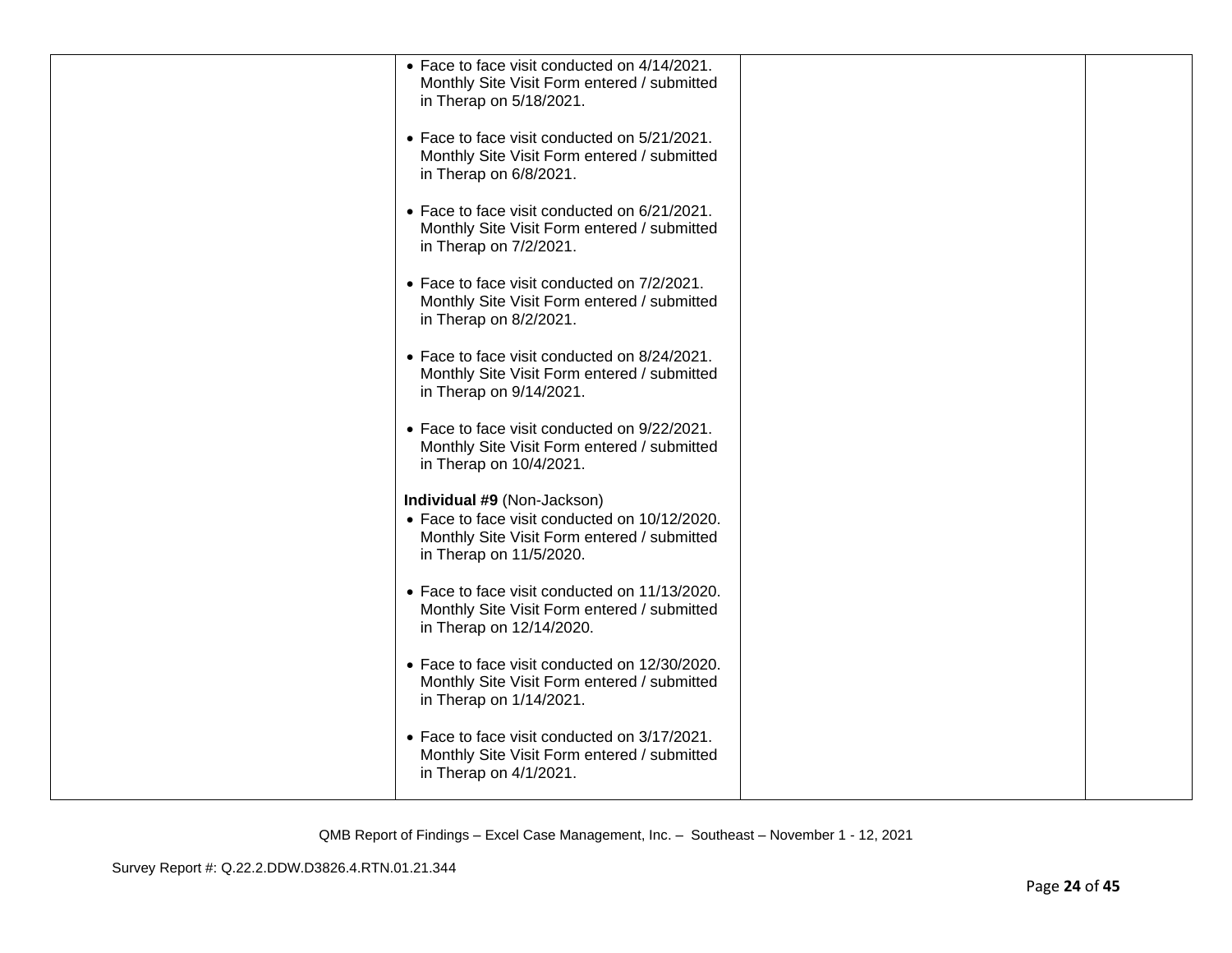| • Face to face visit conducted on 4/14/2021.<br>Monthly Site Visit Form entered / submitted<br>in Therap on 5/10/2021.                                  |  |
|---------------------------------------------------------------------------------------------------------------------------------------------------------|--|
| • Face to face visit conducted on 5/7/2021.<br>Monthly Site Visit Form entered / submitted<br>in Therap on 6/1/2021.                                    |  |
| • Face to face visit conducted on 6/17/2021.<br>Monthly Site Visit Form entered / submitted<br>in Therap on 7/19/2021.                                  |  |
| • Face to face visit conducted on 7/21/2021.<br>Monthly Site Visit Form entered / submitted<br>in Therap on 8/5/2021.                                   |  |
| • Face to face visit conducted on 9/13/2021.<br>Monthly Site Visit Form entered / submitted<br>in Therap on 10/6/2021.                                  |  |
| Individual #10 (Non-Jackson)<br>• Face to face visit conducted on 10/19/2020.<br>Monthly Site Visit Form entered / submitted<br>in Therap on 11/6/2020. |  |
| • Face to face visit conducted on 11/17/2020.<br>Monthly Site Visit Form entered / submitted<br>in Therap on 12/16/2020.                                |  |
| • Face to face visit conducted on 12/10/2020.<br>Monthly Site Visit Form entered / submitted<br>in Therap on 1/14/2021.                                 |  |
| • Face to face visit conducted on 3/5/2021.<br>Monthly Site Visit Form entered / submitted<br>in Therap on 4/23/2021.                                   |  |
| • Face to face visit conducted on 4/19/2021.<br>Monthly Site Visit Form entered / submitted<br>in Therap on 5/11/2021.                                  |  |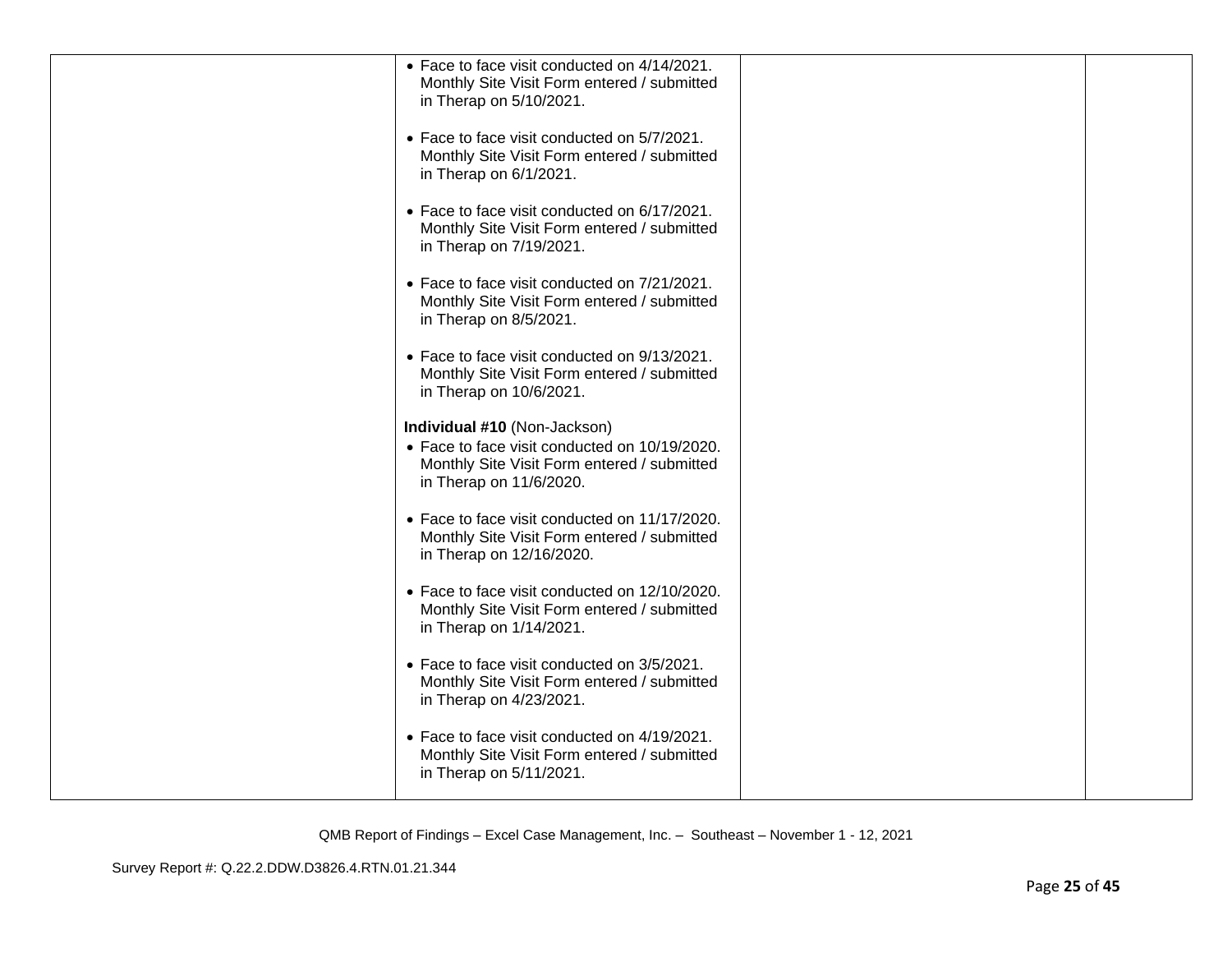| • Face to face visit conducted on 6/18/2021.<br>Monthly Site Visit Form entered / submitted<br>in Therap on 7/19/2021.                                  |  |
|---------------------------------------------------------------------------------------------------------------------------------------------------------|--|
| • Face to face visit conducted on 7/16/2021.<br>Monthly Site Visit Form entered / submitted<br>in Therap on 8/9/2021.                                   |  |
| • Face to face visit conducted on 9/17/2021.<br>Monthly Site Visit Form entered / submitted<br>in Therap on 10/6/2021.                                  |  |
| Individual #12 (Non-Jackson)<br>• Face to face visit conducted on 10/21/2020.<br>Monthly Site Visit Form entered / submitted<br>in Therap on 11/6/2020. |  |
| • Face to face visit conducted on 11/12/2020.<br>Monthly Site Visit Form entered / submitted<br>in Therap on 12/16/2020.                                |  |
| • Face to face visit conducted on 12/14/2020.<br>Monthly Site Visit Form entered / submitted<br>in Therap on 1/14/2021.                                 |  |
| • Face to face visit conducted on 3/12/2021.<br>Monthly Site Visit Form entered / submitted<br>in Therap on 4/23/2021.                                  |  |
| • Face to face visit conducted on 4/15/2021.<br>Monthly Site Visit Form entered / submitted<br>in Therap on 5/10/2021.                                  |  |
| • Face to face visit conducted on 5/6/2021.<br>Monthly Site Visit Form entered / submitted<br>in Therap on 6/1/2021.                                    |  |
| • Face to face visit conducted on 6/21/2021.<br>Monthly Site Visit Form entered / submitted<br>in Therap on 7/19/2021.                                  |  |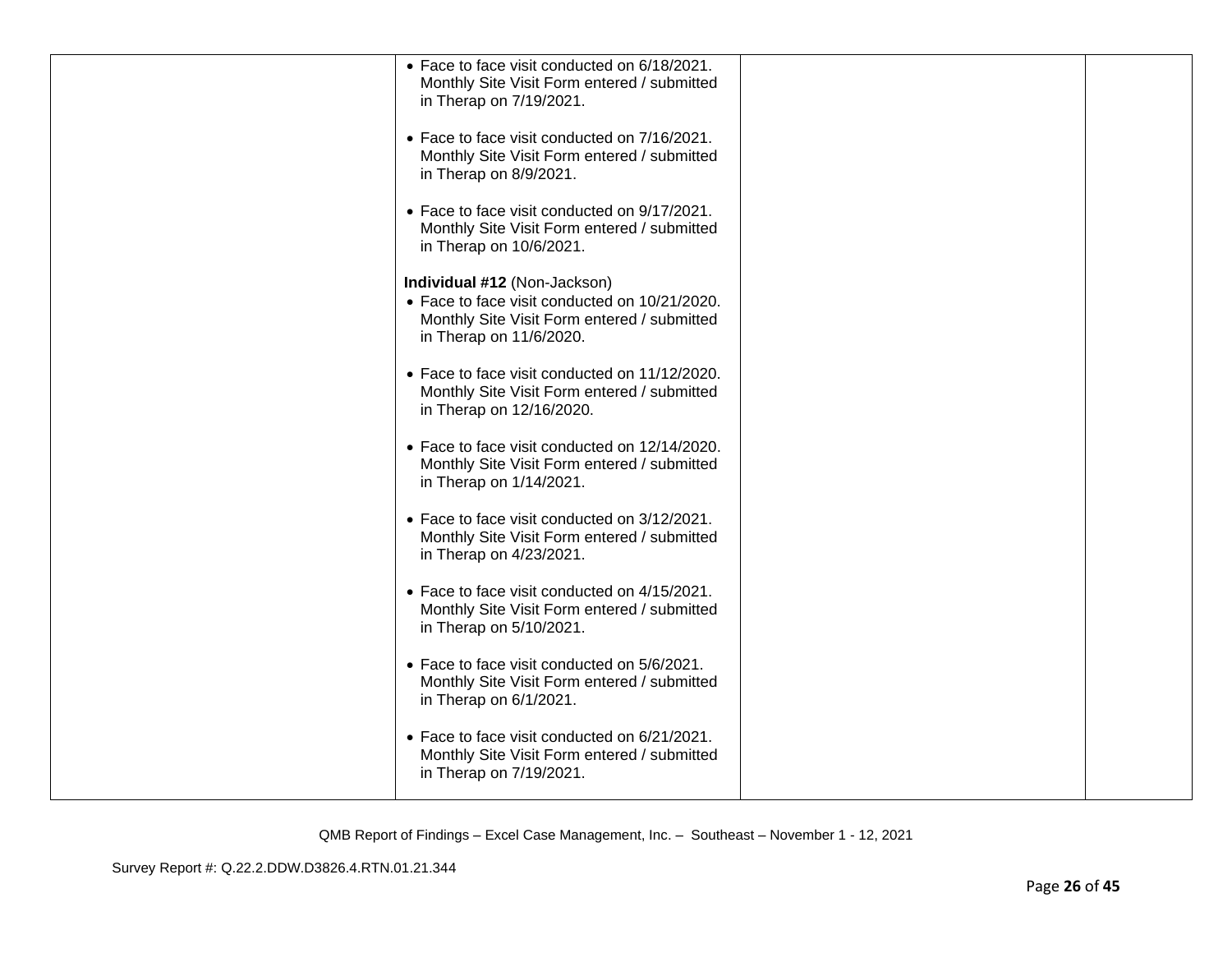| • Face to face visit conducted on 7/7/2021.<br>Monthly Site Visit Form entered / submitted<br>in Therap on 8/9/2021.                                     |  |
|----------------------------------------------------------------------------------------------------------------------------------------------------------|--|
| • Face to face visit conducted on 9/13/2021.<br>Monthly Site Visit Form entered / submitted<br>in Therap on 10/6/2021.                                   |  |
| Individual #13 (Non-Jackson)<br>• Face to face visit conducted on 10/22/2020.<br>Monthly Site Visit Form entered / submitted<br>in Therap on 11/17/2020. |  |
| • Face to face visit conducted on 11/19/2020.<br>Monthly Site Visit Form entered / submitted<br>in Therap on 12/28/2020.                                 |  |
| • Face to face visit conducted on 12/2/2020.<br>Monthly Site Visit Form entered / submitted<br>in Therap on 1/8/2021.                                    |  |
| • Face to face visit conducted on 1/22/2021.<br>Monthly Site Visit Form entered / submitted<br>in Therap on 2/18/2021.                                   |  |
| • Face to face visit conducted on 2/3/2021.<br>Monthly Site Visit Form entered / submitted<br>in Therap on 3/23/2021.                                    |  |
| • Face to face visit conducted on 3/11/2021.<br>Monthly Site Visit Form entered / submitted<br>in Therap on 4/12/2021.                                   |  |
| • Face to face visit conducted on 4/8/2021.<br>Monthly Site Visit Form entered / submitted<br>in Therap on 5/25/2021.                                    |  |
| • Face to face visit conducted on 5/18/2021.<br>Monthly Site Visit Form entered / submitted<br>in Therap on 6/10/2021.                                   |  |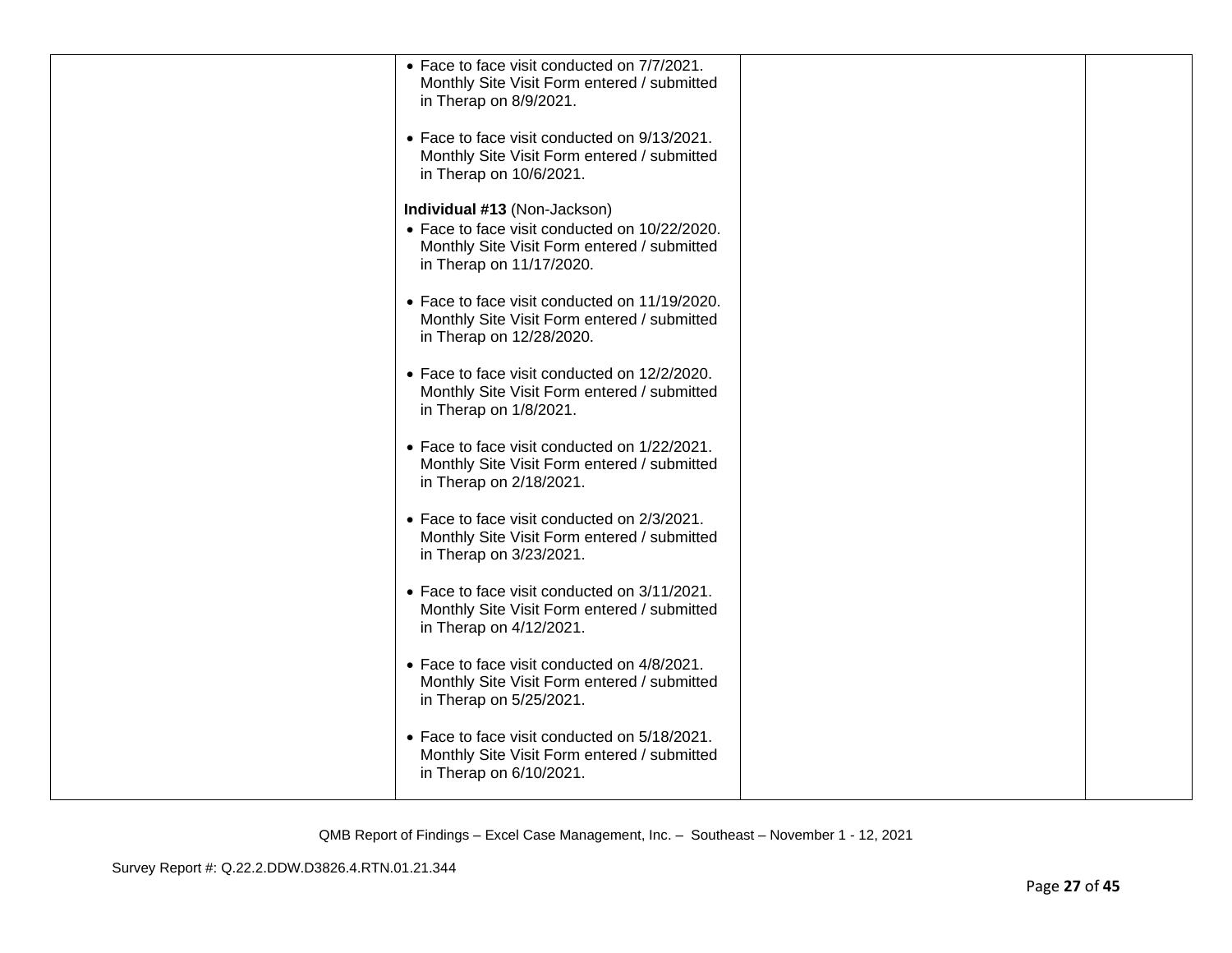| • Face to face visit conducted on 6/2/2021.<br>Monthly Site Visit Form entered / submitted<br>in Therap on 7/2/2021.   |  |
|------------------------------------------------------------------------------------------------------------------------|--|
| • Face to face visit conducted on 7/9/2021.<br>Monthly Site Visit Form entered / submitted<br>in Therap on 8/2/2021.   |  |
| • Face to face visit conducted on 8/3/2021.<br>Monthly Site Visit Form entered / submitted<br>in Therap on 9/13/2021.  |  |
| • Face to face visit conducted on 9/13/2021.<br>Monthly Site Visit Form entered / submitted<br>in Therap on 10/4/2021. |  |
|                                                                                                                        |  |
|                                                                                                                        |  |
|                                                                                                                        |  |
|                                                                                                                        |  |
|                                                                                                                        |  |
|                                                                                                                        |  |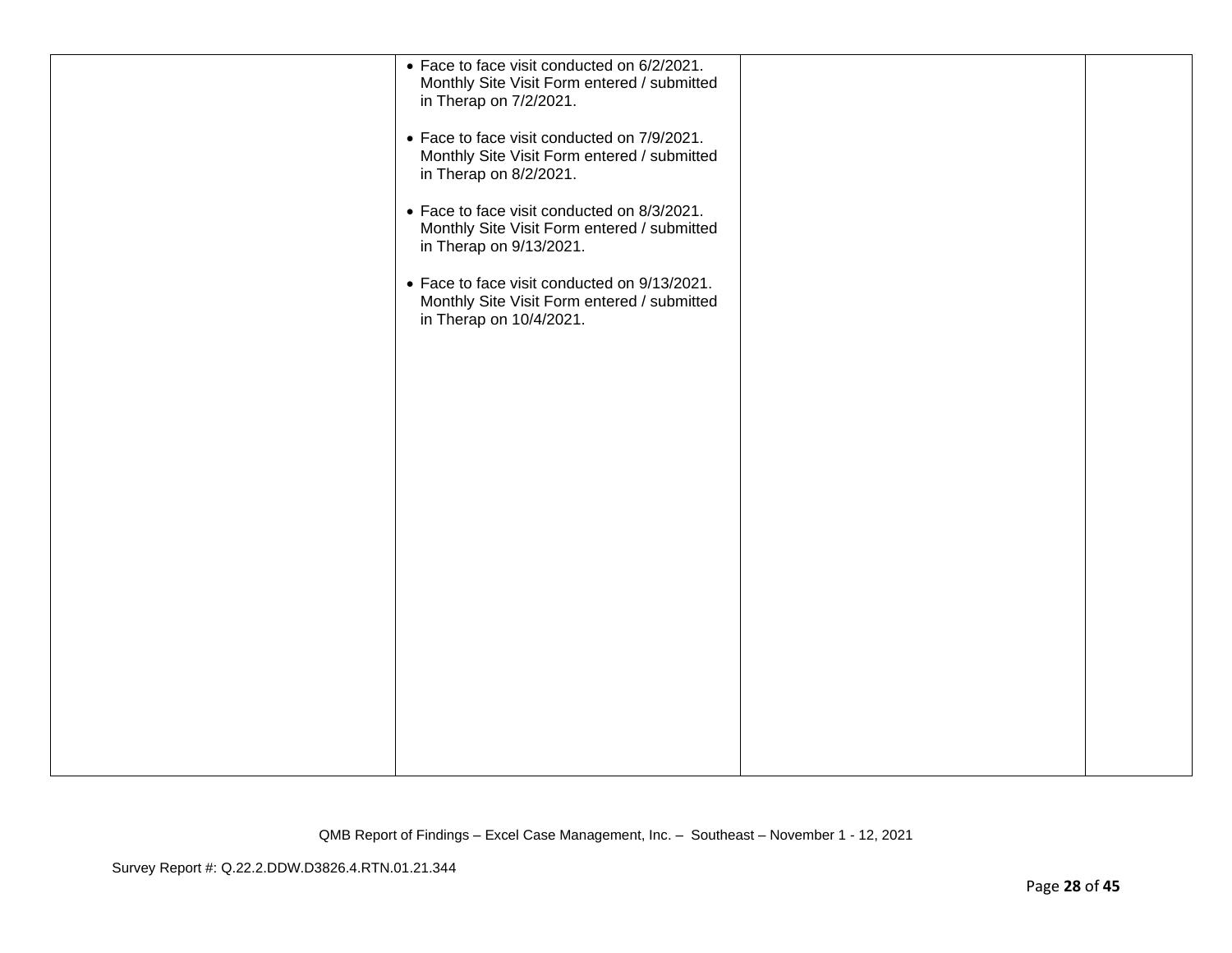| Tag #4C16 Req. for Reports & Distribution                                                       | <b>Condition of Participation Level Deficiency</b>   |                                                                                                      |  |
|-------------------------------------------------------------------------------------------------|------------------------------------------------------|------------------------------------------------------------------------------------------------------|--|
| of ISP (Provider Agencies, Individual and /<br>or Guardian)                                     |                                                      |                                                                                                      |  |
| NMAC 7.26.5.17 DEVELOPMENT OF THE                                                               |                                                      | Provider:                                                                                            |  |
|                                                                                                 | After an analysis of the evidence it has been        |                                                                                                      |  |
| <b>INDIVIDUAL SERVICE PLAN (ISP) -</b>                                                          | determined there is a significant potential for a    | <b>State your Plan of Correction for the</b>                                                         |  |
| <b>DISSEMINATION OF THE ISP,</b>                                                                | negative outcome to occur.                           | deficiencies cited in this tag here (How is the                                                      |  |
| <b>DOCUMENTATION AND COMPLIANCE:</b>                                                            |                                                      | deficiency going to be corrected? This can be<br>specific to each deficiency cited or if possible an |  |
| A. The case manager shall provide copies of                                                     | Based on record review the Agency did not            | overall correction?): $\rightarrow$                                                                  |  |
| the completed ISP, with all relevant service                                                    | follow and implement the Case Manager                |                                                                                                      |  |
| provider strategies attached, within fourteen                                                   | Requirement for Reports and Distribution of          |                                                                                                      |  |
| (14) days of ISP approval to:                                                                   | Documents as follows for 8 of 13 Individual:         |                                                                                                      |  |
| (1) the individual;                                                                             |                                                      |                                                                                                      |  |
| (2) the guardian (if applicable);                                                               | The following was found indicating the agency        |                                                                                                      |  |
| (3) all relevant staff of the service provider                                                  | failed to provide a copy of the ISP within 14        |                                                                                                      |  |
| agencies in which the ISP will be                                                               | days of the ISP Approval to the Provider             | <b>Provider:</b>                                                                                     |  |
| implemented, as well as other key support                                                       | Agencies, Individual and / or Guardian:              | <b>Enter your ongoing Quality</b>                                                                    |  |
| persons:                                                                                        |                                                      | <b>Assurance/Quality Improvement processes</b>                                                       |  |
| (4) all other IDT members in attendance at                                                      | No Evidence found indicating ISP was                 | as it related to this tag number here (What is                                                       |  |
| the meeting to develop the ISP;                                                                 | distributed:                                         | going to be done? How many individuals is this                                                       |  |
| (5) the individual's attorney, if applicable;                                                   | • Individual #1: ISP was not provided to             | going to affect? How often will this be completed?                                                   |  |
| (6) others the IDT identifies, if they are                                                      | Individual and Providers Agencies.                   | Who is responsible? What steps will be taken if                                                      |  |
| entitled to the information, or those the                                                       |                                                      | issues are found?): $\rightarrow$                                                                    |  |
| individual or guardian identifies;                                                              | Individual #2: ISP was not provided to<br>$\bullet$  |                                                                                                      |  |
| (7) for all developmental disabilities                                                          | Guardian and / or Individual.                        |                                                                                                      |  |
| Medicaid waiver recipients, including                                                           |                                                      |                                                                                                      |  |
| Jackson class members, a copy of the                                                            | Individual #4: ISP was not provided to<br>$\bullet$  |                                                                                                      |  |
| completed ISP containing all the                                                                | Guardian and / or Individual.                        |                                                                                                      |  |
| information specified in 7.26.5.14 NMAC,                                                        |                                                      |                                                                                                      |  |
| including strategies, shall be submitted to                                                     | Individual #5: ISP was not provided to<br>$\bullet$  |                                                                                                      |  |
| the local regional office of the DDSD;                                                          | Guardian and / or Individual.                        |                                                                                                      |  |
| (8) for Jackson class members only, a                                                           |                                                      |                                                                                                      |  |
| copy of the completed ISP, with all                                                             | Individual #8: ISP was not provided to<br>$\bullet$  |                                                                                                      |  |
| relevant service provider strategies                                                            | Guardian and / or Individual.                        |                                                                                                      |  |
| attached, shall be sent to the Jackson                                                          |                                                      |                                                                                                      |  |
| lawsuit office of the DDSD.                                                                     | Individual #11: ISP was not provided to<br>$\bullet$ |                                                                                                      |  |
| B. Current copies of the ISP shall be                                                           | Guardian and / or Individual and LCA / CI            |                                                                                                      |  |
| available at all times in the individual's records                                              | providers.                                           |                                                                                                      |  |
| located at the case management agency. The                                                      |                                                      |                                                                                                      |  |
| case manager shall assure that all revisions or<br>amendments to the ISP are distributed to all | Individual #12: ISP was not provided to              |                                                                                                      |  |
|                                                                                                 | Guardian and / or Individual.                        |                                                                                                      |  |
| IDT members, not only those affected by the<br>revisions.                                       |                                                      |                                                                                                      |  |
|                                                                                                 |                                                      |                                                                                                      |  |
|                                                                                                 |                                                      |                                                                                                      |  |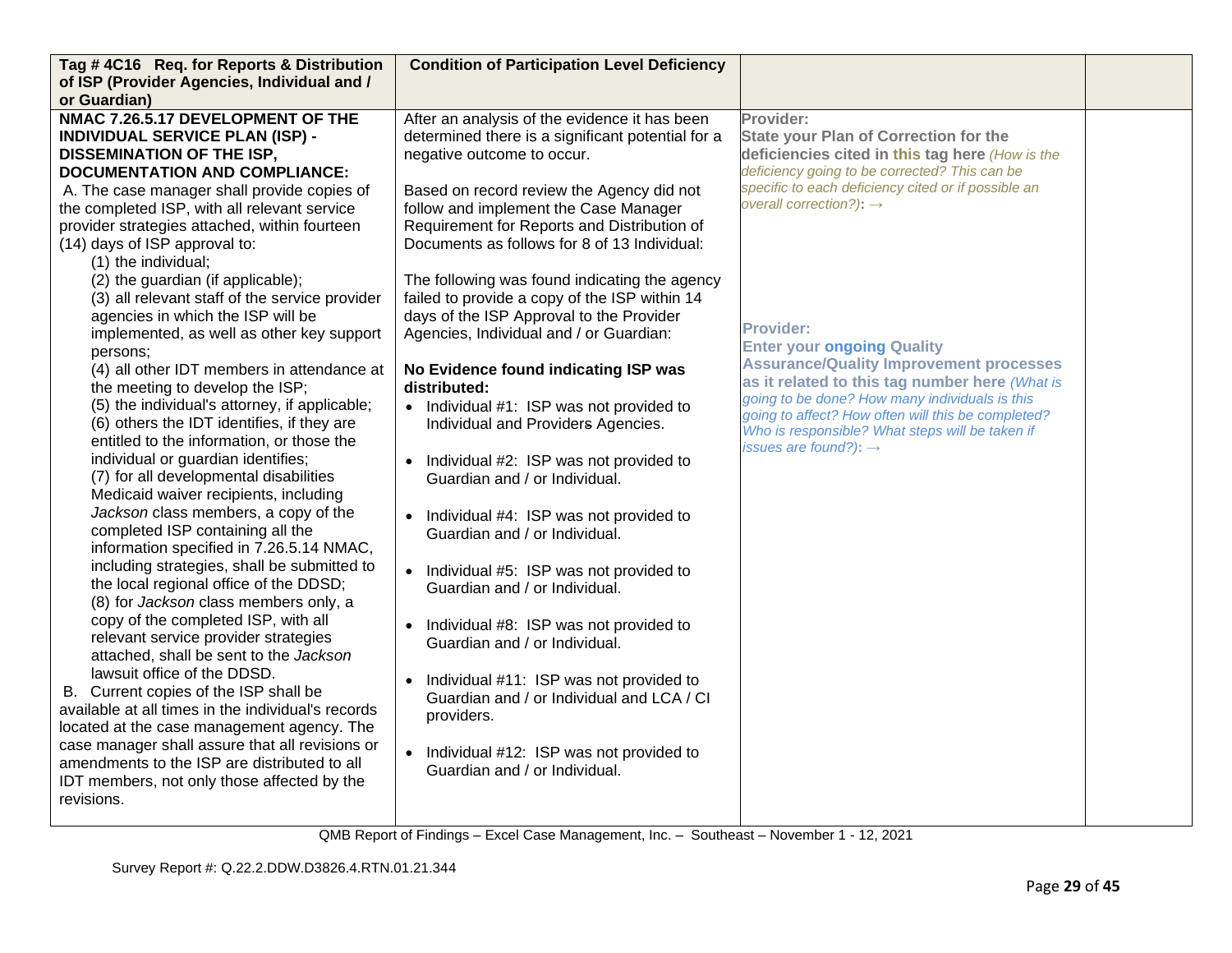| Developmental Disabilities (DD) Waiver<br>Service Standards 2/26/2018; Re-Issue:<br>12/28/2018; Eff 1/1/2019<br>Chapter 6 Individual Service Plan (ISP) 6.7<br>Completion and Distribution of the ISP: The<br>CM is required to assure all elements of the<br>ISP and companion documents are completed<br>and distributed to the IDT. However, DD<br>Waiver Provider Agencies share responsibility<br>to contribute to the completion of the ISP. The<br>ISP must be completed and approved prior to<br>the expiration date of the previous ISP term.<br>Within 14 days of the approved ISP and when<br>available, the CM distributes the ISP to the<br>DDSD Regional Office, the DD Waiver Provider<br>Agencies with a SFOC, and to all IDT members<br>requested by the person. | Evidence indicated ISP was provided after<br>14-day window:<br>• Individual #4: ISP approval date was<br>4/8/2021, ISP was sent to LCA / CI Providers<br>on 4/27/2021.<br>• Individual #6: ISP approval date was<br>8/6/2021, ISP was sent to Guardian and LCA<br>/ CI Providers on 8/24/2021.<br>$\bullet$<br>Individual #12: ISP approval date was<br>7/14/2021, ISP was sent to LCA / CI<br>Providers on 7/29/2021. |  |
|-----------------------------------------------------------------------------------------------------------------------------------------------------------------------------------------------------------------------------------------------------------------------------------------------------------------------------------------------------------------------------------------------------------------------------------------------------------------------------------------------------------------------------------------------------------------------------------------------------------------------------------------------------------------------------------------------------------------------------------------------------------------------------------|------------------------------------------------------------------------------------------------------------------------------------------------------------------------------------------------------------------------------------------------------------------------------------------------------------------------------------------------------------------------------------------------------------------------|--|
|                                                                                                                                                                                                                                                                                                                                                                                                                                                                                                                                                                                                                                                                                                                                                                                   |                                                                                                                                                                                                                                                                                                                                                                                                                        |  |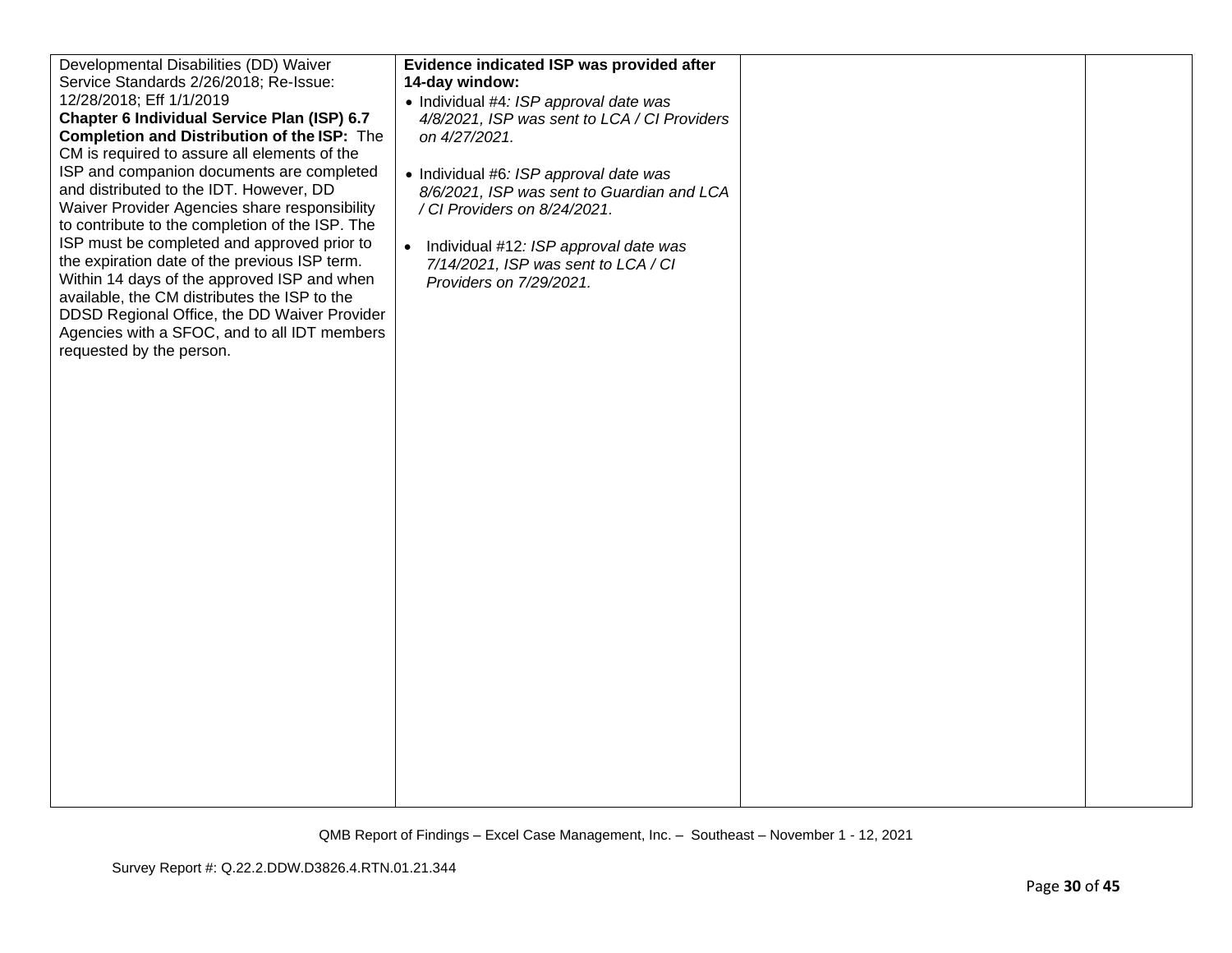| Tag #4C16.1 Req. for Reports &                                        | <b>Standard Level Deficiency</b>              |                                                                                                  |  |
|-----------------------------------------------------------------------|-----------------------------------------------|--------------------------------------------------------------------------------------------------|--|
| <b>Distribution of ISP (Regional DDSD Office)</b>                     |                                               |                                                                                                  |  |
| NMAC 7.26.5.17 DEVELOPMENT OF THE                                     | Based on record review the Agency did not     | Provider:                                                                                        |  |
| <b>INDIVIDUAL SERVICE PLAN (ISP) -</b>                                | follow and implement the Case Manager         | <b>State your Plan of Correction for the</b>                                                     |  |
| <b>DISSEMINATION OF THE ISP,</b>                                      | Requirement for Reports and Distribution of   | deficiencies cited in this tag here (How is the                                                  |  |
| <b>DOCUMENTATION AND COMPLIANCE:</b>                                  | Documents as follows for 11 of 13 Individual: | deficiency going to be corrected? This can be                                                    |  |
| A. The case manager shall provide copies of                           |                                               | specific to each deficiency cited or if possible an                                              |  |
| the completed ISP, with all relevant service                          | The following was found indicating the agency | overall correction?): $\rightarrow$                                                              |  |
| provider strategies attached, within fourteen                         | failed to provide a copy of the ISP within 14 |                                                                                                  |  |
| (14) days of ISP approval to:                                         | days of the ISP Approval to the respective    |                                                                                                  |  |
| (1) the individual;                                                   | <b>DDSD Regional Office:</b>                  |                                                                                                  |  |
| (2) the guardian (if applicable);                                     |                                               |                                                                                                  |  |
| (3) all relevant staff of the service provider                        | No Evidence found indicating ISP was          |                                                                                                  |  |
| agencies in which the ISP will be                                     | distributed:                                  |                                                                                                  |  |
| implemented, as well as other key support                             | $\bullet$ Individual #1                       |                                                                                                  |  |
| persons:                                                              |                                               | <b>Provider:</b>                                                                                 |  |
| (4) all other IDT members in attendance at                            | • Individual #2                               | <b>Enter your ongoing Quality</b>                                                                |  |
| the meeting to develop the ISP;                                       |                                               | <b>Assurance/Quality Improvement processes</b>                                                   |  |
| (5) the individual's attorney, if applicable;                         | $\bullet$ Individual #4                       | as it related to this tag number here (What is<br>going to be done? How many individuals is this |  |
| (6) others the IDT identifies, if they are                            |                                               | going to affect? How often will this be completed?                                               |  |
| entitled to the information, or those the                             | • Individual #5                               | Who is responsible? What steps will be taken if                                                  |  |
| individual or guardian identifies;                                    |                                               | issues are found?): $\rightarrow$                                                                |  |
| (7) for all developmental disabilities                                | $\bullet$ Individual #6                       |                                                                                                  |  |
| Medicaid waiver recipients, including                                 |                                               |                                                                                                  |  |
| Jackson class members, a copy of the                                  | • Individual #8                               |                                                                                                  |  |
| completed ISP containing all the                                      |                                               |                                                                                                  |  |
| information specified in 7.26.5.14 NMAC,                              | $\bullet$ Individual #10                      |                                                                                                  |  |
| including strategies, shall be submitted to                           |                                               |                                                                                                  |  |
| the local regional office of the DDSD;                                | $\bullet$ Individual #11                      |                                                                                                  |  |
| (8) for Jackson class members only, a                                 |                                               |                                                                                                  |  |
| copy of the completed ISP, with all                                   | • Individual #12                              |                                                                                                  |  |
| relevant service provider strategies                                  |                                               |                                                                                                  |  |
| attached, shall be sent to the Jackson<br>lawsuit office of the DDSD. | Evidence indicated ISP was provided after     |                                                                                                  |  |
| B. Current copies of the ISP shall be                                 | 14-day window:                                |                                                                                                  |  |
| available at all times in the individual's records                    |                                               |                                                                                                  |  |
| located at the case management agency. The                            | • Individual #3: ISP approval date was        |                                                                                                  |  |
| case manager shall assure that all revisions or                       | 8/10/2021, ISP was sent to DDSD Regional      |                                                                                                  |  |
| amendments to the ISP are distributed to all                          | Office on 10/7/2021.                          |                                                                                                  |  |
| IDT members, not only those affected by the                           |                                               |                                                                                                  |  |
| revisions.                                                            | • Individual #7: ISP approval date was        |                                                                                                  |  |
|                                                                       | 12/22/2020, ISP was sent to DDSD Regional     |                                                                                                  |  |
|                                                                       | Office on 5/24/2021.                          |                                                                                                  |  |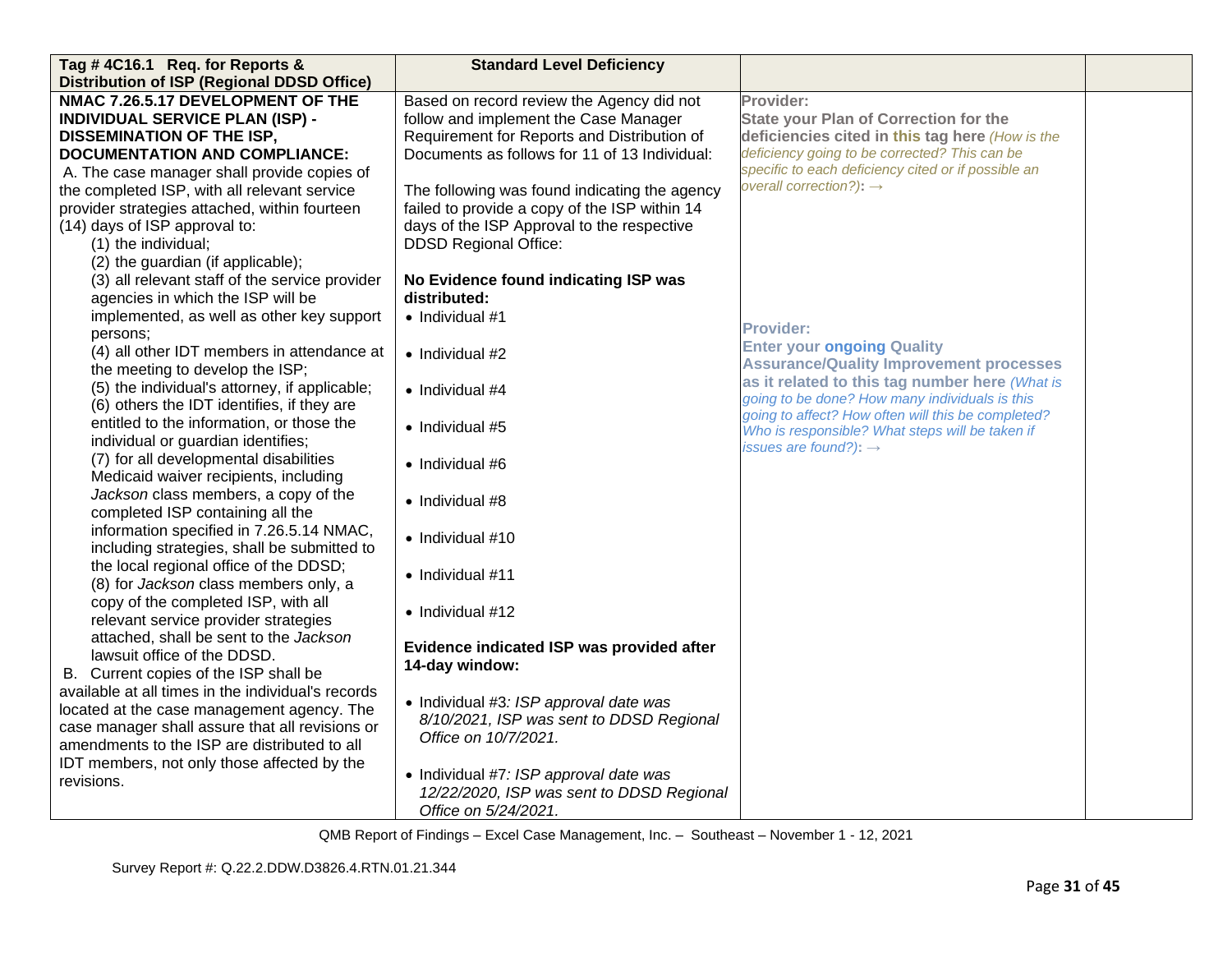| Developmental Disabilities (DD) Waiver          |  |  |
|-------------------------------------------------|--|--|
| Service Standards 2/26/2018; Re-Issue:          |  |  |
| 12/28/2018; Eff 1/1/2019                        |  |  |
| Chapter 6 Individual Service Plan (ISP) 6.7     |  |  |
| Completion and Distribution of the ISP: The     |  |  |
| CM is required to assure all elements of the    |  |  |
| ISP and companion documents are completed       |  |  |
| and distributed to the IDT. However, DD         |  |  |
| Waiver Provider Agencies share responsibility   |  |  |
| to contribute to the completion of the ISP. The |  |  |
| ISP must be completed and approved prior to     |  |  |
| the expiration date of the previous ISP term.   |  |  |
| Within 14 days of the approved ISP and when     |  |  |
| available, the CM distributes the ISP to the    |  |  |
| DDSD Regional Office, the DD Waiver Provider    |  |  |
| Agencies with a SFOC, and to all IDT members    |  |  |
| requested by the person.                        |  |  |
|                                                 |  |  |
|                                                 |  |  |
|                                                 |  |  |
|                                                 |  |  |
|                                                 |  |  |
|                                                 |  |  |
|                                                 |  |  |
|                                                 |  |  |
|                                                 |  |  |
|                                                 |  |  |
|                                                 |  |  |
|                                                 |  |  |
|                                                 |  |  |
|                                                 |  |  |
|                                                 |  |  |
|                                                 |  |  |
|                                                 |  |  |
|                                                 |  |  |
|                                                 |  |  |
|                                                 |  |  |
|                                                 |  |  |
|                                                 |  |  |
|                                                 |  |  |
|                                                 |  |  |
|                                                 |  |  |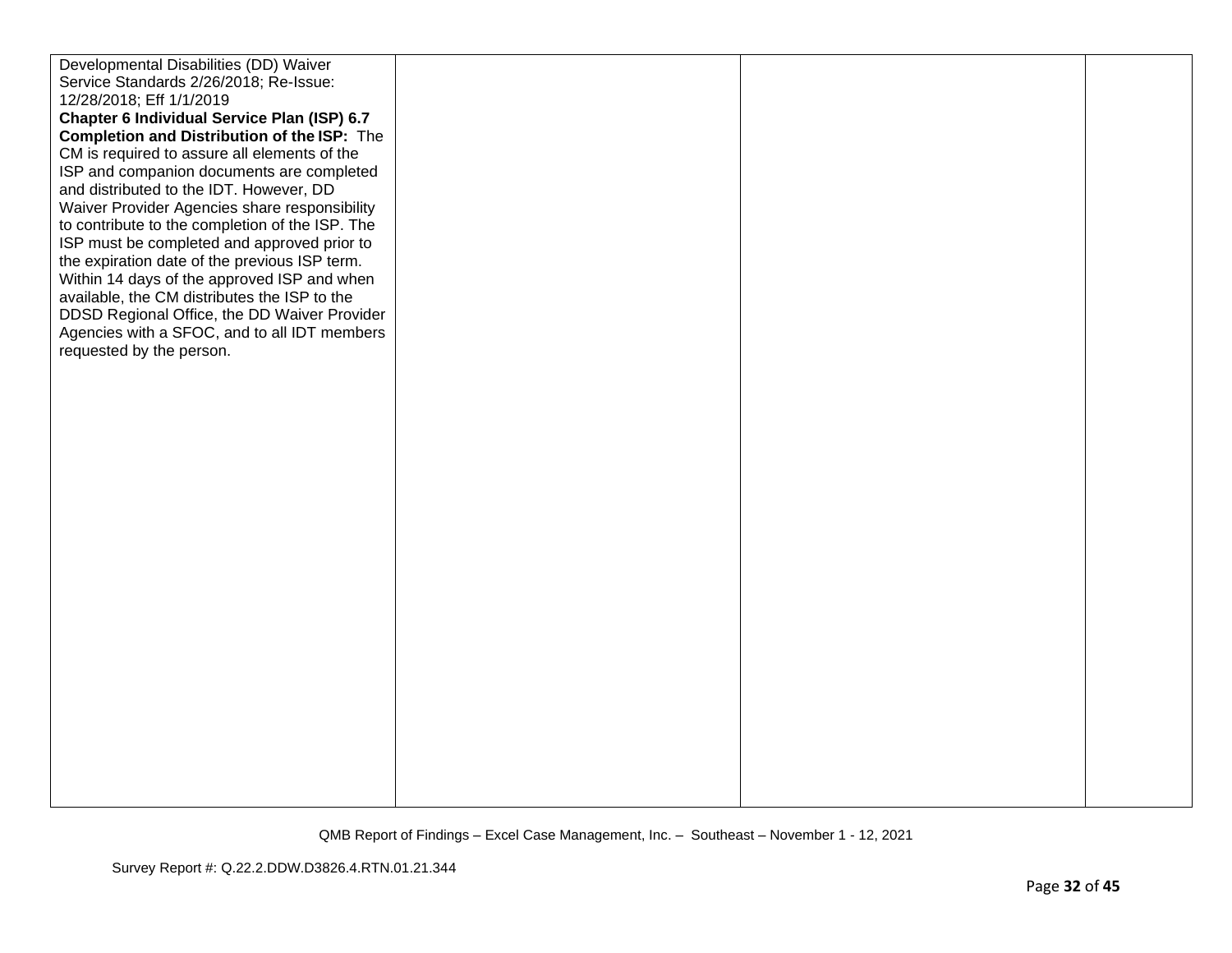| <b>Standard of Care</b>                                                                                                                                                                                                                                                                                                                                                                                                                                                                                                                                                                                                                                                                                                                                                                                                                                                                                                                                                                          | <b>Deficiencies</b>                                                                                                                                                                                                                                                                                                                                                                                                                                                                                                                                                                                   | Agency Plan of Correction, On-going QA/QI<br>& Responsible Party                                                                                                                                                                                                                                                                                                                                                                                                                                                                                                                                                         | <b>Completion</b><br><b>Date</b> |
|--------------------------------------------------------------------------------------------------------------------------------------------------------------------------------------------------------------------------------------------------------------------------------------------------------------------------------------------------------------------------------------------------------------------------------------------------------------------------------------------------------------------------------------------------------------------------------------------------------------------------------------------------------------------------------------------------------------------------------------------------------------------------------------------------------------------------------------------------------------------------------------------------------------------------------------------------------------------------------------------------|-------------------------------------------------------------------------------------------------------------------------------------------------------------------------------------------------------------------------------------------------------------------------------------------------------------------------------------------------------------------------------------------------------------------------------------------------------------------------------------------------------------------------------------------------------------------------------------------------------|--------------------------------------------------------------------------------------------------------------------------------------------------------------------------------------------------------------------------------------------------------------------------------------------------------------------------------------------------------------------------------------------------------------------------------------------------------------------------------------------------------------------------------------------------------------------------------------------------------------------------|----------------------------------|
|                                                                                                                                                                                                                                                                                                                                                                                                                                                                                                                                                                                                                                                                                                                                                                                                                                                                                                                                                                                                  | Service Domain: Level of Care - Initial and annual Level of Care (LOC) evaluations are completed within timeframes specified by the State.                                                                                                                                                                                                                                                                                                                                                                                                                                                            |                                                                                                                                                                                                                                                                                                                                                                                                                                                                                                                                                                                                                          |                                  |
| Tag # 4C04 Assessment Activities                                                                                                                                                                                                                                                                                                                                                                                                                                                                                                                                                                                                                                                                                                                                                                                                                                                                                                                                                                 | <b>Condition of Participation Level Deficiency</b>                                                                                                                                                                                                                                                                                                                                                                                                                                                                                                                                                    |                                                                                                                                                                                                                                                                                                                                                                                                                                                                                                                                                                                                                          |                                  |
| Developmental Disabilities (DD) Waiver<br>Service Standards 2/26/2018; Re-Issue:<br>12/28/2018; Eff 1/1/2019<br><b>Chapter 8 Case Management: 8.2.8</b><br><b>Maintaining a Complete Client Record:</b><br>The CM is required to maintain documentation<br>for each person supported according to the<br>following requirements:<br>3. The case file must contain the documents<br>identified in Appendix A Client File Matrix.<br>8.2.3 Facilitating Level of Care (LOC)<br><b>Determinations and Other Assessment</b><br><b>Activities:</b> The CM ensures that an initial<br>evaluation for the LOC is complete, and that all<br>participants are reevaluated for a LOC at least<br>annually. CMs are also responsible for<br>completing assessments.<br>related to LOC determinations and for obtaining<br>other assessments to inform the service<br>planning process. The assessment tasks of the<br>CM include, but are not limited to:<br>1. Completing, compiling, and/or obtaining the | After an analysis of the evidence it has been<br>determined there is a significant potential for a<br>negative outcome to occur.<br>Based on record review, the Agency did not<br>complete, compile or obtaining the elements of<br>the Long Term Care Assessment Abstract<br>(LTCAA) packet and / or submitted the Level of<br>Care in a timely manner, as required by<br>standard for 3 of 13 individuals.<br>Review of the Agency individual case files<br>indicated the following items were not found,<br>incomplete, and/or not current:<br><b>Annual Physical:</b><br>• Not Found (#6, 10, 12) | Provider:<br><b>State your Plan of Correction for the</b><br>deficiencies cited in this tag here (How is the<br>deficiency going to be corrected? This can be<br>specific to each deficiency cited or if possible an<br>overall correction?): $\rightarrow$<br><b>Provider:</b><br><b>Enter your ongoing Quality</b><br><b>Assurance/Quality Improvement processes</b><br>as it related to this tag number here (What is<br>going to be done? How many individuals is this<br>going to affect? How often will this be completed?<br>Who is responsible? What steps will be taken if<br>issues are found?): $\rightarrow$ |                                  |
| elements of the Long-Term Care Assessment<br>Abstract packet to include:<br>a. a Long-Term Care Assessment Abstract<br>form (MAD 378);<br>b. a Client Individual Assessment (CIA);<br>c. a current History and Physical;<br>d. a copy of the Allocation Letter (initial<br>submission only); and<br>e. for children, a norm-referenced<br>assessment.<br>Timely submission of a completed LOC<br>2.<br>packet for review and approval by the TPA<br>contractor including:<br>a. responding to the TPA contractor<br>within specified timelines when the                                                                                                                                                                                                                                                                                                                                                                                                                                          |                                                                                                                                                                                                                                                                                                                                                                                                                                                                                                                                                                                                       |                                                                                                                                                                                                                                                                                                                                                                                                                                                                                                                                                                                                                          |                                  |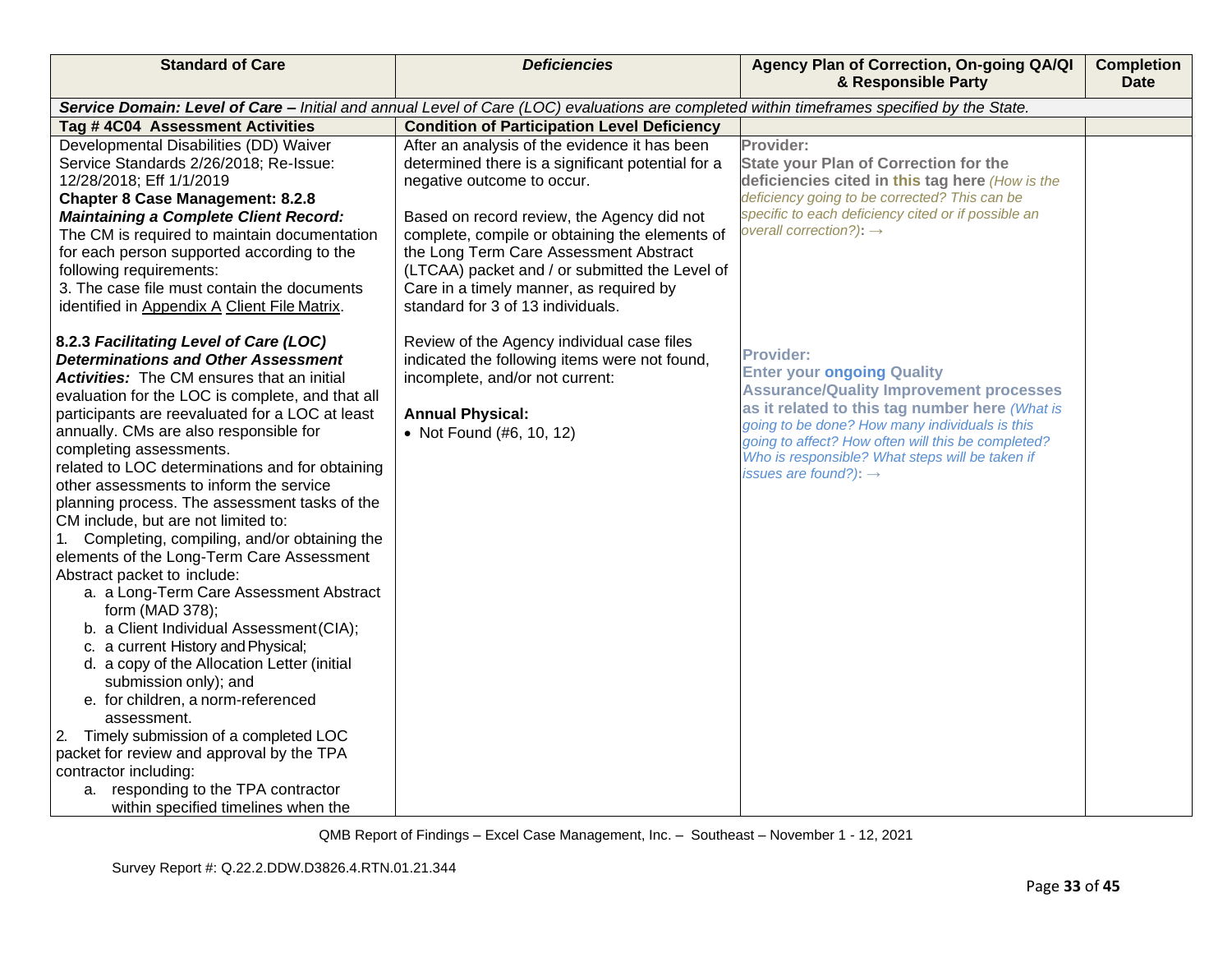|            | Long- Term Care Assessment Abstract             |  |  |
|------------|-------------------------------------------------|--|--|
|            | packet is returned for corrections or           |  |  |
|            | additional information;                         |  |  |
|            | b. submitting complete packets, between         |  |  |
|            | 45 and 30 calendar days prior to the            |  |  |
|            | LOC expiration date for annual                  |  |  |
|            | redeterminations;                               |  |  |
| C.         | seeking assistance from the DDSD                |  |  |
|            | Regional Office related to any barriers         |  |  |
|            | to timely submission; and                       |  |  |
| d.         | facilitating re-admission to the DD             |  |  |
|            | Waiver for people who have been                 |  |  |
|            | hospitalized or who have received care          |  |  |
|            | in another institutional setting for more       |  |  |
|            | than three calendar days (upon the              |  |  |
|            | third midnight), which includes                 |  |  |
|            | collaborating with the MCO Care                 |  |  |
|            | Coordinator to resolve any problems             |  |  |
|            | with coordinating a safedischarge.              |  |  |
| 3.         | Obtaining assessments from DD Waiver            |  |  |
|            | Provider Agencies within the specified required |  |  |
| timelines. |                                                 |  |  |
|            | 4. Meeting with the person and guardian,        |  |  |
|            | prior to the ISP meeting, to review the current |  |  |
|            | assessment information.                         |  |  |
|            | Leading the DCP as described in Chapter 3.1     |  |  |
|            | Decisions about Health Care or Other            |  |  |
|            | Treatment: Decision Consultation and Team       |  |  |
|            |                                                 |  |  |
| action.    | Justification Process to determine appropriate  |  |  |
|            |                                                 |  |  |
|            |                                                 |  |  |
|            |                                                 |  |  |
|            |                                                 |  |  |
|            |                                                 |  |  |
|            |                                                 |  |  |
|            |                                                 |  |  |
|            |                                                 |  |  |
|            |                                                 |  |  |
|            |                                                 |  |  |
|            |                                                 |  |  |
|            |                                                 |  |  |
|            |                                                 |  |  |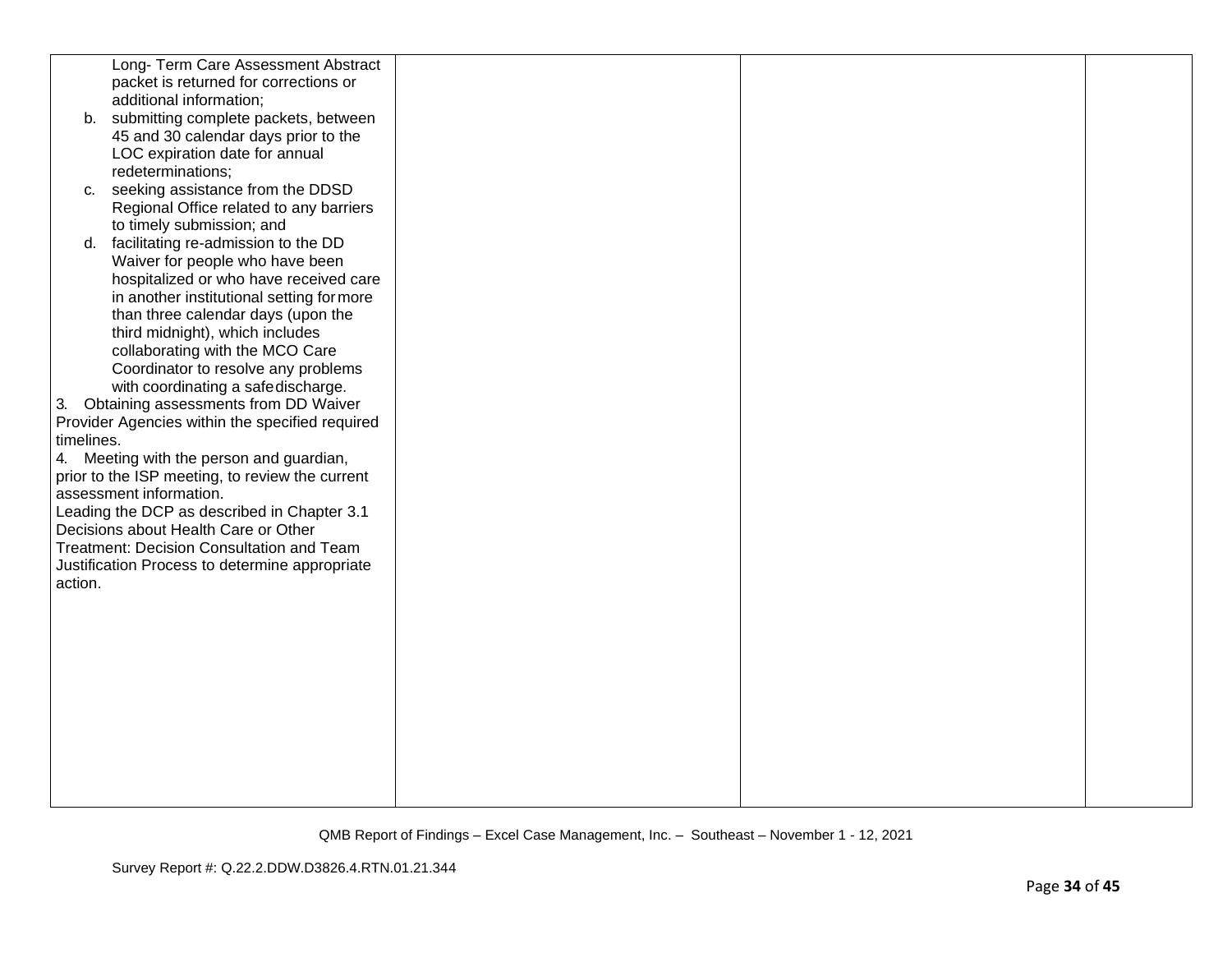| <b>Standard of Care</b>                                                | <b>Deficiencies</b>                                                                        | Agency Plan of Correction, On-going QA/QI<br>& Responsible Party                                                                                                 | <b>Completion</b><br><b>Date</b> |
|------------------------------------------------------------------------|--------------------------------------------------------------------------------------------|------------------------------------------------------------------------------------------------------------------------------------------------------------------|----------------------------------|
|                                                                        |                                                                                            | Service Domain: Health and Welfare - The state, on an ongoing basis, identifies, addresses and seeks to prevent occurrences of abuse, neglect and                |                                  |
|                                                                        |                                                                                            | exploitation. Individuals shall be afforded their basic human rights. The provider supports individuals to access needed healthcare services in a timely manner. |                                  |
| Tag #1A15.2 Administrative Case File:                                  | <b>Condition of Participation Level Deficiency</b>                                         |                                                                                                                                                                  |                                  |
| <b>Healthcare Documentation (Therap and</b>                            |                                                                                            |                                                                                                                                                                  |                                  |
| <b>Required Plans)</b>                                                 |                                                                                            |                                                                                                                                                                  |                                  |
| Developmental Disabilities (DD) Waiver                                 | After an analysis of the evidence it has been                                              | Provider:                                                                                                                                                        |                                  |
| Service Standards 2/26/2018; Re-Issue:                                 | determined there is a significant potential for a                                          | <b>State your Plan of Correction for the</b>                                                                                                                     |                                  |
| 12/28/2018; Eff 1/1/2019                                               | negative outcome to occur.                                                                 | deficiencies cited in this tag here (How is the                                                                                                                  |                                  |
| <b>Chapter 8 Case Management: 8.2.8</b>                                |                                                                                            | deficiency going to be corrected? This can be<br>specific to each deficiency cited or if possible an                                                             |                                  |
| <b>Maintaining a Complete Client Record:</b>                           | Based on record review, the Agency did not                                                 | overall correction?): $\rightarrow$                                                                                                                              |                                  |
| The CM is required to maintain documentation                           | maintain a complete client record at the<br>administrative office for 4 of 13 individuals. |                                                                                                                                                                  |                                  |
| for each person supported according to the                             |                                                                                            |                                                                                                                                                                  |                                  |
| following requirements:<br>3. The case file must contain the documents |                                                                                            |                                                                                                                                                                  |                                  |
|                                                                        | Review of the Agency individual case files<br>revealed the following items were not found, |                                                                                                                                                                  |                                  |
| identified in Appendix A Client File Matrix.                           | incomplete, and/or not current:                                                            |                                                                                                                                                                  |                                  |
| <b>Chapter 20: Provider Documentation and</b>                          |                                                                                            |                                                                                                                                                                  |                                  |
| <b>Client Records: 20.2 Client Records</b>                             | <b>Aspiration Risk Screening Tool (ARST):</b>                                              | <b>Provider:</b>                                                                                                                                                 |                                  |
| Requirements: All DD Waiver Provider                                   | $\bullet$ Incomplete (#12)                                                                 | <b>Enter your ongoing Quality</b>                                                                                                                                |                                  |
| Agencies are required to create and maintain                           |                                                                                            | <b>Assurance/Quality Improvement processes</b>                                                                                                                   |                                  |
| individual client records. The contents of client                      | <b>Medical Emergency Response Plans:</b>                                                   | as it related to this tag number here (What is                                                                                                                   |                                  |
| records vary depending on the unique needs                             | • Aspiration                                                                               | going to be done? How many individuals is this                                                                                                                   |                                  |
| of the person receiving services and the                               | • Individual #5 - As indicated by the eCHAT                                                | going to affect? How often will this be completed?                                                                                                               |                                  |
| resultant information produced. The extent of                          | the individual is required to have a plan.                                                 | Who is responsible? What steps will be taken if<br>issues are found?): $\rightarrow$                                                                             |                                  |
| documentation required for individual client                           | No current plan found.                                                                     |                                                                                                                                                                  |                                  |
| records per service type depends on the                                |                                                                                            |                                                                                                                                                                  |                                  |
| location of the file, the type of service being                        | • Individual #11 - As indicated by the                                                     |                                                                                                                                                                  |                                  |
| provided, and the information necessary.                               | eCHAT the individual is required to have a                                                 |                                                                                                                                                                  |                                  |
| DD Waiver Provider Agencies are required to                            | plan. No current plan found.                                                               |                                                                                                                                                                  |                                  |
| adhere to the following:                                               |                                                                                            |                                                                                                                                                                  |                                  |
| Client records must contain all documents<br>1.                        | • Bowel and Bladder                                                                        |                                                                                                                                                                  |                                  |
| essential to the service being provided and                            | • Individual #5 - As indicated by the eCHAT                                                |                                                                                                                                                                  |                                  |
| essential to ensuring the health and safety of                         | the individual is required to have a plan.                                                 |                                                                                                                                                                  |                                  |
| the person during the provision of the service.                        | No current plan found.                                                                     |                                                                                                                                                                  |                                  |
| Provider Agencies must have readily<br>2.                              |                                                                                            |                                                                                                                                                                  |                                  |
| accessible records in home and community                               | • Gastrointestinal                                                                         |                                                                                                                                                                  |                                  |
| settings in paper or electronic form. Secure                           | • Individual #5 - As indicated by the IST                                                  |                                                                                                                                                                  |                                  |
| access to electronic records through the                               | section of ISP the individual is required to                                               |                                                                                                                                                                  |                                  |
| Therap web based system using computers or                             | have a plan. No evidence of plan found.                                                    |                                                                                                                                                                  |                                  |
| mobile devices is acceptable.                                          |                                                                                            |                                                                                                                                                                  |                                  |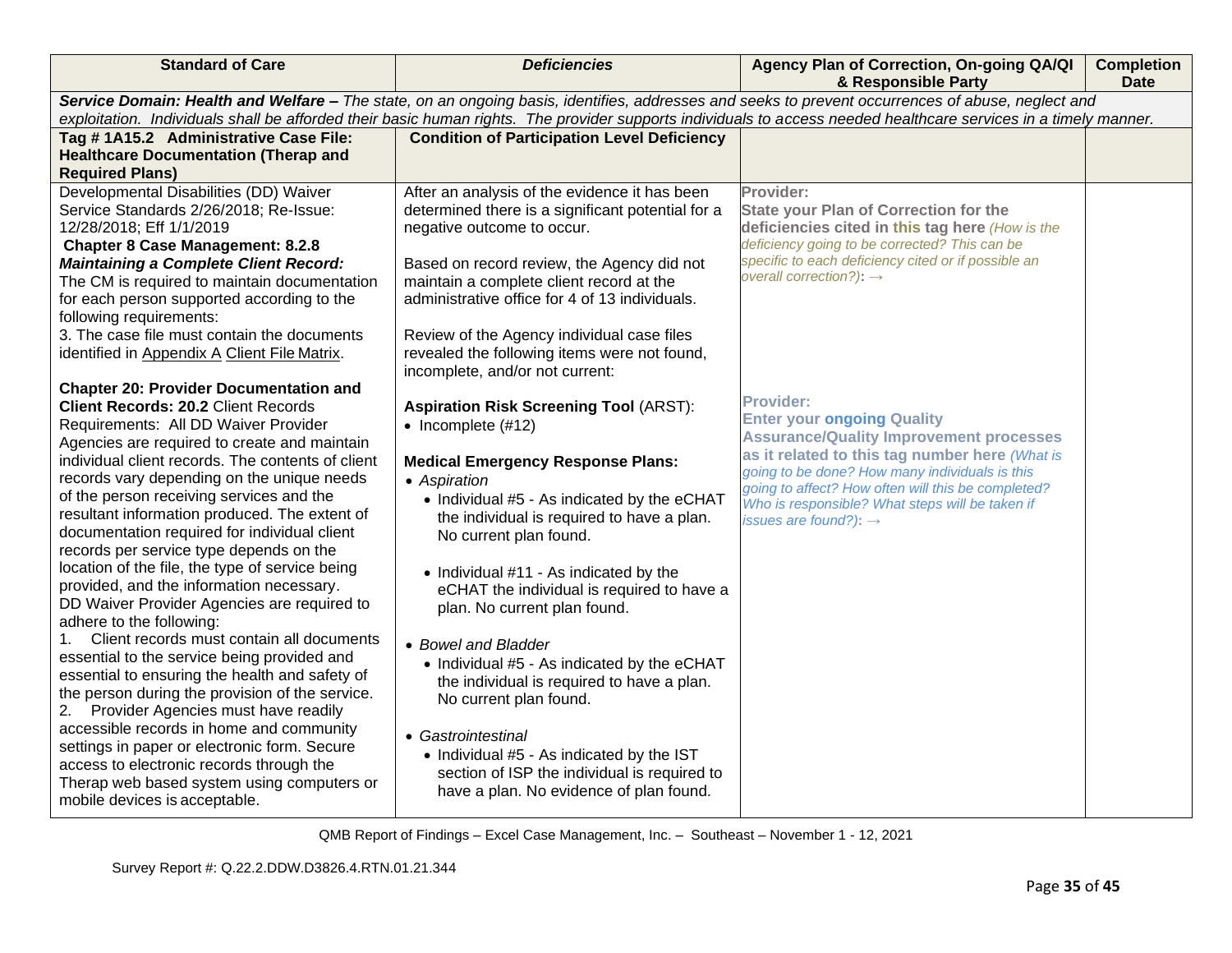| 3.<br>Provider Agencies are responsible for<br>ensuring that all plans created by nurses, RDs,<br>therapists or BSCs are present in all needed<br>settings.<br>4. Provider Agencies must maintain records<br>of all documents produced by agency<br>personnel or contractors on behalf of each<br>person, including any routine notes or data,<br>annual assessments, semi-annual reports,<br>evidence of training provided/received,<br>progress notes, and any other interactions for<br>which billing is generated.<br>Each Provider Agency is responsible for<br>5.<br>maintaining the daily or other contact notes<br>documenting the nature and frequency of<br>service delivery, as well as data tracking only<br>for the services provided by their agency.<br>The current Client File Matrix found in<br>6.<br>Appendix A Client File Matrix details the<br>minimum requirements for records to be stored<br>in agency office files, the delivery site, or with<br>DSP while providing services in the<br>community.<br>7. All records pertaining to JCMs must be<br>retained permanently and must be made<br>available to DDSD upon request, upon the<br>termination or expiration of a provider<br>agreement, or upon provider withdrawal from<br>services. | • Respiratory / Asthma<br>• Individual #5 - As indicated by the eCHAT<br>the individual is required to have a plan.<br>No current plan found.<br>• Skin Breakdown<br>• Individual #2 - As indicated by the eCHAT<br>the individual is required to have a plan.<br>No evidence of plan found.<br>• Urinary Retention<br>• Individual #5 - As indicated by the IST<br>section of ISP the individual is required to<br>have a plan. No current plan found. |  |
|------------------------------------------------------------------------------------------------------------------------------------------------------------------------------------------------------------------------------------------------------------------------------------------------------------------------------------------------------------------------------------------------------------------------------------------------------------------------------------------------------------------------------------------------------------------------------------------------------------------------------------------------------------------------------------------------------------------------------------------------------------------------------------------------------------------------------------------------------------------------------------------------------------------------------------------------------------------------------------------------------------------------------------------------------------------------------------------------------------------------------------------------------------------------------------------------------------------------------------------------------------------------|---------------------------------------------------------------------------------------------------------------------------------------------------------------------------------------------------------------------------------------------------------------------------------------------------------------------------------------------------------------------------------------------------------------------------------------------------------|--|
| <b>Chapter 3 Safeguards: 3.1.1 Decision</b><br><b>Consultation Process (DCP): Health</b><br>decisions are the sole domain of waiver<br>participants, their guardians or healthcare<br>decision makers. Participants and their<br>healthcare decision makers can confidently<br>make decisions that are compatible with their<br>personal and cultural values. Provider<br>Agencies are required to support the informed<br>decision making of waiver participants by<br>supporting access to medical consultation,<br>information, and other available resources<br>according to the following:                                                                                                                                                                                                                                                                                                                                                                                                                                                                                                                                                                                                                                                                        |                                                                                                                                                                                                                                                                                                                                                                                                                                                         |  |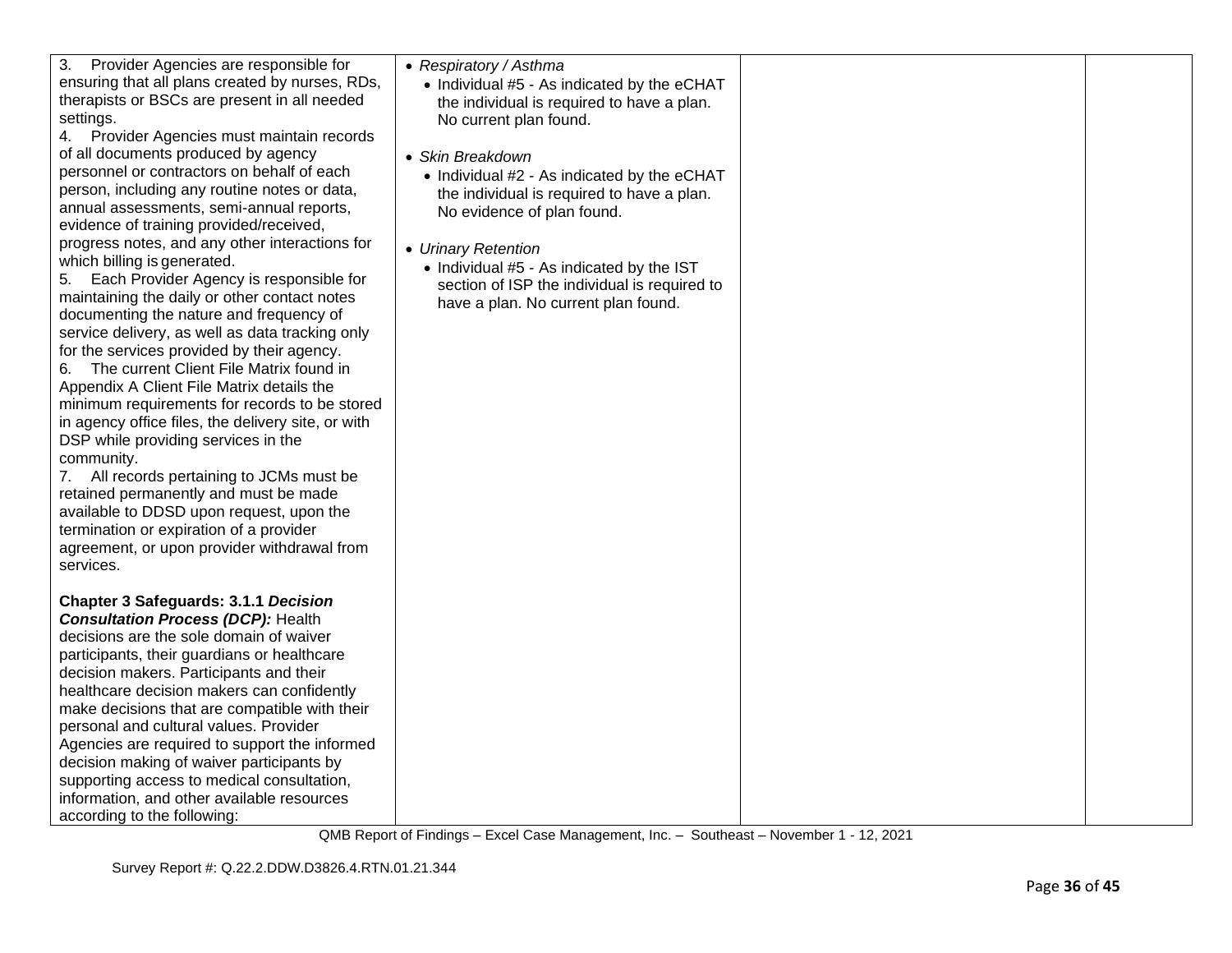| The DCP is used when a person or<br>1.<br>his/her guardian/healthcare decision maker<br>has concerns, needs more information about<br>health-related issues, or has decided not to<br>follow all or part of an order, recommendation,<br>or suggestion. This includes, but is not limited<br>to:<br>a. medical orders or recommendations from<br>the Primary Care Practitioner, Specialists |  |  |
|---------------------------------------------------------------------------------------------------------------------------------------------------------------------------------------------------------------------------------------------------------------------------------------------------------------------------------------------------------------------------------------------|--|--|
| or other licensed medical or healthcare<br>practitioners such as a Nurse Practitioner<br>(NP or CNP), Physician Assistant (PA) or<br>Dentist;<br>b. clinical recommendations made by<br>registered/licensed clinicians who are                                                                                                                                                              |  |  |
| either members of the IDT or clinicians<br>who have performed an evaluation such<br>as a video-fluoroscopy;<br>c. health related recommendations or<br>suggestions from oversight activities such<br>as the Individual Quality Review (IQR) or<br>other DOH review or oversight activities;                                                                                                 |  |  |
| and<br>d. recommendations made through a<br>Healthcare Plan (HCP), including a<br><b>Comprehensive Aspiration Risk</b><br>Management Plan (CARMP), or another<br>plan.                                                                                                                                                                                                                      |  |  |
| 2. When the person/guardian disagrees<br>with a recommendation or does not agree<br>with the implementation of that<br>recommendation, Provider Agencies<br>follow the DCP and attend the meeting<br>coordinated by the CM. During this<br>meeting:<br>a. Providers inform the person/guardian of                                                                                           |  |  |
| the rationale for that recommendation,<br>so that the benefit is made clear. This<br>will be done in layman's terms and will<br>include basic sharing of information<br>designed to assist the person/guardian<br>with understanding the risks and                                                                                                                                          |  |  |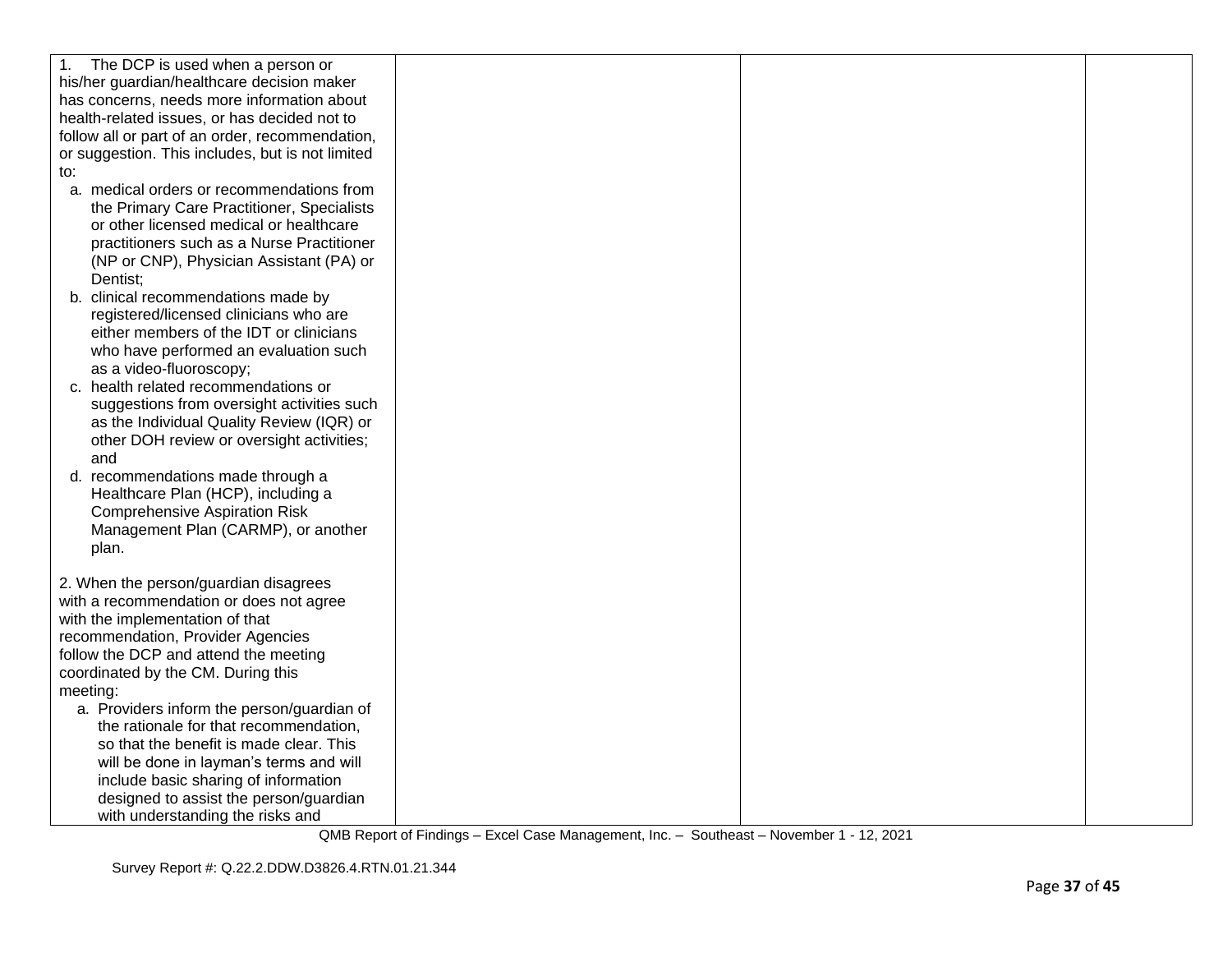| benefits of the recommendation.<br>b. The information will be focused on the<br>specific area of concern by the<br>person/guardian. Alternatives should be<br>presented, when available, if the<br>guardian is interested in considering<br>other options for implementation.<br>c. Providers support the person/guardian to<br>make an informed decision.<br>d. The decision made by the<br>person/guardian during the meeting is<br>accepted; plans are modified; and the<br>IDT honors this health decision in every<br>setting. |  |  |
|-------------------------------------------------------------------------------------------------------------------------------------------------------------------------------------------------------------------------------------------------------------------------------------------------------------------------------------------------------------------------------------------------------------------------------------------------------------------------------------------------------------------------------------|--|--|
|                                                                                                                                                                                                                                                                                                                                                                                                                                                                                                                                     |  |  |
|                                                                                                                                                                                                                                                                                                                                                                                                                                                                                                                                     |  |  |
|                                                                                                                                                                                                                                                                                                                                                                                                                                                                                                                                     |  |  |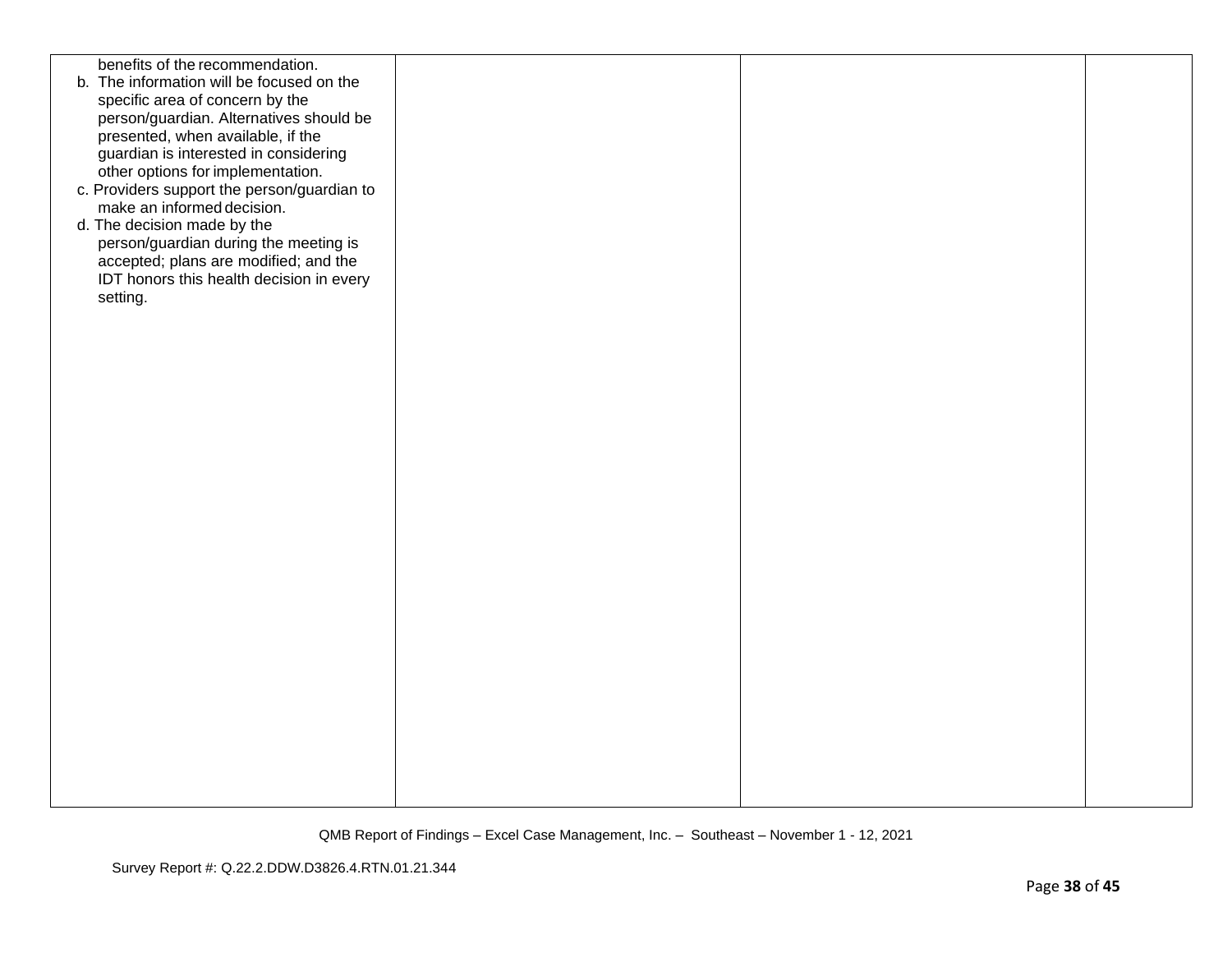| Tag #1A27.2 Duty to Report IRs Filed                  | <b>Standard Level Deficiency</b>                 |                                                                                                      |  |
|-------------------------------------------------------|--------------------------------------------------|------------------------------------------------------------------------------------------------------|--|
| During On-Site and/or IRs Not Reported by             |                                                  |                                                                                                      |  |
| <b>Provider</b>                                       |                                                  |                                                                                                      |  |
| NMAC 7.1.14.8 INCIDENT MANAGEMENT                     | Based on record review, the Agency did not       | Provider:                                                                                            |  |
| <b>SYSTEM REPORTING REQUIREMENTS FOR</b>              | report suspected abuse, neglect, or              | <b>State your Plan of Correction for the</b>                                                         |  |
| <b>COMMUNITY-BASED SERVICE PROVIDERS:</b>             | exploitation, unexpected and natural/expected    | deficiencies cited in this tag here (How is the                                                      |  |
| A. Duty to report:                                    | deaths; or other reportable incidents to the     | deficiency going to be corrected? This can be                                                        |  |
| All community-based providers shall<br>(1)            | Division of Health Improvement for 1 of 13       | specific to each deficiency cited or if possible an                                                  |  |
| immediately report alleged crimes to law              | Individuals.                                     | overall correction?): $\rightarrow$                                                                  |  |
| enforcement or call for emergency medical             |                                                  |                                                                                                      |  |
| services as appropriate to ensure the safety of       | During the on-site survey November 1 - 12,       |                                                                                                      |  |
| consumers.                                            | 2021, surveyors observed the following:          |                                                                                                      |  |
| All community-based service providers,<br>(2)         |                                                  |                                                                                                      |  |
| their employees and volunteers shall                  | During the on-site visit Surveyor reviewed the   |                                                                                                      |  |
| immediately call the department of health             | August 2021 Case Manager Case Note. The          |                                                                                                      |  |
| improvement (DHI) hotline at 1-800-445-6242 to        | Case Note indicated a Face-to-Face visit took    | <b>Provider:</b>                                                                                     |  |
| report abuse, neglect, exploitation, suspicious       | place on 8/18/2021 at 8:30am - 9:30am. CM        | <b>Enter your ongoing Quality</b>                                                                    |  |
| injuries or any death and also to report an           | #502 indicated, "It was concerning that I was    | <b>Assurance/Quality Improvement processes</b>                                                       |  |
| environmentally hazardous condition which             | the one watching  eat and have to prompt         | as it related to this tag number here (What is                                                       |  |
| creates an immediate threat to health or safety.      | her because staff was on her phone. The meal     | going to be done? How many individuals is this<br>going to affect? How often will this be completed? |  |
|                                                       | that was prepared was not healthy or             | Who is responsible? What steps will be taken if                                                      |  |
| B. Reporter requirement. All community-               | appropriate. We have talked about healthier      | issues are found?): $\rightarrow$                                                                    |  |
| based service providers shall ensure that the         | options and to not have processed food such      |                                                                                                      |  |
| employee or volunteer with knowledge of the           | as frozen burritos served." CM #502 also         |                                                                                                      |  |
| alleged abuse, neglect, exploitation, suspicious      | indicated, "Around 9:10am a new staff for the    |                                                                                                      |  |
| injury, or death calls the division's hotline to      | other roommate arrived and  got up to say        |                                                                                                      |  |
| report the incident.                                  | hello, I noticed at that time  had stains on her |                                                                                                      |  |
|                                                       | pants in the back. It appeared that maybe        |                                                                                                      |  |
| C. Initial reports, form of report, immediate         | didn't make it to the bathroom quick enough      |                                                                                                      |  |
| action and safety planning, evidence                  | and had an accident in her pants." CM #502       |                                                                                                      |  |
| preservation, required initial notifications:         | noted she reported the meal supervision to the   |                                                                                                      |  |
| (1) Abuse, neglect, and exploitation,                 | Provider.                                        |                                                                                                      |  |
| suspicious injury or death reporting: Any             |                                                  |                                                                                                      |  |
| person may report an allegation of abuse,             | As a result of what was observed the following   |                                                                                                      |  |
| neglect, or exploitation, suspicious injury or a      | incident was reported by the Provider to DHI:    |                                                                                                      |  |
| death by calling the division's toll-free hotline     |                                                  |                                                                                                      |  |
| number 1-800-445-6242. Any consumer, family           | Individual #6                                    |                                                                                                      |  |
| member, or legal guardian may call the division's     | • A State ANE report of neglect was filed on     |                                                                                                      |  |
| hotline to report an allegation of abuse, neglect,    | 11/9/2021 by the provider. Incident report       |                                                                                                      |  |
| or exploitation, suspicious injury or death directly, | was reported to DHI.                             |                                                                                                      |  |
| or may report through the community-based             |                                                  |                                                                                                      |  |
| service provider who, in addition to calling the      |                                                  |                                                                                                      |  |
| hotline, must also utilize the division's abuse,      |                                                  |                                                                                                      |  |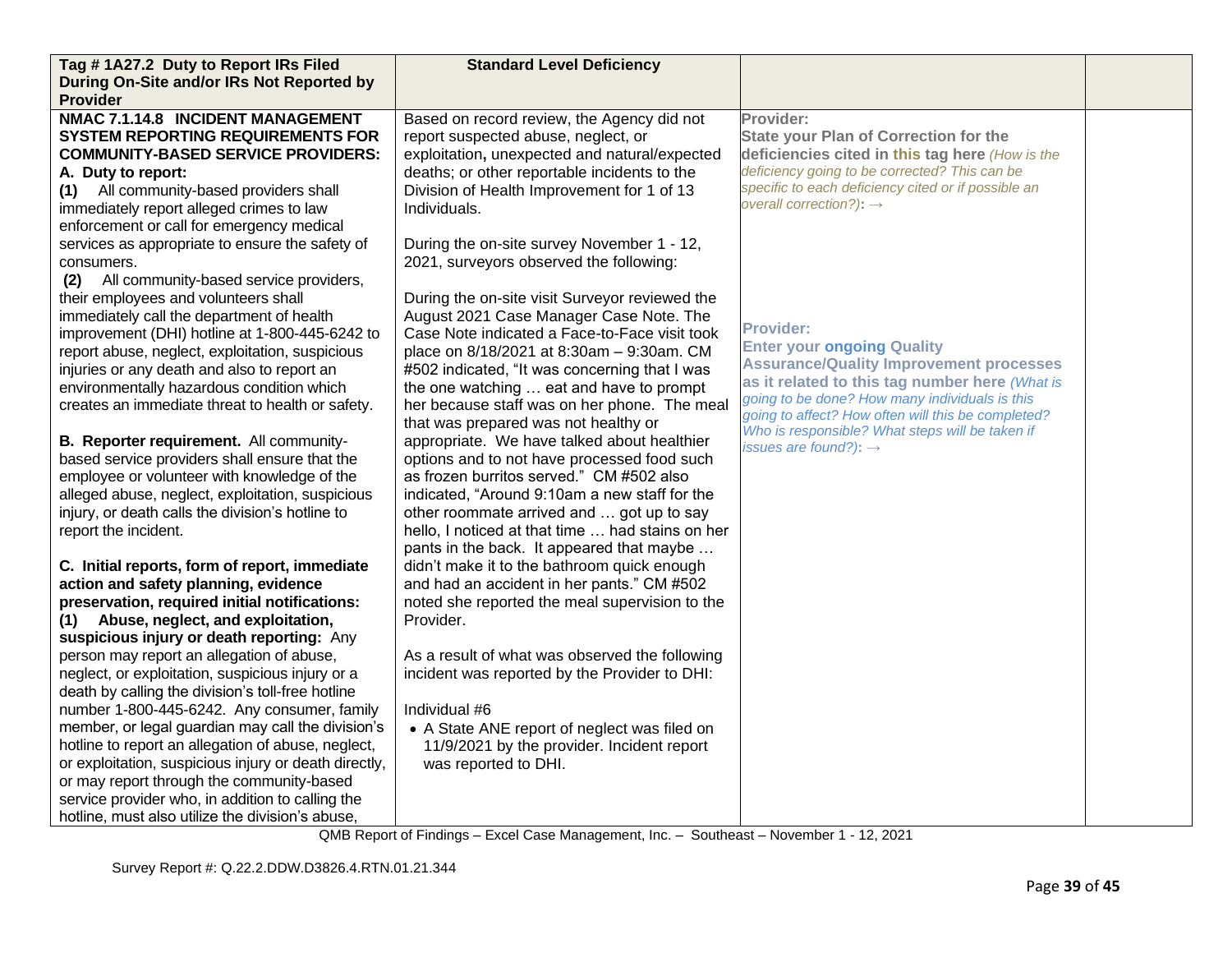| neglect, and exploitation or report of death form.  |  |  |
|-----------------------------------------------------|--|--|
| The abuse, neglect, and exploitation or report of   |  |  |
| death form and instructions for its completion      |  |  |
| and filing are available at the division's website, |  |  |
| http://dhi.health.state.nm.us, or may be obtained   |  |  |
| from the department by calling the division's toll  |  |  |
| free hotline number, 1-800-445-6242.                |  |  |
| Use of abuse, neglect, and exploitation<br>(2)      |  |  |
| or report of death form and notification by         |  |  |
| community-based service providers: In               |  |  |
| addition to calling the division's hotline as       |  |  |
| required in Paragraph (2) of Subsection A of        |  |  |
| 7.1.14.8 NMAC, the community-based service          |  |  |
| provider shall also report the incident of abuse,   |  |  |
| neglect, exploitation, suspicious injury, or death  |  |  |
| utilizing the division's abuse, neglect, and        |  |  |
| exploitation or report of death form consistent     |  |  |
| with the requirements of the division's abuse,      |  |  |
| neglect, and exploitation reporting guide. The      |  |  |
| community-based service provider shall ensure       |  |  |
| all abuse, neglect, exploitation or death reports   |  |  |
| describing the alleged incident are completed on    |  |  |
| the division's abuse, neglect, and exploitation or  |  |  |
| report of death form and received by the division   |  |  |
| within 24 hours of the verbal report. If the        |  |  |
| provider has internet access, the report form       |  |  |
| shall be submitted via the division's website at    |  |  |
| http://dhi.health.state.nm.us; otherwise it may be  |  |  |
| submitted via fax to 1-800-584-6057. The            |  |  |
| community-based service provider shall ensure       |  |  |
| that the reporter with the most direct knowledge    |  |  |
| of the incident participates in the preparation of  |  |  |
| the report form.                                    |  |  |
| Limited provider investigation: No<br>(3)           |  |  |
| investigation beyond that necessary in order to     |  |  |
| be able to report the abuse, neglect, or            |  |  |
| exploitation and ensure the safety of consumers     |  |  |
| is permitted until the division has completed its   |  |  |
| investigation.                                      |  |  |
| Immediate action and safety planning:<br>(4)        |  |  |
| Upon discovery of any alleged incident of abuse,    |  |  |
| neglect, or exploitation, the community-based       |  |  |
| service provider shall:                             |  |  |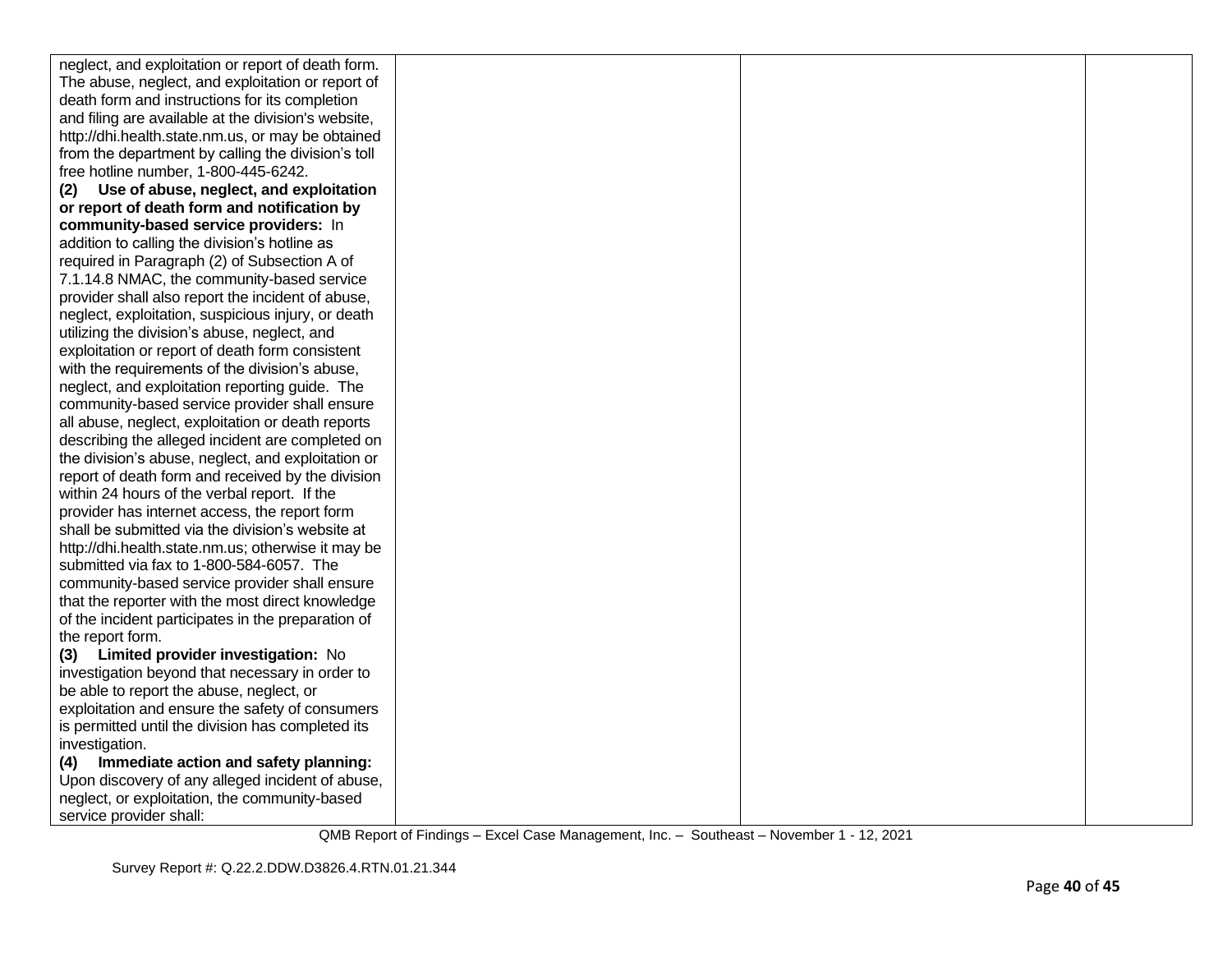| develop and implement an<br>(a)                    |  |  |
|----------------------------------------------------|--|--|
| immediate action and safety plan for any           |  |  |
| potentially endangered consumers, if               |  |  |
| applicable;                                        |  |  |
| (b)<br>be immediately prepared to report           |  |  |
| that immediate action and safety plan              |  |  |
| verbally, and revise the plan according to         |  |  |
| the division's direction, if necessary; and        |  |  |
| (c) provide the accepted immediate                 |  |  |
| action and safety plan in writing on the           |  |  |
| immediate action and safety plan form              |  |  |
| within 24 hours of the verbal report. If the       |  |  |
| provider has internet access, the report           |  |  |
| form shall be submitted via the division's         |  |  |
| website at http://dhi.health.state.nm.us;          |  |  |
| otherwise it may be submitted by faxing it         |  |  |
| to the division at 1-800-584-6057.                 |  |  |
| Evidence preservation: The community-<br>(5)       |  |  |
| based service provider shall preserve evidence     |  |  |
| related to an alleged incident of abuse, neglect,  |  |  |
| or exploitation, including records, and do nothing |  |  |
| to disturb the evidence. If physical evidence      |  |  |
| must be removed or affected, the provider shall    |  |  |
| take photographs or do whatever is reasonable      |  |  |
| to document the location and type of evidence      |  |  |
| found which appears related to the incident.       |  |  |
| Legal guardian or parental notification:<br>(6)    |  |  |
| The responsible community-based service            |  |  |
| provider shall ensure that the consumer's legal    |  |  |
| guardian or parent is notified of the alleged      |  |  |
| incident of abuse, neglect and exploitation within |  |  |
| 24 hours of notice of the alleged incident unless  |  |  |
| the parent or legal guardian is suspected of       |  |  |
| committing the alleged abuse, neglect, or          |  |  |
| exploitation, in which case the community-based    |  |  |
| service provider shall leave notification to the   |  |  |
| division's investigative representative.           |  |  |
| Case manager or consultant notification<br>(7)     |  |  |
| by community-based service providers: The          |  |  |
| responsible community-based service provider       |  |  |
| shall notify the consumer's case manager or        |  |  |
| consultant within 24 hours that an alleged         |  |  |
| incident involving abuse, neglect, or exploitation |  |  |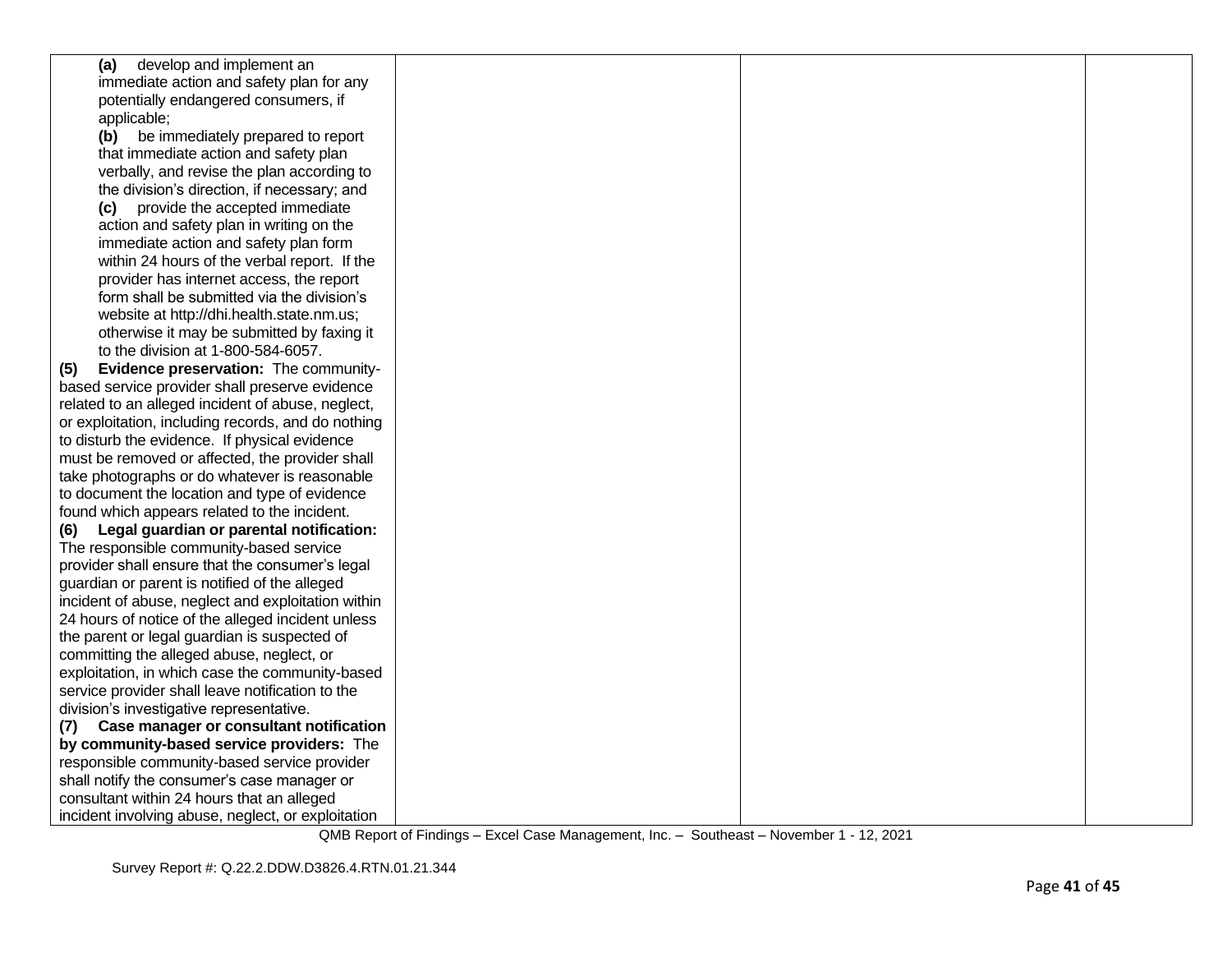| has been reported to the division. Names of      |  |  |
|--------------------------------------------------|--|--|
| other consumers and employees may be             |  |  |
| redacted before any documentation is forwarded   |  |  |
| to a case manager or consultant.                 |  |  |
| Non-responsible reporter: Providers<br>(8)       |  |  |
| who are reporting an incident in which they are  |  |  |
| not the responsible community-based service      |  |  |
| provider shall notify the responsible community- |  |  |
| based service provider within 24 hours of an     |  |  |
| incident or allegation of an incident of abuse,  |  |  |
| neglect, and exploitation.                       |  |  |
|                                                  |  |  |
|                                                  |  |  |
|                                                  |  |  |
|                                                  |  |  |
|                                                  |  |  |
|                                                  |  |  |
|                                                  |  |  |
|                                                  |  |  |
|                                                  |  |  |
|                                                  |  |  |
|                                                  |  |  |
|                                                  |  |  |
|                                                  |  |  |
|                                                  |  |  |
|                                                  |  |  |
|                                                  |  |  |
|                                                  |  |  |
|                                                  |  |  |
|                                                  |  |  |
|                                                  |  |  |
|                                                  |  |  |
|                                                  |  |  |
|                                                  |  |  |
|                                                  |  |  |
|                                                  |  |  |
|                                                  |  |  |
|                                                  |  |  |
|                                                  |  |  |
|                                                  |  |  |
|                                                  |  |  |
|                                                  |  |  |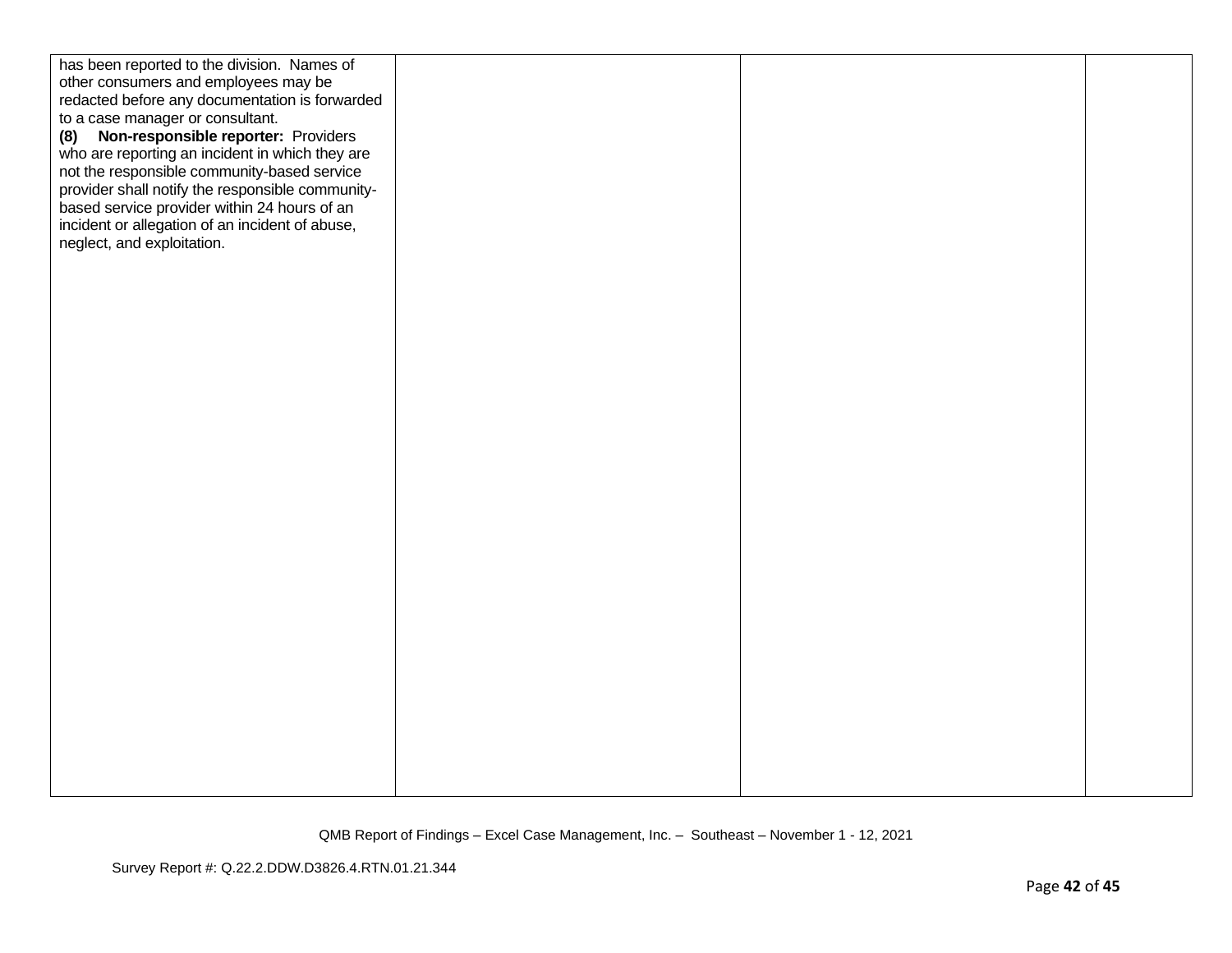| <b>Standard of Care</b>                                     | <b>Deficiencies</b>                                                                                                                                   | Agency Plan of Correction, On-going QA/QI<br>& Responsible Party | <b>Completion</b><br><b>Date</b> |
|-------------------------------------------------------------|-------------------------------------------------------------------------------------------------------------------------------------------------------|------------------------------------------------------------------|----------------------------------|
|                                                             | Service Domain: Medicaid Billing/Reimbursement - State financial oversight exists to assure that claims are coded and paid for in accordance with the |                                                                  |                                  |
| reimbursement methodology specified in the approved waiver. |                                                                                                                                                       |                                                                  |                                  |
| Tag #1A12 All Services Reimbursement                        | <b>No Deficient Practices Found</b>                                                                                                                   |                                                                  |                                  |
| Developmental Disabilities (DD) Waiver                      | Based on record review, the Agency                                                                                                                    |                                                                  |                                  |
| Service Standards 2/26/2018; Re-Issue:                      | maintained all the records necessary to fully                                                                                                         |                                                                  |                                  |
| 12/28/2018; Eff 1/1/2019                                    | disclose the nature, quality, amount and                                                                                                              |                                                                  |                                  |
| <b>Chapter 21: Billing Requirements: 21.4</b>               | medical necessity of services furnished to an                                                                                                         |                                                                  |                                  |
| <b>Recording Keeping and Documentation</b>                  | eligible recipient who is currently receiving case                                                                                                    |                                                                  |                                  |
| <b>Requirements:</b>                                        | management for 13 of 13 individuals.                                                                                                                  |                                                                  |                                  |
| DD Waiver Provider Agencies must maintain                   |                                                                                                                                                       |                                                                  |                                  |
| all records necessary to demonstrate proper                 | Progress notes and billing records supported                                                                                                          |                                                                  |                                  |
| provision of services for Medicaid billing. At a            | billing activities for the months of July, August                                                                                                     |                                                                  |                                  |
| minimum, Provider Agencies must adhere to                   | and September 2021                                                                                                                                    |                                                                  |                                  |
| the following:                                              |                                                                                                                                                       |                                                                  |                                  |
| 1. The level and type of service provided                   |                                                                                                                                                       |                                                                  |                                  |
| must be supported in the ISP and have an                    |                                                                                                                                                       |                                                                  |                                  |
| approved budget prior to service delivery and<br>billing.   |                                                                                                                                                       |                                                                  |                                  |
| 2. Comprehensive documentation of direct                    |                                                                                                                                                       |                                                                  |                                  |
| service delivery must include, at a minimum:                |                                                                                                                                                       |                                                                  |                                  |
| a. the agency name;                                         |                                                                                                                                                       |                                                                  |                                  |
| b. the name of the recipient of the service;                |                                                                                                                                                       |                                                                  |                                  |
| c. the location of theservice;                              |                                                                                                                                                       |                                                                  |                                  |
| d. the date of the service;                                 |                                                                                                                                                       |                                                                  |                                  |
| e. the type of service;                                     |                                                                                                                                                       |                                                                  |                                  |
| f. the start and end times of theservice;                   |                                                                                                                                                       |                                                                  |                                  |
| g. the signature and title of each staff                    |                                                                                                                                                       |                                                                  |                                  |
| member who documents their time; and                        |                                                                                                                                                       |                                                                  |                                  |
| h. the nature of services.                                  |                                                                                                                                                       |                                                                  |                                  |
| 3. A Provider Agency that receives payment                  |                                                                                                                                                       |                                                                  |                                  |
| for treatment, services, or goods must retain all           |                                                                                                                                                       |                                                                  |                                  |
| medical and business records for a period of at             |                                                                                                                                                       |                                                                  |                                  |
| least six years from the last payment date, until           |                                                                                                                                                       |                                                                  |                                  |
| ongoing audits are settled, or until involvement            |                                                                                                                                                       |                                                                  |                                  |
| of the state Attorney General is completed                  |                                                                                                                                                       |                                                                  |                                  |
| regarding settlement of any claim, whichever is             |                                                                                                                                                       |                                                                  |                                  |
| longer.                                                     |                                                                                                                                                       |                                                                  |                                  |
| 21.9.2 Requirements for Monthly Units:                      |                                                                                                                                                       |                                                                  |                                  |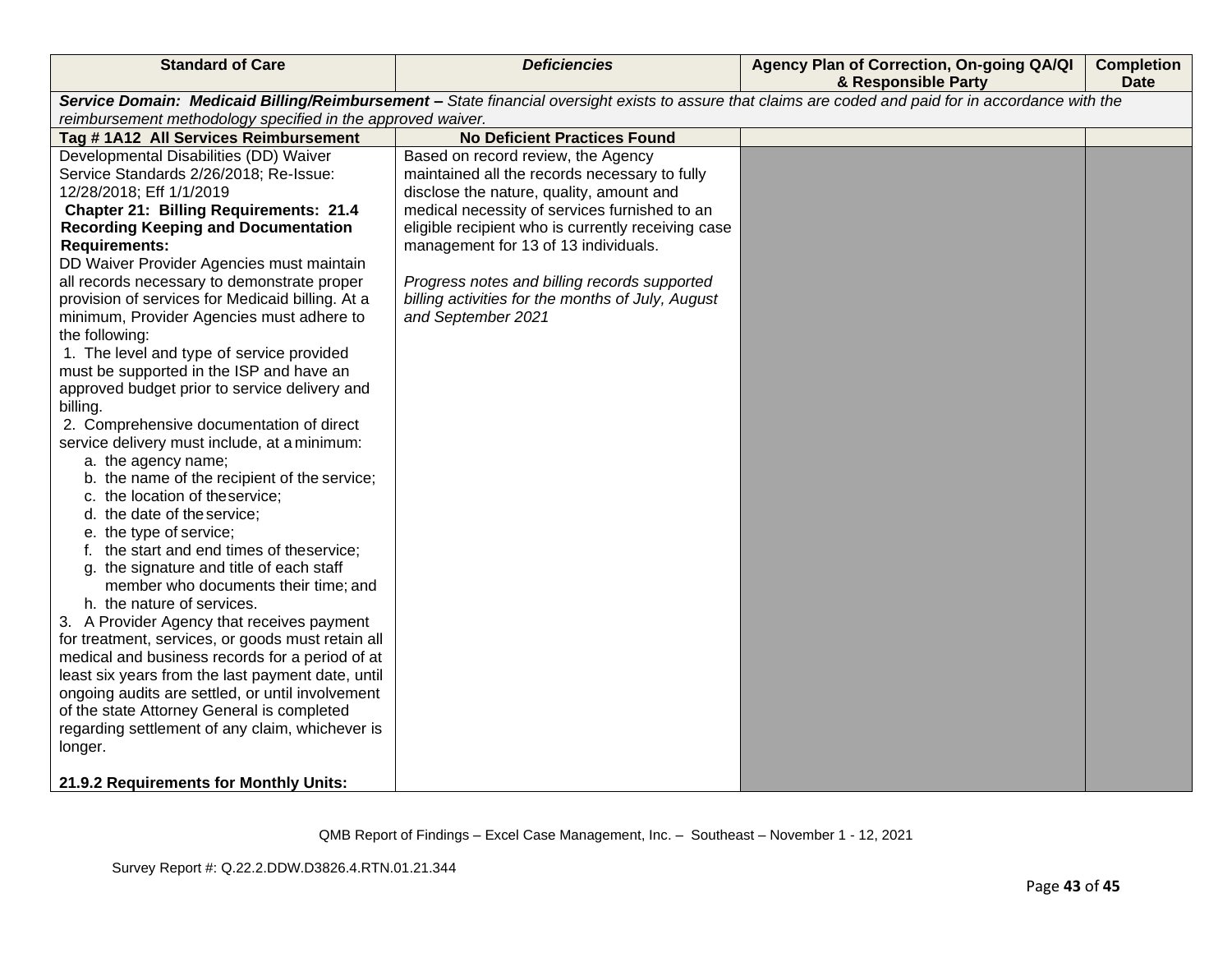| For services billed in monthly units, a Provider |  |  |
|--------------------------------------------------|--|--|
| Agency must adhere to the following:             |  |  |
| 1. A month is considered a period of 30          |  |  |
|                                                  |  |  |
| calendar days.                                   |  |  |
| 2. At least one hour of face-to-face billable    |  |  |
| services shall be provided during a calendar     |  |  |
| month where any portion of a monthly unit is     |  |  |
| billed.                                          |  |  |
| 3. Monthly units can be prorated by a half       |  |  |
|                                                  |  |  |
| unit.                                            |  |  |
| 4. Agency transfers not occurring at the         |  |  |
| beginning of the 30-day interval are required to |  |  |
| be coordinated in the middle of the 30-day       |  |  |
| interval so that the discharging and receiving   |  |  |
| agency receive a half unit.                      |  |  |
|                                                  |  |  |
|                                                  |  |  |
|                                                  |  |  |
|                                                  |  |  |
|                                                  |  |  |
|                                                  |  |  |
|                                                  |  |  |
|                                                  |  |  |
|                                                  |  |  |
|                                                  |  |  |
|                                                  |  |  |
|                                                  |  |  |
|                                                  |  |  |
|                                                  |  |  |
|                                                  |  |  |
|                                                  |  |  |
|                                                  |  |  |
|                                                  |  |  |
|                                                  |  |  |
|                                                  |  |  |
|                                                  |  |  |
|                                                  |  |  |
|                                                  |  |  |
|                                                  |  |  |
|                                                  |  |  |
|                                                  |  |  |
|                                                  |  |  |
|                                                  |  |  |
|                                                  |  |  |
|                                                  |  |  |
|                                                  |  |  |
|                                                  |  |  |
|                                                  |  |  |